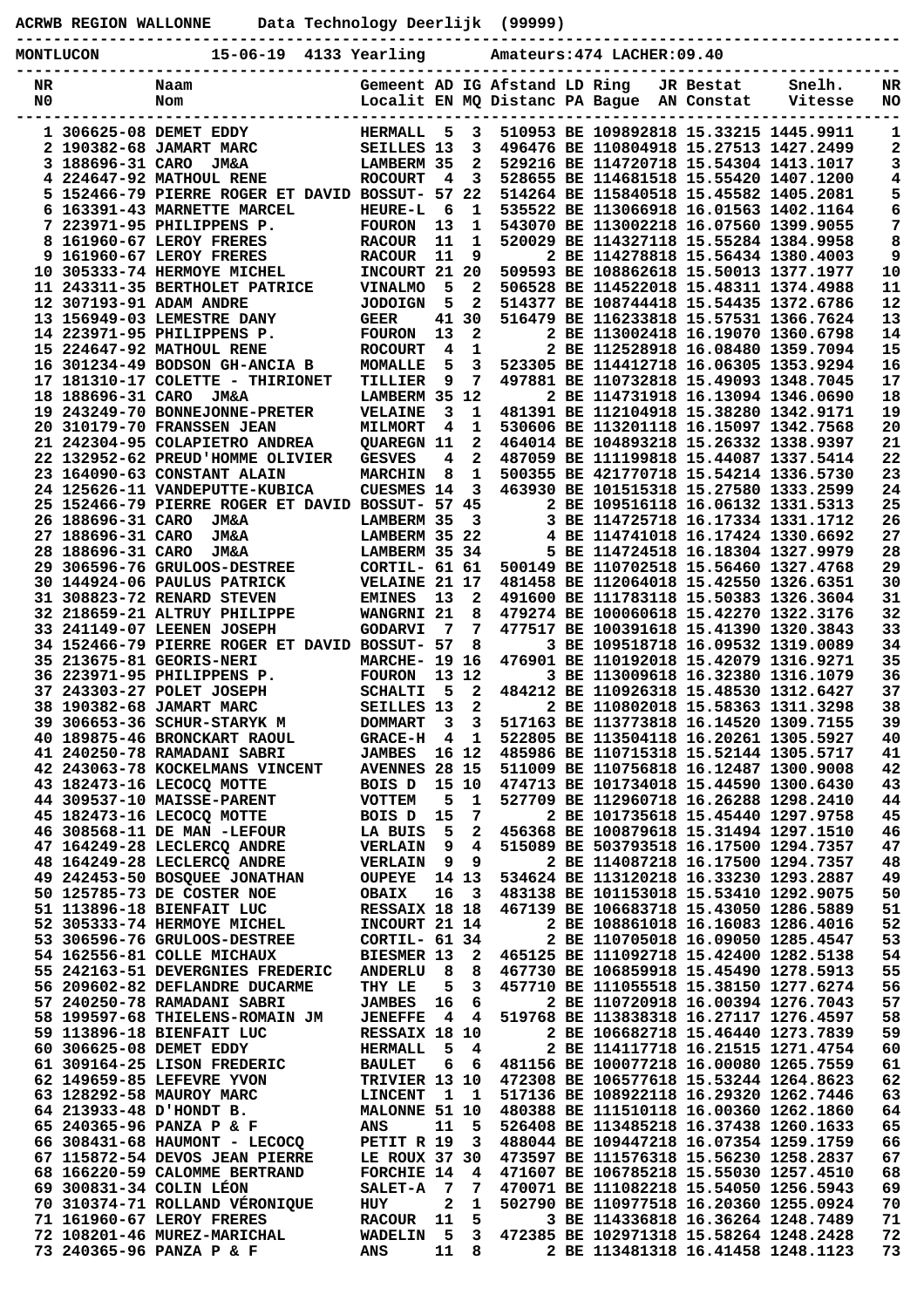|                     | 74 243063-78 KOCKELMANS VINCENT                                                    | <b>AVENNES 28 13</b>             |                |                         |                                              | 2 BE 110759018 16.29427 1247.2405                                                |  | 74         |
|---------------------|------------------------------------------------------------------------------------|----------------------------------|----------------|-------------------------|----------------------------------------------|----------------------------------------------------------------------------------|--|------------|
|                     | 75 308903-55 VANCAEYZEELLE MAXIME                                                  | GIVRY                            |                | 20 19                   |                                              | 459799 BE 102174118 15.48539 1246.4112                                           |  | 75         |
|                     | 76 109627-17 PENE FRANZ                                                            | <b>EMINES</b>                    | 3              | $\mathbf{2}$            |                                              | 491661 BE 118180218 16.14472 1245.3840                                           |  | 76         |
|                     | 77 221011-45 DEDRY JOSEPH                                                          | VILLERS                          | 6              | 5                       |                                              | 527326 BE 114531818 16.44290 1242.2773                                           |  | 77         |
|                     | 78 223971-95 PHILIPPENS P.                                                         | <b>FOURON</b>                    | 13             | 4                       |                                              | 4 BE 113009218 16.57130 1242.1073                                                |  | 78         |
|                     | 79 307279-80 KEVER JF - DELOGE M                                                   | <b>BERNEAU</b>                   | 4              | 2                       |                                              | 540270 BE 113105318 16.55080 1241.6194                                           |  | 79         |
|                     | 80 301695-25 LEMMENS PIERRE                                                        | <b>FOSSES</b>                    | 13             | 5                       |                                              | 474188 BE 116666718 16.02450 1238.8975                                           |  | 80         |
|                     | 81 307986-11 TREMBLEZ MARC                                                         | <b>GESVES</b>                    | 7              | $\mathbf{2}$            |                                              | 486411 BE 110933618 16.14030 1234.3890                                           |  | 81         |
|                     | 82 300798-01 HOORNAERT ALAIN                                                       | WANCENN                          | 8              | 8                       |                                              | 451483 BE 111372118 15.47370 1228.1353                                           |  | 82         |
|                     | 83 128245-11 VINCENT JACQUY                                                        | <b>BONSIN</b>                    | 9              | 4                       |                                              | 491958 BE 110989118 16.20553 1227.0676                                           |  | 83         |
|                     | 84 242849-58 VERSPREET-MUNTONI                                                     | THIRIMO 12                       |                | 6                       |                                              | 451693 BE 101139918 15.48130 1226.7044                                           |  | 84         |
|                     | 85 213675-81 GEORIS-NERI                                                           | <b>MARCHE- 19</b>                |                | 18                      |                                              | 2 BE 110192218 16.08539 1226.2871                                                |  | 85         |
|                     | 86 300800-03 LERUITTE LAURENT                                                      | <b>OUPEYE</b>                    | 3              | 1                       |                                              | 534419 BE 114911718 16.55490 1226.2473                                           |  | 86         |
|                     | 87 228906-83 SCHMETS JOSEPH                                                        | MONTZEN 10                       |                | 7                       |                                              | 544676 BE 115266318 17.04430 1224.7708                                           |  | 87         |
|                     | 88 161960-67 LEROY FRERES                                                          | <b>RACOUR</b>                    |                | 11 11                   |                                              | 4 BE 114333918 16.44494 1224.1065                                                |  | 88         |
|                     | 89 210331-35 BEAUDOINT JEAN-LOUIS                                                  | MARCHE- 19                       |                | 4                       |                                              | 477222 BE 110181318 16.09569 1223.8083                                           |  | 89         |
|                     | 90 202749-19 DUFOSSEZ ALBERT                                                       | <b>MERBES- 16 15</b>             |                |                         |                                              | 457128 BE 106303618 15.53380 1223.4669                                           |  | 90         |
|                     | 91 307783-02 KERSTEN LOGAN                                                         | <b>AMAY</b>                      | 4              | 1                       |                                              | 506822 BE 113429018 16.34199 1223.2278                                           |  | 91         |
|                     | 92 310497-00 DE DECKER FRAN OIS                                                    | <b>FREYNEU</b>                   | 4              | $\overline{\mathbf{3}}$ |                                              | 490357 BE 616076118 16.20590 1222.8862                                           |  | 92         |
|                     | 93 306596-76 GRULOOS-DESTREE                                                       | CORTIL- 61 15                    |                |                         |                                              | 3 BE 110705418 16.29410 1220.8185                                                |  | 93         |
|                     | 94 189755-23 CLARA DANIEL                                                          | <b>EPINOIS</b>                   | 6              | 4                       |                                              | 466681 BE 101827518 16.02194 1220.6448                                           |  | 94         |
|                     | 95 120608-37 GARIN ARNAUD                                                          | VILLERS                          | 5              | 5                       |                                              | 485355 BE 115653218 16.18167 1218.6327                                           |  | 95         |
|                     | 96 223703-21 VERSICHEL ALBERT                                                      | <b>MIGNAUL</b>                   | 6              | 5                       |                                              | 478753 BE 106999118 16.13120 1217.5814                                           |  | 96         |
|                     | 97 210331-35 BEAUDOINT JEAN-LOUIS                                                  | <b>MARCHE- 19 18</b>             |                |                         |                                              | 2 BE 110183018 16.12049 1217.1495                                                |  | 97         |
|                     | 98 114584-27 MAUROY DANIEL                                                         | MONT-SA 10                       |                | - 6                     |                                              | 499261 BE 109204418 16.30250 1216.4735                                           |  | 98         |
| 99 209727-13 DETHYE | <b>FRERES</b>                                                                      | <b>QUEVY-L 14 11</b>             |                |                         |                                              | 457071 BE 102154118 15.55480 1216.2613                                           |  | 99         |
|                     | 100 300798-01 HOORNAERT ALAIN                                                      | <b>WANCENN</b>                   | 8              | 1                       |                                              | 2 BE 108243418 15.51150 1216.1158                                                |  | 100        |
|                     | 101 125785-73 DE COSTER NOE                                                        | <b>OBAIX</b>                     | 16             | 5                       |                                              | 2 BE 101152918 16.17210 1215.9003                                                |  | 101        |
|                     | 102 306596-76 GRULOOS-DESTREE                                                      | CORTIL- 61 17                    |                |                         |                                              | 4 BE 108962518 16.31530 1214.2977                                                |  | 102        |
|                     | 103 203022-01 MICHAUX FRANCOIS                                                     | MARIENB 60                       |                | 3                       |                                              | 440975 BE 112211418 15.43122 1214.1271                                           |  | 103        |
|                     | 104 184920-38 CROWET R & F                                                         | BOIS D'                          | 9              | 3                       |                                              | 474715 BE 101685718 16.11140 1213.3808                                           |  | 104        |
|                     | 105 144924-06 PAULUS PATRICK                                                       | <b>VELAINE 21</b>                |                | 3                       |                                              | 2 BE 112001618 16.17060 1212.4352                                                |  | 105        |
|                     | 106 156949-03 LEMESTRE DANY                                                        | <b>GEER</b>                      |                | 41 35                   |                                              | 2 BE 114301818 16.46182 1211.5293                                                |  | 106        |
|                     | 107 153987-48 BUREAU JEAN                                                          | COURCEL 12 10                    |                |                         |                                              | 475447 BE 100444518 16.12469 1210.4613                                           |  | 107        |
|                     | 108 310353-50 LEFEVRE VALERE                                                       | <b>RUETTE</b>                    | 2              | 1                       |                                              | 418823 BE 508557418 15.26019 1210.3603                                           |  | 108        |
|                     | 109 203740-40 PAQUOT TEREUR                                                        | BONNEVI 10                       |                | 2                       |                                              | 492037 BE 109830518 16.27173 1208.0803                                           |  | 109        |
|                     | 110 149659-85 LEFEVRE YVON                                                         | TRIVIER 13                       |                | 4                       |                                              | 2 BE 100649718 16.11024 1207.8253                                                |  | 110        |
|                     | 111 163391-43 MARNETTE MARCEL                                                      | <b>HEURE-L</b>                   | 6              | 5                       |                                              | 2 BE 113259418 17.03383 1207.1139                                                |  | 111        |
|                     | 112 190787-85 REGNIER J-CH                                                         | <b>PESCHE</b>                    | 12             | $\mathbf{2}$            |                                              | 433956 BE 112504818 15.39340 1206.8861                                           |  | 112        |
|                     | 113 104667-04 CANON JEAN-LUC                                                       | <b>HOUDENG</b>                   | 5              | 5<br>$\overline{a}$     |                                              | 474241 BE 101603818 16.13111 1206.1523<br>489424 BE 109814918 16.25563 1205.6610 |  | 113        |
|                     | 114 310360-57 PAULET MARIE AUDE                                                    | GESVES-                          | 4              |                         |                                              | 5 BE 108961018 16.35060 1204.8880                                                |  | 114<br>115 |
|                     | 115 306596-76 GRULOOS-DESTREE<br>116 152466-79 PIERRE ROGER ET DAVID BOSSUT- 57 24 | CORTIL- 61 40                    |                |                         |                                              | 4 BE 115807518 16.46593 1204.3982                                                |  | 116        |
|                     | 117 240961-13 BONNECHERE VINCENT                                                   | <b>OLEYE</b>                     | 12             | 1                       |                                              | 523964 BE 114422218 16.55049 1204.2888                                           |  | 117        |
|                     | 118 189469-28 COUCHARIERE MICHEL                                                   | MORIALM 11 10                    |                |                         |                                              | 460553 BE 111002518 16.02380 1203.6406                                           |  | 118        |
|                     | 119 241382-46 DECERF MICHAEL                                                       | MERDORP 2 1                      |                |                         |                                              | 510357 BE 112401718 16.44181 1202.8164                                           |  | 119        |
|                     | 120 305333-74 HERMOYE MICHEL                                                       | <b>INCOURT 21</b>                |                | $\mathbf{1}$            |                                              | 3 BE 108856218 16.43433 1202.6598                                                |  | 120        |
|                     | 121 125626-11 VANDEPUTTE-KUBICA                                                    | <b>CUESMES 14</b>                |                | - 8                     |                                              | 2 BE 101503818 16.06000 1201.8912                                                |  | 121        |
|                     | 122 159116-36 DUMONCEAU-HONORE                                                     | <b>FAMILLE 10</b>                |                | $\overline{\mathbf{3}}$ |                                              | 479864 BE 101549518 16.19180 1201.7631                                           |  | 122        |
|                     | 123 306596-76 GRULOOS-DESTREE                                                      | <b>CORTIL- 61 35</b>             |                |                         |                                              | 6 BE 108940818 16.37120 1198.8231                                                |  | 123        |
|                     | 124 137529-80 BOURLARD P & F                                                       | HARVENG 60 35                    |                |                         |                                              | 461349 BE 102005718 16.05340 1196.5479                                           |  | 124        |
|                     | 125 203022-01 MICHAUX FRANCOIS                                                     | MARIENB 60 16                    |                |                         |                                              | 2 BE 112279918 15.48342 1196.4484                                                |  | 125        |
|                     | 126 307970-92 DOS REIS FURTADO BRUN THOREMB 16                                     |                                  |                | $\overline{4}$          |                                              | 506498 BE 108741618 16.44226 1193.5105                                           |  | 126        |
|                     | 127 281596-05 DIELS GERARD                                                         | LIMAL                            | $\overline{2}$ | $\mathbf{1}$            |                                              | 504613 BE 109172818 16.42480 1193.5028                                           |  | 127        |
|                     | 128 144924-06 PAULUS PATRICK                                                       | <b>VELAINE 21</b>                |                | $\overline{\mathbf{2}}$ |                                              | 3 BE 112063618 16.23460 1192.4164                                                |  | 128        |
|                     | 129 137529-80 BOURLARD P & F                                                       | <b>HARVENG 60 31</b>             |                |                         |                                              | 2 BE 102003818 16.07180 1191.1929                                                |  | 129        |
|                     | 130 307464-71 L'HOEST PATRICK                                                      | <b>VILLERS</b> 8                 |                | 5                       |                                              | 526531 BE 113893018 17.02034 1191.0939                                           |  | 130        |
|                     | 131 115872-54 DEVOS JEAN PIERRE                                                    | LE ROUX 37 23                    |                |                         |                                              | 2 BE 111583018 16.17530 1190.2911                                                |  | 131        |
|                     | 132 223971-95 PHILIPPENS P.                                                        | FOURON 13 11                     |                |                         |                                              | 5 BE 113011218 17.16170 1190.2035                                                |  | 132        |
|                     | 133 166091-27 CLABOTS P & F                                                        | GRACE H 8                        |                | 1                       |                                              | 523681 BE 113378018 17.00423 1188.2801                                           |  | 133        |
|                     | 134 110810-36 SCACCHETTI MARIO                                                     | <b>HORNU</b>                     | 4              | 3                       |                                              | 464105 BE 104720518 16.10392 1188.0226                                           |  | 134        |
|                     | 135 136774-04 LONGLE P ET F                                                        | <b>FRAMERI 21</b>                |                | 6                       |                                              | 460647 BE 101650318 16.08160 1186.4191                                           |  | 135        |
|                     | 136 224564-09 SCAFS RICHARD                                                        | HEURE L 13                       |                | $\mathbf 1$             |                                              | 536413 BE 112981318 17.12103 1186.3039                                           |  | 136        |
|                     | 137 302456-10 CHARLES ERIC ET TORDE COURCEL                                        |                                  | 8              | $\mathbf{1}$            |                                              | 474522 BE 100304918 16.20115 1185.7368                                           |  | 137        |
|                     | 138 307986-11 TREMBLEZ MARC                                                        | <b>GESVES</b>                    | 7              | $\mathbf{3}$            |                                              | 2 BE 110933318 16.30180 1185.5009                                                |  | 138        |
|                     | 139 115872-54 DEVOS JEAN PIERRE                                                    | LE ROUX 37 36                    |                |                         |                                              | 3 BE 111575318 16.19330 1185.3260                                                |  | 139        |
|                     | 140 242052-37 FORGES JEAN-LOUIS                                                    | <b>STREPY</b>                    | 10             | 3                       |                                              | 470777 BE 101762518 16.17110 1185.2889                                           |  | 140        |
|                     | 141 223971-95 PHILIPPENS P.                                                        | <b>FOURON</b>                    | 13             | - 6                     |                                              | 6 BE 113010618 17.18350 1184.2341                                                |  | 141        |
|                     | 142 306132-00 HENRI- JAUNIAUX                                                      | <b>BERZEE</b>                    |                | 40 18                   |                                              | 457928 BE 101316618 16.07017 1183.1899                                           |  | 142        |
|                     | 143 309478-48 REGNIER YVON                                                         | <b>PESCHE</b>                    | 17             | $\overline{\mathbf{2}}$ |                                              | 433577 BE 112506118 15.46450 1182.2140                                           |  | 143        |
|                     | 144 104554-85 VAN DEN BROECK GERARD VITRIVA 35 26                                  |                                  |                |                         |                                              | 474238 BE 111531518 16.21320 1181.0676                                           |  | 144        |
|                     | 145 125388-64 MULLER MICHEL<br>146 164090-63 CONSTANT ALAIN                        | <b>FAUVILL 13</b>                |                | - 5                     |                                              | 452459 BE 110030418 16.03260 1180.0200                                           |  | 145<br>146 |
|                     | 147 152730-52 FEDRIGUCCI AVERARDO                                                  | <b>MARCHIN</b><br><b>RANSART</b> | 8<br>9         | 4<br>$\overline{7}$     |                                              | 2 BE 110993818 16.44044 1179.8785<br>478280 BE 100906918 16.25230 1179.8216      |  | 147        |
|                     | 148 210036-31 PUTSEYS-PATTE                                                        | <b>HOUTAIN</b>                   | - 8            | $\overline{\mathbf{3}}$ |                                              | 489096 BE 109280518 16.34450 1179.2550                                           |  | 148        |
|                     | 149 240365-96 PANZA P & F                                                          | ANS                              | 11             | 1                       |                                              | 3 BE 113491818 17.07158 1176.9532                                                |  | 149        |
|                     | 150 308728-74 LOUDECHE VALENTIN                                                    | ROLY                             | 11             | - 6                     |                                              | 444360 BE 112171418 15.57480 1176.1779                                           |  | 150        |
|                     | 151 137529-80 BOURLARD P & F                                                       | HARVENG 60 10                    |                |                         |                                              | 3 BE 102000818 16.12510 1174.3643                                                |  | 151        |
|                     | 152 306596-76 GRULOOS-DESTREE CORTIL- 61 42                                        |                                  |                |                         |                                              | 7 BE 108963918 16.46000 1174.0587                                                |  | 152        |
|                     | 153 156940-91 MOLLE PASCAL                                                         | <b>METTET</b>                    |                |                         | 17 16 467294 BE 108142218 16.18210 1173.0739 |                                                                                  |  | 153        |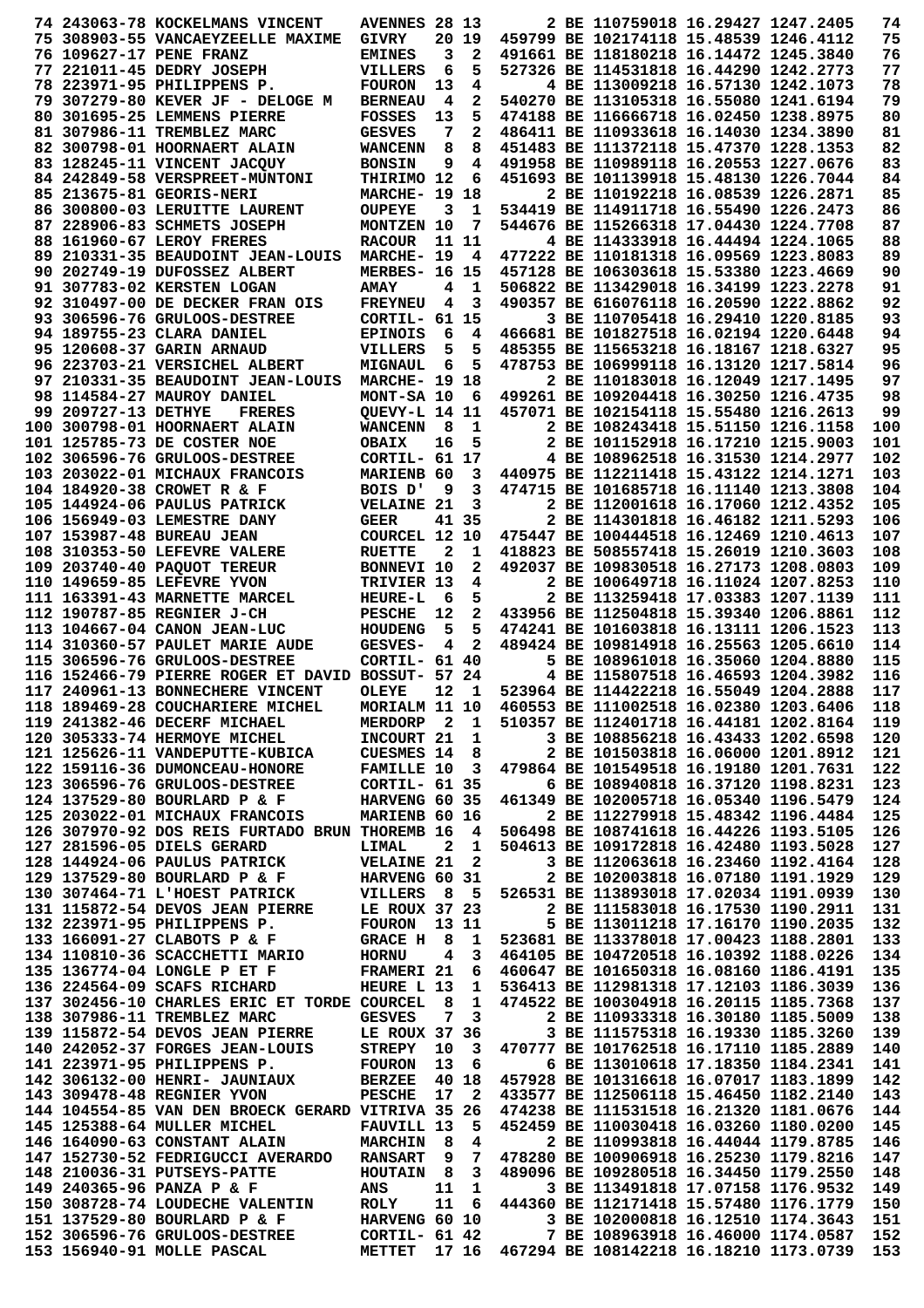|                      | 154 302456-10 CHARLES ERIC ET TORDE COURCEL                                                                                                                                                                                                  |                              | 8          | 7                       |                 | 2 BE 100301218 16.24585 1171.7316                                                                            |  | 154 |
|----------------------|----------------------------------------------------------------------------------------------------------------------------------------------------------------------------------------------------------------------------------------------|------------------------------|------------|-------------------------|-----------------|--------------------------------------------------------------------------------------------------------------|--|-----|
|                      |                                                                                                                                                                                                                                              |                              |            |                         |                 |                                                                                                              |  |     |
|                      | 155 309509-79 ISTREFAJ SAMI                                                                                                                                                                                                                  | <b>BEEZ</b>                  | 16         | 5                       |                 | 489026 BE 110752418 16.37326 1171.1982                                                                       |  | 155 |
|                      | 156 303520-07 HAQUENNE-VANACKERE                                                                                                                                                                                                             | <b>ST GERA</b>               | 1          | 1                       |                 | 471926 BE 111051418 16.23023 1170.9209                                                                       |  | 156 |
|                      | 157 181048-46 IMBRECHT GERMAIN                                                                                                                                                                                                               | <b>BORNIVA 31 21</b>         |            |                         |                 | 488994 BE 106945418 16.37380 1170.8692                                                                       |  | 157 |
|                      | 158 162556-81 COLLE MICHAUX                                                                                                                                                                                                                  | BIESMER 13 10                |            |                         |                 | 2 BE 111108918 16.17200 1170.6166                                                                            |  | 158 |
| 159 209727-13 DETHYE | <b>FRERES</b>                                                                                                                                                                                                                                | OUEVY-L 14                   |            | 9                       |                 | 2 BE 102092418 16.10340 1170.2765                                                                            |  | 159 |
|                      |                                                                                                                                                                                                                                              |                              |            |                         |                 |                                                                                                              |  |     |
|                      | 160 103622-26 MOENS PATRICK                                                                                                                                                                                                                  | <b>ROMSEE</b>                | 8          | 8                       |                 | 524624 BE 112707818 17.08300 1169.7302                                                                       |  | 160 |
|                      | 161 308823-72 RENARD STEVEN                                                                                                                                                                                                                  | <b>EMINES</b>                |            | 13 10                   |                 | 2 BE 111796618 16.40163 1169.7196                                                                            |  | 161 |
| 162 188696-31 CARO   | <b>JM&amp;A</b>                                                                                                                                                                                                                              | LAMBERM 35                   |            | 9                       |                 | 6 BE 114742018 17.13074 1167.9293                                                                            |  | 162 |
|                      | 163 303071-43 PIETTE JOSE                                                                                                                                                                                                                    | <b>WALHAIN</b>               | 9          | 4                       |                 | 500052 BE 116564418 16.48140 1167.7092                                                                       |  | 163 |
|                      | 164 242844-53 EVRARD M & M                                                                                                                                                                                                                   | <b>LAFOSSE</b>               | 4          | 1                       |                 | 491069 BE 110341618 16.40529 1166.7626                                                                       |  | 164 |
|                      |                                                                                                                                                                                                                                              |                              |            |                         |                 | 3 BE 114308818 17.02492 1166.3407                                                                            |  |     |
|                      | 165 156949-03 LEMESTRE DANY                                                                                                                                                                                                                  | <b>GEER</b>                  | 41         | 9                       |                 |                                                                                                              |  | 165 |
|                      | 166 167201-70 PHILIPPE STANY                                                                                                                                                                                                                 | <b>VANCE</b>                 | 4          | 1                       |                 | 434207 BE 109941118 15.52199 1166.1834                                                                       |  | 166 |
|                      | 167 307773-89 SOROKOSZ MARIUSZ                                                                                                                                                                                                               | <b>DEVANT</b>                | 22         | 6                       |                 | 469660 BE 111519718 16.23010 1165.3612                                                                       |  | 167 |
| 168 188696-31 CARO   | <b>JM&amp;A</b>                                                                                                                                                                                                                              | LAMBERM 35                   |            | 23                      |                 | 7 BE 114735018 17.14114 1165.1864                                                                            |  | 168 |
|                      | 169 308660-06 ZARZECKI MAREK                                                                                                                                                                                                                 | <b>LINCENT</b>               | 7          | 4                       |                 | 517307 BE 302529818 17.04450 1163.1411                                                                       |  | 169 |
|                      | 170 191958-92 CIOMEK MARYJAN & JOHA RICHELL                                                                                                                                                                                                  |                              | 7          | 5                       |                 | 536737 BE 113152118 17.21493 1162.2170                                                                       |  | 170 |
|                      |                                                                                                                                                                                                                                              |                              |            |                         |                 |                                                                                                              |  |     |
|                      | 171 188791-29 GOFFIN ALEXIS                                                                                                                                                                                                                  | <b>HAMOIS</b>                | 7          | 5                       |                 | 482640 BE 100907118 16.35393 1161.1553                                                                       |  | 171 |
|                      | 172 308903-55 VANCAEYZEELLE MAXIME                                                                                                                                                                                                           | <b>GIVRY</b>                 | 20.        | 17                      |                 | 2 BE 102104918 16.16019 1161.0157                                                                            |  | 172 |
|                      | 173 138005-71 VASSART ANDRE                                                                                                                                                                                                                  | FLOREFF 10                   |            | 6                       |                 | 483663 BE 111589218 16.36530 1160.1879                                                                       |  | 173 |
|                      | 174 144924-06 PAULUS PATRICK                                                                                                                                                                                                                 | <b>VELAINE 21</b>            |            | 10                      |                 | 4 BE 112000718 16.35080 1159.7671                                                                            |  | 174 |
|                      | 175 242844-53 EVRARD M & M                                                                                                                                                                                                                   | <b>LAFOSSE</b>               | 4          | 4                       |                 | 2 BE 110343118 16.43379 1159.1886                                                                            |  | 175 |
|                      | 176 156940-91 MOLLE PASCAL                                                                                                                                                                                                                   | METTET                       | 17         | 2                       |                 | 2 BE 108150018 16.23260 1158.2930                                                                            |  | 176 |
|                      |                                                                                                                                                                                                                                              |                              |            |                         |                 |                                                                                                              |  |     |
|                      | 177 112641-24 DEFAUX RUDY                                                                                                                                                                                                                    | <b>ARBRE</b>                 | 11         | 4                       |                 | 475997 BE 111101118 16.31140 1157.4864                                                                       |  | 177 |
|                      | 178 163942-12 DELCHAMBRE DENIS                                                                                                                                                                                                               | LUTTRE                       | 1          | 1                       |                 | 480516 BE 100485518 16.35103 1157.3911                                                                       |  | 178 |
|                      | 179 137529-80 BOURLARD P & F                                                                                                                                                                                                                 | HARVENG 60                   |            | 25                      |                 | 4 BE 102011218 16.18440 1157.0364                                                                            |  | 179 |
|                      | 180 306106-71 DUMONCEAU-BERGERET                                                                                                                                                                                                             | <b>TRIVIER 13 11</b>         |            |                         |                 | 472419 BE 101726018 16.28238 1156.7651                                                                       |  | 180 |
|                      | 181 124530-79 DONNAY VINCENT                                                                                                                                                                                                                 | <b>LAMBERM</b>               | 8          | 2                       |                 | 529249 BE 116675318 17.17564 1155.7169                                                                       |  | 181 |
|                      | 182 109627-17 PENE FRANZ                                                                                                                                                                                                                     |                              | 3          | 3                       |                 | 2 BE 108182118 16.45371 1155.1688                                                                            |  | 182 |
|                      |                                                                                                                                                                                                                                              | <b>EMINES</b>                |            |                         |                 |                                                                                                              |  |     |
|                      | 183 308544-84 HOEBEKE JOSE                                                                                                                                                                                                                   | <b>MARCHE-</b>               | 4          | 1                       |                 | 481214 BE 101912518 16.36397 1154.9275                                                                       |  | 183 |
|                      | 184 307542-52 HENNIXDAL PHILIPPE                                                                                                                                                                                                             | <b>HOUDENG</b>               | 4          | 1                       |                 | 473254 BE 101892018 16.29526 1154.6254                                                                       |  | 184 |
|                      | 185 310519-22 GREVESSE M-H                                                                                                                                                                                                                   | <b>MELREUX</b>               | 5          | $\mathbf{1}$            |                 | 485134 BE 112225018 16.40417 1153.1727                                                                       |  | 185 |
|                      | 186 242052-37 FORGES JEAN-LOUIS                                                                                                                                                                                                              | <b>STREPY</b>                | 10         | 2                       |                 | 2 BE 101763818 16.28180 1153.0174                                                                            |  | 186 |
|                      | 187 309179-40 MARIT CHRISTOPHE                                                                                                                                                                                                               | VIEUSAR 17                   |            | 13                      |                 | 503253 BE 109289018 16.56330 1152.7958                                                                       |  | 187 |
|                      |                                                                                                                                                                                                                                              |                              |            |                         |                 |                                                                                                              |  |     |
|                      | 188 128245-11 VINCENT JACQUY                                                                                                                                                                                                                 | <b>BONSIN</b>                | 9          | 8                       |                 | 2 BE 114257518 16.46593 1152.1579                                                                            |  | 188 |
|                      | 189 303288-66 HOVENS MICHEL                                                                                                                                                                                                                  | <b>VIESVIL</b>               | 2          | 2                       |                 | 479306 BE 100371018 16.36100 1151.7165                                                                       |  | 189 |
|                      | 190 306932-24 COLLIN LUDOVIC                                                                                                                                                                                                                 | <b>RANSART 11</b>            |            | 7                       |                 | 476989 BE 600235018 16.34150 1151.4520                                                                       |  | 190 |
|                      | 191 137529-80 BOURLARD P & F                                                                                                                                                                                                                 | <b>HARVENG 60</b>            |            | 52                      |                 | 5 BE 102006318 16.20420 1151.3576                                                                            |  | 191 |
|                      | 192 282647-86 DECELLE ROBERT                                                                                                                                                                                                                 | WALHAIN 11                   |            | $\mathbf{2}$            |                 | 501390 BE 109214318 16.55316 1151.2269                                                                       |  | 192 |
|                      | 193 220268-78 CANION-SOBKOWIAK                                                                                                                                                                                                               | <b>WASMES</b>                | 12         | 9                       |                 | 463250 BE 104416318 16.22340 1150.7411                                                                       |  | 193 |
|                      | 194 145223-14 MARTIN MICHAEL                                                                                                                                                                                                                 | NIL SAI 23                   |            | 6                       |                 | 500245 BE 109174018 16.55000 1149.9885                                                                       |  | 194 |
|                      |                                                                                                                                                                                                                                              |                              |            | 1                       |                 | 464238 BE 101799518 16.23460 1149.7680                                                                       |  | 195 |
|                      | 195 196411-83 ANDRY JACQUES                                                                                                                                                                                                                  | <b>CUESMES</b>               | 3          |                         |                 |                                                                                                              |  |     |
|                      | 196 145223-14 MARTIN MICHAEL                                                                                                                                                                                                                 | <b>NIL SAI 23 18</b>         |            |                         |                 | 2 BE 109171018 16.55060 1149.7242                                                                            |  | 196 |
|                      | 197 304482-96 DECOURRIERE RAYMOND                                                                                                                                                                                                            | PERONNE 16                   |            | 5                       |                 | 468989 BE 101557518 16.27583 1149.5627                                                                       |  | 197 |
|                      | 198 221412-58 REGNIER AND ET AUREL                                                                                                                                                                                                           | <b>PRESGAU 12</b>            |            | $7\phantom{.0}$         |                 | 431027 BE 112309318 15.55027 1149.2674                                                                       |  | 198 |
|                      | 199 282832-77 DEREUX FABRICE                                                                                                                                                                                                                 | <b>PERWEZ</b> 22 20          |            |                         |                 | 502778 BE 109030218 16.57430 1148.6380                                                                       |  | 199 |
|                      | 200 243063-78 KOCKELMANS VINCENT AVENNES 28 2<br>201 242304-95 COLAPIETRO ANDREA QUAREGN 11 6                                                                                                                                                |                              |            |                         |                 | 3 BE 110759418 17.05157 1147.6600                                                                            |  | 200 |
|                      |                                                                                                                                                                                                                                              |                              |            |                         | $6\overline{6}$ | 2 BE 104894018 16.24273 1147.2574                                                                            |  | 201 |
|                      | 202 243248-69 BERGIERS-BAUTHIERE                                                                                                                                                                                                             | LIGNY                        |            | 4 1                     |                 | 486055 BE 112100218 16.43440 1147.0776                                                                       |  | 202 |
|                      | 203 243249-70 BONNEJONNE-PRETER                                                                                                                                                                                                              | <b>VELAINE 3 3</b>           |            |                         |                 | 2 BE 112106918 16.39410 1147.0339                                                                            |  | 203 |
|                      | 204 185354-84 GEUZE GILBERT                                                                                                                                                                                                                  |                              |            |                         |                 | 472162 BE 106671718 16.31389 1147.0033                                                                       |  |     |
|                      |                                                                                                                                                                                                                                              | <b>HAINE-S</b> 4 4           |            |                         |                 |                                                                                                              |  | 204 |
|                      | 205 104554-85 VAN DEN BROECK GERARD VITRIVA 35 23                                                                                                                                                                                            |                              |            |                         |                 | 2 BE 115913218 16.33310 1146.8413                                                                            |  | 205 |
|                      | 206 301151-63 LETELLIER MARC                                                                                                                                                                                                                 | <b>SAINT M</b>               | $_{\rm 8}$ | $\overline{7}$          |                 | 486214 BE 115760318 16.44253 1145.5918                                                                       |  | 206 |
|                      | 207 220268-78 CANION-SOBKOWIAK                                                                                                                                                                                                               | <b>WASMES</b>                | 12         | $\overline{\mathbf{3}}$ |                 | 2 BE 104410818 16.24240 1145.5242                                                                            |  | 207 |
|                      | 208 112109-74 PORSON R & O.                                                                                                                                                                                                                  | LE ROEU 12                   |            |                         |                 | 3 475082 BE 101874018 16.35060 1144.5001                                                                     |  | 208 |
|                      | 209 202749-19 DUFOSSEZ ALBERT                                                                                                                                                                                                                | MERBES- 16                   |            | 9                       |                 | 2 BE 106308618 16.19410 1143.7254                                                                            |  | 209 |
|                      | 210 304482-96 DECOURRIERE RAYMOND                                                                                                                                                                                                            | PERONNE 16                   |            |                         |                 |                                                                                                              |  | 210 |
|                      |                                                                                                                                                                                                                                              |                              |            |                         |                 | 7<br>2 BE 101558118 16.30063 1143.5827<br>2 BE 108740218 17.03246 1142.2792                                  |  |     |
|                      | 211 307970-92 DOS REIS FURTADO BRUN THOREMB 16                                                                                                                                                                                               |                              |            |                         |                 |                                                                                                              |  | 211 |
|                      | 212 136774-04 LONGLE P ET F                                                                                                                                                                                                                  | FRAMERI 21 20                |            |                         |                 | 2 BE 101653618 16.23230 1141.9584<br>8 BE 108960118 16.58240 1140.8508                                       |  | 212 |
|                      | 213 306596-76 GRULOOS-DESTREE                                                                                                                                                                                                                | <b>CORTIL- 61 19</b>         |            |                         |                 |                                                                                                              |  | 213 |
|                      | 214 306596-76 GRULOOS-DESTREE                                                                                                                                                                                                                | CORTIL- 61 49<br>JAMBES 16 8 |            |                         |                 | 9 BE 108941918 16.58270 1140.7207<br>3 BE 110715818 16.46054 1140.5712<br>10 BE 108965818 16.58380 1140.2439 |  | 214 |
|                      | 215  240250-78  RAMADANI  SABRI                                                                                                                                                                                                              |                              |            |                         |                 |                                                                                                              |  | 215 |
|                      | 216 306596-76 GRULOOS-DESTREE                                                                                                                                                                                                                | CORTIL- 61 43                |            |                         |                 |                                                                                                              |  | 216 |
|                      |                                                                                                                                                                                                                                              |                              |            |                         |                 |                                                                                                              |  |     |
|                      | 217 301695-25 LEMMENS PIERRE                                                                                                                                                                                                                 | FOSSES 13                    |            |                         |                 | 8 2 BE 115902718 16.35570 1140.0120                                                                          |  | 217 |
|                      | 218 140755-08 MARISSAL-VDHAESEVELDE VIELSAM 2 1                                                                                                                                                                                              |                              |            |                         |                 | 500074 BE 110314218 16.58470 1139.6832                                                                       |  | 218 |
|                      | 219 210331-35 BEAUDOINT JEAN-LOUIS MARCHE- 19 16                                                                                                                                                                                             |                              |            |                         |                 | 3 BE 110180518 16.38509 1139.3671                                                                            |  | 219 |
|                      | 220 188696-31 CARO JM&A                                                                                                                                                                                                                      | LAMBERM 35 28                |            |                         |                 | 8 BE 114733418 17.24414 1138.8582                                                                            |  | 220 |
|                      | 221 137529-80 BOURLARD P & F                                                                                                                                                                                                                 | HARVENG 60 40                |            |                         |                 | 6 BE 102010718 16.25060 1138.8521                                                                            |  | 221 |
|                      | 222 117868-13 HOSTAUX CHRISTIAN PETIGNY 2 1 437379 BE 112464118 16.04423 1136.9205                                                                                                                                                           |                              |            |                         |                 |                                                                                                              |  | 222 |
|                      | 223 156949-03 LEMESTRE DANY                                                                                                                                                                                                                  | <b>GEER</b>                  |            | 41 41                   |                 | 4 BE 114307418 17.14542 1135.3599                                                                            |  | 223 |
|                      |                                                                                                                                                                                                                                              |                              |            |                         |                 |                                                                                                              |  |     |
|                      | 224 162556-81 COLLE MICHAUX                                                                                                                                                                                                                  | <b>BIESMER 13 11</b>         |            |                         |                 | 3 BE 111108110 10.2, 10.<br>2 BE 101725218 16.36117 1135.0905<br>2 BE 101725218 16.36117 1134.6166           |  | 224 |
|                      | 225 306106-71 DUMONCEAU-BERGERET                                                                                                                                                                                                             | TRIVIER 13 7                 |            |                         |                 |                                                                                                              |  | 225 |
|                      | 226 224272-08 FAUCHE J-L&VANESSA                                                                                                                                                                                                             | <b>WARET-L 26 19</b>         |            |                         |                 | 501128 BE 110834018 17.01403 1134.6166                                                                       |  | 226 |
|                      | 227 241135-90 SENZEE JEAN-PIERRE                                                                                                                                                                                                             | <b>BRACQUE 15</b>            |            | $\overline{4}$          |                 | 473101 BE 101708018 16.37000 1134.5348                                                                       |  | 227 |
|                      | 228 130079-02 DERMIENCE PHILIPPE                                                                                                                                                                                                             | <b>JEMELLE 20 16</b>         |            |                         |                 | 467166 BE 111353918 16.32138 1133.2654                                                                       |  | 228 |
|                      | 229 243063-78 KOCKELMANS VINCENT                                                                                                                                                                                                             | <b>AVENNES 28 26</b>         |            |                         |                 | 4 BE 110760418 17.10567 1133.1958                                                                            |  | 229 |
|                      |                                                                                                                                                                                                                                              |                              |            |                         |                 |                                                                                                              |  | 230 |
|                      |                                                                                                                                                                                                                                              |                              |            |                         |                 |                                                                                                              |  | 231 |
|                      |                                                                                                                                                                                                                                              |                              |            |                         |                 |                                                                                                              |  | 232 |
|                      |                                                                                                                                                                                                                                              |                              |            |                         |                 |                                                                                                              |  |     |
|                      | 230 307505-15 PHILIPPE DAVID<br>231 308823-72 RENARD STEVEN<br>232 113896-18 BIENFAIT LUC<br>232 240304-35 GEORGES MICHAEL<br>233 240304-35 GEORGES MICHAEL<br>233 240304-35 GEORGES MICHAEL<br>233 240304-35 GEORGES MICHAEL<br>233 240304- |                              |            |                         |                 |                                                                                                              |  | 233 |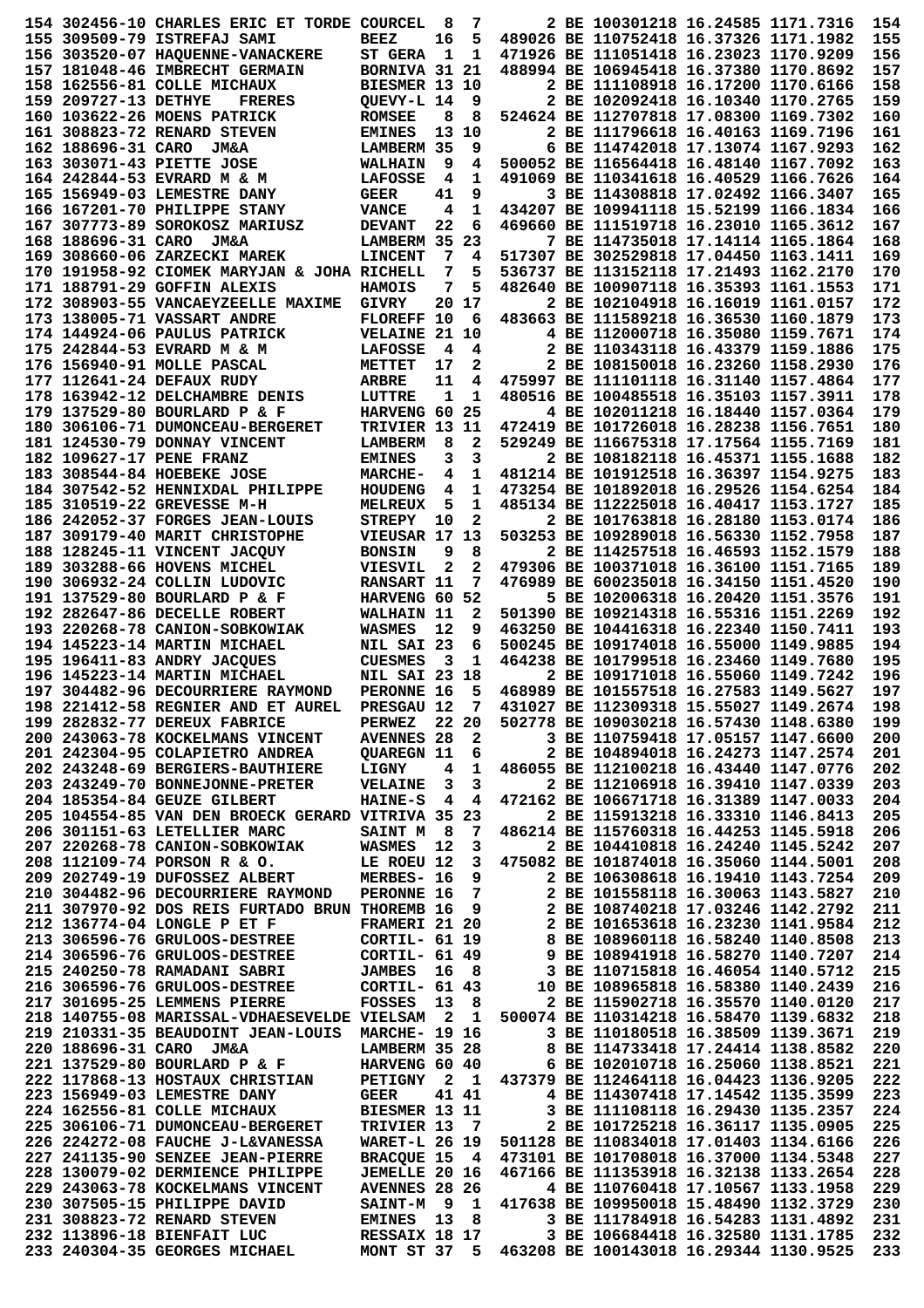|                         | 234 152466-79 PIERRE ROGER ET DAVID BOSSUT- 57 44 |                              |           |                         |                                                                        | 5 BE 109507818 17.14493 1130.6937                                           |  | 234        |
|-------------------------|---------------------------------------------------|------------------------------|-----------|-------------------------|------------------------------------------------------------------------|-----------------------------------------------------------------------------|--|------------|
|                         | 235 282832-77 DEREUX FABRICE                      | <b>PERWEZ</b>                |           | 22 12                   |                                                                        | 2 BE 109040118 17.04510 1130.2192                                           |  | 235        |
|                         |                                                   |                              |           |                         |                                                                        |                                                                             |  |            |
|                         | 236 241244-05 DELFOSSE GUY                        | <b>MAZEE</b>                 | 6         | 1                       |                                                                        | 445844 BE 112128118 16.14490 1129.2431                                      |  | 236        |
|                         | 237 243107-25 LABOUREIX LUDOVIC                   | VAULX L                      | 6         | 5                       |                                                                        | 433110 BE 107637618 16.03430 1128.7235                                      |  | 237        |
|                         | 238 216008-86 CALONNE MICHEL                      | RENLIES 14                   |           | 7                       |                                                                        | 444877 BE 107542018 16.14117 1128.5709                                      |  | 238        |
|                         | 239 240684-27 MAHAUX JEAN-MARIE                   | <b>FRANC-W</b>               | 5         | 2                       |                                                                        | 495609 BE 110875418 16.59090 1128.5643                                      |  | 239        |
|                         | 240 181310-17 COLETTE - THIRIONET                 | TILLIER                      | 9         | 1                       |                                                                        | 2 BE 110725218 17.01212 1128.0780                                           |  | 240        |
|                         | 241 202749-19 DUFOSSEZ ALBERT                     | MERBES- 16 16                |           |                         |                                                                        | 3 BE 106313418 16.25270 1127.4584                                           |  | 241        |
|                         |                                                   |                              |           |                         |                                                                        |                                                                             |  |            |
|                         | 242 211214-45 DEROUKER OLIVIER                    | FALISOL 18 11                |           |                         |                                                                        | 476373 BE 111967918 16.42530 1126.4880                                      |  | 242        |
|                         | 243 243063-78 KOCKELMANS VINCENT                  | <b>AVENNES 28</b>            |           | 4                       |                                                                        | 5 BE 110756418 17.13567 1125.7069                                           |  | 243        |
|                         | 244 137529-80 BOURLARD P & F                      | <b>HARVENG 60</b>            |           | 16                      |                                                                        | 7 BE 102003618 16.29520 1125.6075                                           |  | 244        |
|                         | 245 132922-32 BORZSEI-CHER & THOMAS NAMUR         |                              | 5         | 3                       |                                                                        | 488600 BE 111814918 16.54450 1123.8643                                      |  | 245        |
|                         | 246 149210-24 LOTTIN THIERRY                      | <b>MARIEMB</b>               | 6         | 5                       |                                                                        | 440559 BE 115590318 16.12110 1123.3496                                      |  | 246        |
|                         |                                                   |                              |           |                         |                                                                        |                                                                             |  |            |
|                         | 247 240420-54 STAVEAUX ARNOLD                     | <b>GLONS</b>                 | 3         | 3                       |                                                                        | 535777 BE 112536518 17.37192 1122.4692                                      |  | 247        |
|                         | 248 305333-74 HERMOYE MICHEL                      | INCOURT 21 12                |           |                         |                                                                        | 4 BE 108855118 17.14123 1121.9449                                           |  | 248        |
|                         | 249 115872-54 DEVOS JEAN PIERRE                   | LE ROUX 37 17                |           |                         |                                                                        | 4 BE 111574018 16.42230 1121.2493                                           |  | 249        |
|                         | 250 182218-52 OSSELET-GOBLET                      | <b>ROCHEFO</b>               | 8         | 6                       |                                                                        | 466380 BE 108759818 16.36120 1120.5670                                      |  | 250        |
|                         | 251 125626-11 VANDEPUTTE-KUBICA                   | <b>CUESMES 14</b>            |           | 9                       |                                                                        | 3 BE 101502518 16.34030 1120.4685                                           |  | 251        |
|                         |                                                   |                              |           |                         |                                                                        |                                                                             |  |            |
|                         | 252 152466-79 PIERRE ROGER ET DAVID BOSSUT- 57 39 |                              |           |                         |                                                                        | 6 BE 109511918 17.19033 1120.2666                                           |  | 252        |
|                         | 253 310834-46 SAUVAGE THIM VICTO                  | <b>ECAUSSI 21</b>            |           | 8                       |                                                                        | 482762 BE 115615518 16.51075 1119.7727                                      |  | 253        |
|                         | 254 242304-95 COLAPIETRO ANDREA                   | <b>OUAREGN 11</b>            |           | 4                       |                                                                        | 3 BE 104944118 16.34263 1119.6213                                           |  | 254        |
|                         | 255 102126-82 NAVEZ-VERMEULEN                     | ANDERLU 45 40                |           |                         |                                                                        | 467176 BE 106724818 16.37186 1119.4939                                      |  | 255        |
|                         | 256 224272-08 FAUCHE J-L&VANESSA                  | <b>WARET-L 26 10</b>         |           |                         |                                                                        | 2 BE 110771018 17.07483 1119.0764                                           |  | 256        |
|                         |                                                   |                              |           |                         |                                                                        |                                                                             |  |            |
|                         | 257 115872-54 DEVOS JEAN PIERRE                   | LE ROUX 37 31                |           |                         |                                                                        | 5 BE 111573918 16.43200 1118.7331                                           |  | 257        |
|                         | 258 148114-92 YASSE-LEVEQUE                       | <b>MARCHE</b>                |           | 18 11                   |                                                                        | 476641 BE 110163318 16.46050 1118.6568                                      |  | 258        |
|                         | 259 226792-06 DELSTANCHE JEAN & MEL BIERGES 14    |                              |           | 1                       |                                                                        | 508495 BE 109703118 17.14561 1117.7311                                      |  | 259        |
|                         | 260 242663-66 JONCKERS P.F                        | CHIEVRE 24                   |           | 3                       |                                                                        | 480372 BE 105059518 16.49540 1117.4040                                      |  | 260        |
|                         | 261 242351-45 MAHIEU J. & NALINNE O ANDERLU 15    |                              |           | 6                       |                                                                        | 467140 BE 106552518 16.38100 1117.1144                                      |  | 261        |
|                         |                                                   |                              |           |                         |                                                                        |                                                                             |  |            |
|                         | 262 112554-34 CREVECOEUR MICHAEL                  | <b>PERWEZ</b>                |           | 22 15                   |                                                                        | 504605 BE 108271518 17.11480 1116.8769                                      |  | 262        |
|                         | 263 226179-72 PALM J-PIERRE+YVETTE                | <b>BRAINE-</b>               | -6        | 6                       |                                                                        | 501921 BE 109433418 17.09393 1116.2358                                      |  | 263        |
|                         | 264 200504-05 ROCHMANS FREDERIC                   | <b>ERQUELI 12</b>            |           | 4                       |                                                                        | 454424 BE 101972718 16.27074 1116.1826                                      |  | 264        |
|                         | 265 310077-65 LARDOT THIBAUT                      | <b>BOURSEI 19</b>            |           | 5                       |                                                                        | 441687 BE 111334618 16.15450 1116.0758                                      |  | 265        |
|                         |                                                   |                              | 4         | 2                       |                                                                        | 460322 BE 102051318 16.32274 1116.0494                                      |  | 266        |
|                         | 266 126291-94 JEUNIEAUX-LECOCO                    | <b>GIVRY</b>                 |           |                         |                                                                        |                                                                             |  |            |
|                         | 267 190306-89 JONNART LUC                         | LEVAL T                      | 5         | 2                       |                                                                        | 467418 BE 101898318 16.39070 1115.2456                                      |  | 267        |
|                         | 268 120608-37 GARIN ARNAUD                        | <b>VILLERS</b>               | 5         | 3                       |                                                                        | 2 BE 115651318 16.55217 1114.8317                                           |  | 268        |
|                         | 269 209941-33 ROCH ROBERT                         | GREZ DO                      | 3         | 3                       |                                                                        | 512644 BE 108734918 17.19570 1114.5646                                      |  | 269        |
|                         | 270 130079-02 DERMIENCE PHILIPPE                  | <b>JEMELLE 20</b>            |           | 9                       |                                                                        | 2 BE 111345718 16.39418 1113.1039                                           |  | 270        |
|                         |                                                   |                              |           |                         |                                                                        |                                                                             |  |            |
|                         | <b>271 308494-34 MUNTEANU IOAN</b>                | MALVOIS 10                   |           | 1                       |                                                                        | 444181 BE 509386818 16.19100 1112.7708                                      |  | 271        |
|                         | 272 242674-77 BORLON YVES                         | <b>CARNIER 12</b>            |           | 5                       |                                                                        | 470307 BE 101789018 16.42442 1112.5295                                      |  | 272        |
|                         | 273 167569-50 HENRI MICHAEL                       | <b>FROIDCH 13</b>            |           | 1                       |                                                                        | 440818 BE 100770618 16.16154 1112.4557                                      |  | 273        |
|                         | 274 242849-58 VERSPREET-MUNTONI                   | THIRIMO 12 10                |           |                         |                                                                        | 2 BE 100818118 16.26250 1111.4037                                           |  | 274        |
|                         | 275 115872-54 DEVOS JEAN PIERRE                   | LE ROUX 37                   |           | 32                      |                                                                        | 6 BE 111572718 16.46260 1110.6003                                           |  | 275        |
|                         |                                                   |                              |           |                         |                                                                        |                                                                             |  |            |
|                         | 276 241244-05 DELFOSSE GUY                        | <b>MAZEE</b>                 | 6         | 5                       |                                                                        | 2 BE 116674218 16.22000 1109.0647                                           |  | 276        |
| 277 186395-58 COCU J+V  |                                                   | <b>FORGES</b>                | 4         | 4                       |                                                                        | 423258 BE 100650818 16.01504 1108.4695                                      |  | 277        |
|                         | 278 156949-03 LEMESTRE DANY                       | <b>GEER</b>                  |           | 41 24                   |                                                                        | 5 BE 114304118 17.25572 1108.4350                                           |  | 278        |
|                         | 279 111957-19 BEGHIN GUY                          |                              |           |                         |                                                                        |                                                                             |  |            |
|                         |                                                   |                              |           |                         |                                                                        |                                                                             |  |            |
|                         |                                                   | ROISIN 7 5                   |           |                         | 450305 BE 104452118 16.26287 1107.8204                                 |                                                                             |  | 279        |
|                         | 280 226792-06 DELSTANCHE JEAN & MEL BIERGES 14 3  |                              |           |                         |                                                                        | 2 BE 109701818 17.19061 1107.5869                                           |  | 280        |
|                         | 281 241081-36 TONDEUR-VANDEKERCKHOV HAVRE         |                              |           | 5 <sup>3</sup>          |                                                                        | 470971 BE 100246118 16.45174 1107.4114                                      |  | 281        |
|                         | 282 305333-74 HERMOYE MICHEL                      | INCOURT 21 19                |           |                         |                                                                        | 5 BE 108858018 17.20133 1107.2773                                           |  | 282        |
|                         | 283 242674-77 BORLON YVES                         | <b>CARNIER 12 12</b>         |           |                         |                                                                        | 2 BE 101788418 16.44452 1107.2473                                           |  | 283        |
|                         | 284 212684-60 GILLOT ANDRE                        |                              |           | 41                      |                                                                        | 476358 BE 111961118 16.50480 1105.7521                                      |  |            |
|                         |                                                   | <b>FALISOL</b>               |           |                         |                                                                        |                                                                             |  | 284        |
|                         | 285 160758-29 DEMOUSTIER YVES                     | <b>HARVENG</b>               | 8         | 1                       |                                                                        | 461626 BE 102062918 16.37304 1105.6734                                      |  | 285        |
|                         | 286 128245-11 VINCENT JACQUY                      | <b>BONSIN</b>                | 9         | $\mathbf{3}$            |                                                                        | 3 BE 110942918 17.05033 1105.3870                                           |  | 286        |
|                         | 287 125785-73 DE COSTER NOE                       | <b>OBAIX</b>                 |           | 16 6                    |                                                                        | 3 BE 115990718 16.57230 1104.6100                                           |  | 287        |
|                         | 288 301945-81 MAILLEUX DENIS                      | <b>EUGIES</b>                |           |                         | 8 4 459190 BE 115978118 16.35427 1104.5877                             |                                                                             |  | 288        |
|                         | 289 141785-68 DRIES PIERRE                        | <b>DEUX-AC 22 12</b>         |           |                         | 496014 BE 207845718 17.09073 1104.4090                                 |                                                                             |  | 289        |
|                         |                                                   |                              |           |                         |                                                                        |                                                                             |  |            |
|                         | 290 241135-90 SENZEE JEAN-PIERRE                  | <b>BRACOUE 15 11</b>         |           |                         |                                                                        | 2 BE 101700918 16.48240 1104.3441                                           |  | 290        |
|                         | 291 143653-93 STRAUVEN PASCAL                     | TONGRIN 5 4                  |           |                         | 488426 BE 115763518 17.02193 1104.2326                                 |                                                                             |  | 291        |
|                         | 292 306106-71 DUMONCEAU-BERGERET                  | TRIVIER 13                   |           | $6\overline{6}$         |                                                                        | 3 BE 101720718 16.47567 1103.9246                                           |  | 292        |
|                         | 293 240365-96 PANZA P & F                         | ANS                          | 11        | $\overline{\mathbf{2}}$ |                                                                        | 4 BE 113487718 17.36588 1103.6270                                           |  | 293        |
|                         | 294 125785-73 DE COSTER NOE                       |                              |           |                         |                                                                        |                                                                             |  |            |
|                         |                                                   | <b>OBAIX</b>                 |           | 16 14                   |                                                                        |                                                                             |  | 294        |
|                         | 295 218659-21 ALTRUY PHILIPPE                     | WANGRNI 21                   |           | - 9                     | 4 BE 101158418 16.58060 1102.8030<br>2 BE 100063418 16.54380 1102.7088 |                                                                             |  | 295        |
|                         | 296 240304-35 GEORGES MICHAEL                     | <b>MONT ST 37 37</b>         |           |                         | 2 ES 001735418 16.40040 1102.7012                                      |                                                                             |  | 296        |
|                         | 297 148114-92 YASSE-LEVEQUE                       | <b>MARCHE</b>                | 18        | - 7                     |                                                                        | 2 BE 110161518 16.52300 1102.0601                                           |  | 297        |
|                         | 298 309653-29 PENNINO SALVATORE                   | ROUX                         | ${\bf 5}$ |                         | 4 474468 00 106711018 16.50373 1101.8210                               |                                                                             |  | 298        |
|                         | 299 304179-84 DUPUIS - AMANT                      | THIRIMO 9 9                  |           |                         | 451300 BE 100627118 16.29398 1101.6363                                 |                                                                             |  | 299        |
|                         |                                                   |                              |           |                         |                                                                        |                                                                             |  |            |
|                         | 300 307505-15 PHILIPPE DAVID                      | SAINT-M 9 9                  |           |                         |                                                                        | 2 BE 109997418 15.59270 1100.6404                                           |  | 300        |
|                         | 301 308903-55 VANCAEYZEELLE MAXIME                | <b>GIVRY</b>                 |           | 20 15                   |                                                                        | 3 BE 102172418 16.37559 1100.1775                                           |  | 301        |
|                         | 302 144924-06 PAULUS PATRICK                      | VELAINE 21 16                |           |                         |                                                                        | 5 BE 112063718 16.57520 1099.5539                                           |  | 302        |
|                         | 303 304005-07 MAES ANTHONY                        | VIESVIL 12 10                |           |                         | 478870 BE 100461918 16.55470 1098.8718                                 |                                                                             |  | 303        |
|                         | 304 309730-09 FOULON-COLLARD N                    | <b>MONS-LE</b>               |           | 5 2                     | 518504 BE 113790118 17.32050 1098.3315                                 |                                                                             |  | 304        |
| 305 240758-04 O ALFRED  |                                                   | <b>PERONNE</b>               |           |                         | 471358 BE 102412618 16.49460 1096.7765                                 |                                                                             |  |            |
|                         |                                                   |                              |           | $4 \quad 3$             |                                                                        |                                                                             |  | 305        |
|                         | 306 174698-01 HOTTARD-BALZAT                      | BALATRE 5 4                  |           |                         | 485608 BE 111738518 17.02497 1096.6055                                 |                                                                             |  | 306        |
|                         | 307 310077-65 LARDOT THIBAUT                      | <b>BOURSEI 19 18</b>         |           |                         |                                                                        | 2 BE 111326618 16.22480 1096.5417                                           |  | 307        |
|                         | 308 125626-11 VANDEPUTTE-KUBICA                   | <b>CUESMES 14 14</b>         |           |                         |                                                                        | 4 BE 101503418 16.43090 1096.3724                                           |  | 308        |
|                         | 309 308490-30 THIRAN GASTON                       | HAVERSI 10                   |           | $\mathbf{3}$            |                                                                        | 474910 BE 111121118 16.53363 1095.2595                                      |  | 309        |
|                         | 310 308431-68 HAUMONT - LECOCQ                    | PETIT R 19                   |           | $\overline{\mathbf{4}}$ |                                                                        | 2 BE 107043418 17.05444 1094.9073                                           |  | 310        |
|                         |                                                   |                              |           |                         |                                                                        |                                                                             |  |            |
|                         | 311 242756-62 GILBERT IVAN                        | <b>KEUMIE</b> 22 19          |           |                         |                                                                        | 481089 BE 112058718 16.59280 1094.7110                                      |  | 311        |
| 312 175434-58 SEHA RENE | 313 223703-21 VERSICHEL ALBERT                    | THOREMB 12 11<br>MIGNAUL 6 4 |           |                         |                                                                        | 507287 BE 108755518 17.23323 1094.3798<br>2 BE 107000418 16.57300 1094.2926 |  | 312<br>313 |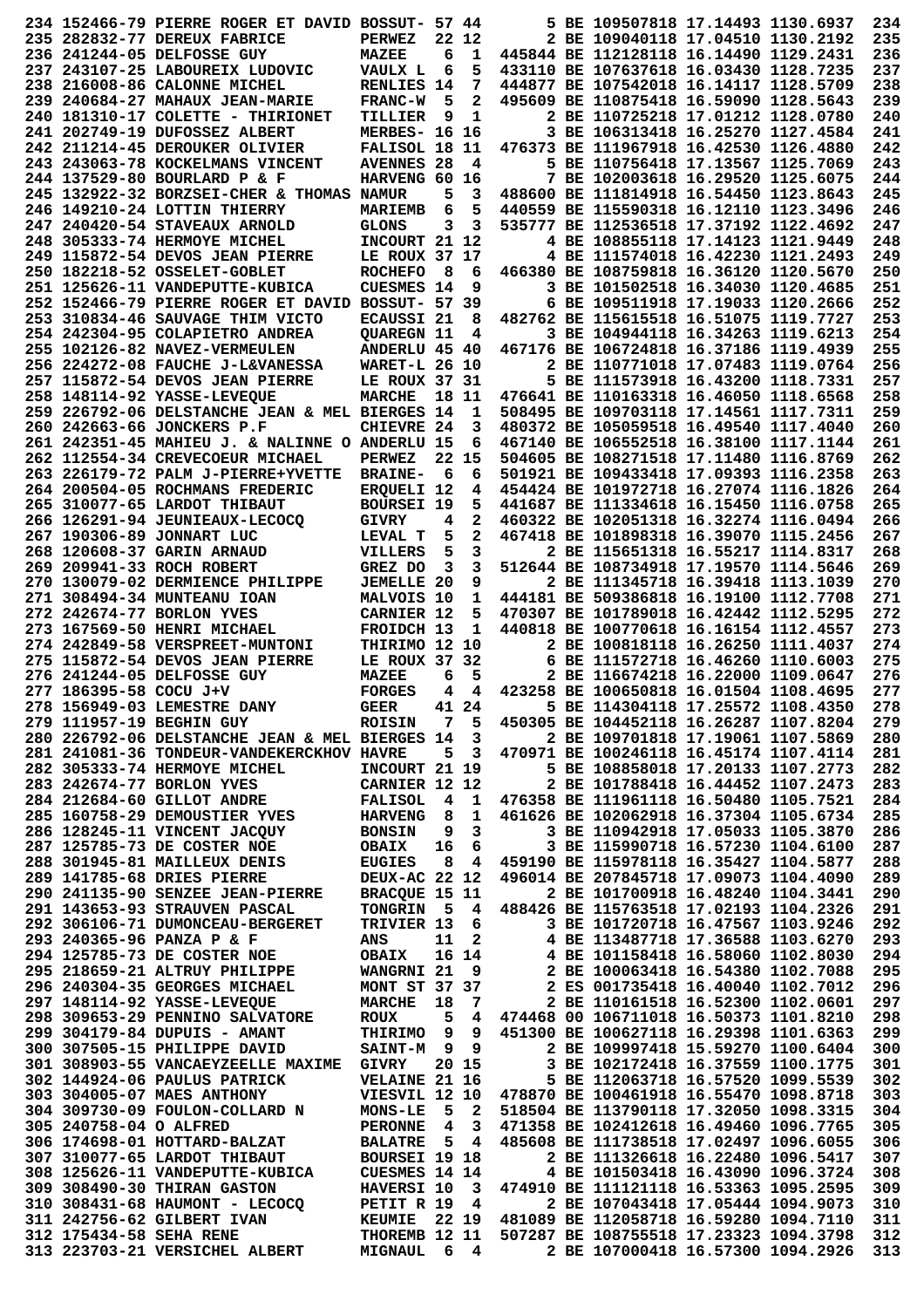|                      | 314 301222-37 VANDEGAER CLAUDE                          | <b>VIRTON</b>                  | 3              | 1                       |                                            | 419965 BE 109958418 16.03520 1094.0387 |  | 314        |
|----------------------|---------------------------------------------------------|--------------------------------|----------------|-------------------------|--------------------------------------------|----------------------------------------|--|------------|
|                      | 315 307766-82 GISQUET SEBASTIEN                         | WELLIN                         | 1              | 1                       |                                            | 455105 BE 110583218 16.36024 1093.8972 |  | 315        |
|                      |                                                         |                                |                |                         |                                            |                                        |  |            |
|                      | 316 306597-77 LEFOUR LAURENT                            | LA BUIS 12                     |                | 2                       |                                            | 456491 BE 100872118 16.37244 1093.6361 |  | 316        |
|                      | 317 306597-77 LEFOUR LAURENT                            | LA BUIS 12                     |                | 1                       |                                            | 2 BE 212037318 16.37284 1093.4615      |  | 317        |
|                      | 318 242756-62 GILBERT IVAN                              | <b>KEUMIE</b>                  | 22             | 1                       |                                            | 2 BE 111489818 17.00100 1092.9701      |  | 318        |
|                      | 319 300044-23 BALEAU JEAN JACOUES                       | MOIGNEL 25                     |                | 24                      |                                            | 478334 BE 111978718 16.57460 1092.6688 |  | 319        |
|                      | 320 307970-92 DOS REIS FURTADO BRUN THOREMB 16          |                                |                | 8                       |                                            | 3 BE 108743718 17.23337 1092.6227      |  | 320        |
|                      | 321 224272-08 FAUCHE J-L&VANESSA                        | <b>WARET-L 26 13</b>           |                |                         |                                            | 3 BE 110830318 17.18413 1092.5240      |  | 321        |
|                      |                                                         |                                |                |                         |                                            |                                        |  |            |
|                      | 322 242756-62 GILBERT IVAN                              | <b>KEUMIE</b>                  | 22             | 6                       |                                            | 3 BE 112057818 17.00320 1092.0604      |  | 322        |
|                      | 323 164090-63 CONSTANT ALAIN                            | <b>MARCHIN</b>                 | 8              | 5                       |                                            | 3 BE 110992318 17.18335 1091.1480      |  | 323        |
|                      | 324 195053-83 CHARLIER RICHARD                          | <b>PETIGNY</b>                 | 3              | 3                       | 437384 BE 112358718 16.20534 1091.0325     |                                        |  | 324        |
|                      | 325 306486-63 BURTON CHARLES                            | <b>ARSIMON 10</b>              |                | 9                       |                                            | 478798 BE 111952218 16.59170 1089.9526 |  | 325        |
|                      | 326 202749-19 DUFOSSEZ ALBERT                           |                                |                | 3                       |                                            | 4 BE 106315318 16.39300 1089.6973      |  | 326        |
|                      |                                                         | MERBES- 16                     |                |                         |                                            |                                        |  |            |
|                      | 327 111957-19 BEGHIN GUY                                | <b>ROISIN</b>                  | 7              | 2                       |                                            | 2 BE 104451218 16.33177 1089.5486      |  | 327        |
|                      | 328 195053-83 CHARLIER RICHARD                          | <b>PETIGNY</b>                 | 3              | 1                       |                                            | 2 BE 112359018 16.21344 1089.1759      |  | 328        |
|                      | 329 125626-11 VANDEPUTTE-KUBICA                         | <b>CUESMES 14</b>              |                | 7                       |                                            | 5 BE 101503518 16.46020 1088.9524      |  | 329        |
|                      | 330 310077-65 LARDOT THIBAUT                            | BOURSEI 19 13                  |                |                         |                                            | 3 BE 111333218 16.25480 1088.4352      |  | 330        |
|                      |                                                         |                                |                | $\mathbf{1}$            |                                            | 506242 BE 108208118 17.25107 1088.2751 |  | 331        |
|                      | 331 174602-02 CADET LOUIS                               | <b>CHAUMON</b>                 | $\overline{4}$ |                         |                                            |                                        |  |            |
|                      | 332 137529-80 BOURLARD P & F                            | HARVENG 60 57                  |                |                         |                                            | 8 BE 102001718 16.44580 1085.6122      |  | 332        |
|                      | 333 102126-82 NAVEZ-VERMEULEN                           | <b>ANDERLU 45</b>              |                | $\mathbf{2}$            |                                            | 2 BE 106732718 16.50496 1084.3711      |  | 333        |
|                      | 334 156940-91 MOLLE PASCAL                              | METTET                         |                | 17 14                   |                                            | 3 BE 108147618 16.51050 1083.9992      |  | 334        |
|                      | 335 160758-29 DEMOUSTIER YVES                           | <b>HARVENG</b>                 | 8              | 7                       |                                            | 2 BE 102060418 16.45594 1083.6545      |  | 335        |
|                      |                                                         |                                |                |                         |                                            | 9 BE 114720918 17.48224 1083.6300      |  | 336        |
| 336 188696-31 CARO   | <b>JM&amp;A</b>                                         | LAMBERM 35                     |                | - 32                    |                                            |                                        |  |            |
|                      | 337 126171-71 REGNIER MICHEL                            | <b>COUVIN</b>                  | 9              | -7                      |                                            | 435226 BE 116881118 16.21457 1083.2940 |  | 337        |
|                      | 338 190382-68 JAMART MARC                               | SEILLES 13                     |                | 1                       |                                            | 3 BE 110800118 17.18213 1083.1692      |  | 338        |
|                      | 339 136774-04 LONGLE P ET F                             | FRAMERI 21 13                  |                |                         |                                            | 3 BE 101655418 16.45280 1082.6865      |  | 339        |
|                      | 340 302568-25 JEUGMANS JEAN                             | <b>AMAY</b>                    | 1              | 1                       |                                            | 509524 BE 114243218 17.30390 1082.5964 |  | 340        |
|                      |                                                         |                                |                |                         |                                            |                                        |  |            |
|                      | 341 110810-36 SCACCHETTI MARIO                          | <b>HORNU</b>                   | 4              | 2                       |                                            | 2 BE 104721418 16.49043 1081.6491      |  | 341        |
|                      | 342 145223-14 MARTIN MICHAEL                            | NIL SAI 23                     |                | 5                       |                                            | 3 BE 109177118 17.23100 1080.0540      |  | 342        |
|                      | 343 131257-16 MARCHAL FREDDY                            | <b>WANLIN-</b>                 | 5              | 1                       |                                            | 461754 BE 111367618 16.47410 1079.6633 |  | 343        |
|                      | 344 307783-02 KERSTEN LOGAN                             | <b>AMAY</b>                    | 4              | 3                       |                                            | 2 BE 113425118 17.29488 1078.7731      |  | 344        |
|                      | 345 306596-76 GRULOOS-DESTREE                           | CORTIL- 61 52                  |                |                         |                                            | 11 BE 110704418 17.24040 1077.7525     |  | 345        |
|                      |                                                         |                                |                |                         |                                            |                                        |  |            |
|                      | 346 309537-10 MAISSE-PARENT                             | <b>VOTTEM</b>                  | 5              | 5                       |                                            | 2 BE 112964618 17.50049 1076.7777      |  | 346        |
|                      | 347 282832-77 DEREUX FABRICE                            | <b>PERWEZ</b>                  |                | 22 10                   |                                            | 3 BE 109035018 17.27210 1075.8061      |  | 347        |
|                      | 348 203740-40 PAQUOT TEREUR                             | BONNEVI 10                     |                | 6                       |                                            | 2 BE 109831418 17.17223 1075.7925      |  | 348        |
|                      | 349 309537-10 MAISSE-PARENT                             | <b>VOTTEM</b>                  | 5              | 3                       |                                            | 3 BE 112962718 17.50449 1075.3149      |  | 349        |
|                      | 350 213675-81 GEORIS-NERI                               | <b>MARCHE- 19 14</b>           |                |                         |                                            | 3 BE 110194118 17.03330 1075.1911      |  | 350        |
|                      |                                                         |                                |                |                         |                                            |                                        |  |            |
|                      | 351 303173-48 BAYET FABIAN                              | <b>ROLY</b>                    | 9              | 1                       |                                            | 442617 BE 112260218 16.31560 1074.4870 |  | 351        |
|                      | 352 309179-40 MARIT CHRISTOPHE                          | VIEUSAR 17 10                  |                |                         |                                            | 2 BE 109288118 17.28250 1074.3704      |  | 352        |
|                      | 353 309828-10 CASAERT HUGO                              | RUSSEIG 90 78                  |                |                         |                                            | 493320 BE 103359018 17.19280 1073.6796 |  | 353        |
|                      | 354 240511-48 POURBAIX CLAUDY                           | <b>CASTILL</b>                 | 7              | 5                       |                                            | 452640 BE 100667918 16.41373 1073.5691 |  | 354        |
| 355 101508-46 ADAM G |                                                         |                                | 5              | 1                       |                                            | 514644 BE 115325118 17.39280 1073.3676 |  | 355        |
|                      |                                                         | <b>SPRIMON</b>                 |                |                         |                                            |                                        |  |            |
|                      | 356 145223-14 MARTIN MICHAEL                            | NIL SAI 23                     |                | 7                       |                                            | 4 BE 109170418 17.26300 1072.3365      |  | 356        |
|                      | 357 182218-52 OSSELET-GOBLET                            | <b>ROCHEFO</b>                 | 8              | 1                       |                                            | 2 BE 116713018 16.56040 1069.5154      |  | 357        |
|                      | 358 152466-79 PIERRE ROGER ET DAVID BOSSUT- 57 14       |                                |                |                         |                                            | 7 BE 115808918 17.41303 1068.0346      |  | 358        |
|                      | 359 147689-55 DEGUELDRE SARAH                           | GILLY 6 6                      |                |                         | 474739 BE 100065918 17.04347 1067.8411     |                                        |  | 359        |
|                      |                                                         |                                |                |                         |                                            |                                        |  | 360        |
|                      |                                                         |                                |                |                         |                                            |                                        |  |            |
|                      | 360 136479-00 JOLY CHRISTIAN                            | QUEVY-L 17 2                   |                |                         | 457864 BE 115630118 16.49347 1065.8452     |                                        |  |            |
|                      | 361 306932-24 COLLIN LUDOVIC                            | <b>RANSART 11</b>              |                | - 8                     |                                            | 2 BE 100015918 17.07580 1064.7868      |  | 361        |
|                      | 362 191098-08 BATTEUR JEAN-PAUL                         | <b>ESTAIMB</b>                 | $\overline{7}$ |                         | 3 484591 BE 103283618 17.15066 1064.7777   |                                        |  | 362        |
|                      | 363 136774-04 LONGLE P ET F                             | <b>FRAMERI 21</b>              |                | $\overline{\mathbf{3}}$ |                                            |                                        |  |            |
|                      |                                                         |                                |                |                         |                                            | 4 BE 101652818 16.52460 1064.4235      |  | 363        |
|                      | 364 102126-82 NAVEZ-VERMEULEN                           | <b>ANDERLU 45 14</b>           |                |                         |                                            | 3 BE 106722518 16.59006 1064.1580      |  | 364        |
|                      | 365 156940-91 MOLLE PASCAL                              | <b>METTET</b>                  |                | 17 11                   |                                            | 4 BE 108142518 16.59110 1064.0067      |  | 365        |
|                      | 366 136774-04 LONGLE P ET F                             | FRAMERI 21 17                  |                |                         |                                            | 5 BE 101662018 16.53090 1063.4815      |  | 366        |
|                      | 367 108201-46 MUREZ-MARICHAL                            | WADELIN 5 4                    |                |                         |                                            | 2 BE 102980518 17.04114 1063.4751      |  | 367        |
|                      | 368 108090-32 BONMARIAGE-MASSON                         | <b>OUFFET</b>                  |                |                         | 6 5 502190 BE 115443718 17.32145 1063.4174 |                                        |  | 368        |
|                      | 369 115872-54 DEVOS JEAN PIERRE                         |                                |                |                         |                                            |                                        |  |            |
|                      |                                                         | LE ROUX 37 16                  |                |                         |                                            | 7 BE 111577718 17.05250 1063.2674      |  | 369        |
|                      | 370 141785-68 DRIES PIERRE                              | <b>DEUX-AC 22 21</b>           |                |                         |                                            | 2 BE 201137718 17.26393 1062.9137      |  | 370        |
|                      | 371 228022-72 ROLAND J. ET S.                           | <b>MARENNE</b>                 |                | 7 7                     | 480487 BE 110158918 17.12030 1062.9068     |                                        |  | 371        |
|                      | 372 242261-52 TRAMONTE MARIO                            | $ST-GEOR$ 6                    |                | $\mathbf{1}$            |                                            | 512511 BE 113576518 17.42163 1062.7019 |  | 372        |
|                      | 373 210331-35 BEAUDOINT JEAN-LOUIS                      | <b>MARCHE- 19 14</b>           |                |                         |                                            | 4 BE 110183618 17.09070 1062.5791      |  | 373        |
|                      | 374 242376-70 MAYEUR JACQUES                            | CUESMES <sub>2</sub>           |                | $\mathbf{1}$            | 465114 BE 104799018 16.57490 1062.3488     |                                        |  | 374        |
|                      |                                                         |                                |                |                         |                                            |                                        |  |            |
|                      | 375 159116-36 DUMONCEAU-HONORE                          | <b>FAMILLE 10</b>              |                | $\mathbf{1}$            |                                            | 2 BE 101540818 17.12190 1060.9028      |  | 375        |
|                      | 376 113896-18 BIENFAIT LUC                              | RESSAIX 18                     |                | $\mathbf{1}$            |                                            | 4 BE 106684718 17.00200 1060.8759      |  | 376        |
|                      | 377 240304-35 GEORGES MICHAEL                           | <b>MONT ST 37 25</b>           |                |                         |                                            | 3 ES 001737718 16.56400 1060.7817      |  | 377        |
|                      | 378 102126-82 NAVEZ-VERMEULEN                           | ANDERLU 45 19                  |                |                         |                                            | 4 BE 106723318 17.00266 1060.6949      |  | 378        |
|                      | 379 301643-70 BARBAIX -DETRAUX                          | <b>GERIN</b>                   |                | 18 14                   |                                            | 463452 BE 112140418 16.57143 1059.9528 |  | 379        |
|                      |                                                         |                                |                |                         |                                            |                                        |  |            |
|                      | 380 306596-76 GRULOOS-DESTREE                           | <b>CORTIL- 61 50</b>           |                |                         |                                            | 12 BE 108966018 17.31520 1059.9371     |  | 380        |
|                      | 381 145513-13 DECROOS DANIEL                            | <b>ANTOING 2</b>               |                |                         | 2 472557 BE 102524318 17.06170 1058.8722   |                                        |  | 381        |
|                      | 382 142668-78 DEMARET MICHEL                            | GHISLEN 1 1                    |                |                         | 488605 BE 105201818 17.21385 1058.4075     |                                        |  | 382        |
|                      | 383 125626-11 VANDEPUTTE-KUBICA                         | <b>CUESMES 14</b>              |                | $\mathbf{1}$            |                                            | 6 BE 101501518 16.58300 1057.9932      |  | 383        |
|                      | 384 200504-05 ROCHMANS FREDERIC                         | ERQUELI 12                     |                | $\overline{\mathbf{2}}$ |                                            | 2 BE 101974018 16.49344 1057.8496      |  | 384        |
|                      | 385 125626-11 VANDEPUTTE-KUBICA                         |                                |                |                         |                                            |                                        |  |            |
|                      |                                                         | <b>CUESMES 14</b>              |                | $-5$                    | 7 BE 101503018 16.58400 1057.5912          |                                        |  | 385        |
|                      | 386 156949-03 LEMESTRE DANY                             | <b>GEER</b>                    |                | 41 12                   | 6 BE 114301018 17.48272 1057.3763          |                                        |  | 386        |
|                      | 387 213675-81 GEORIS-NERI                               | <b>MARCHE- 19 11</b>           |                |                         |                                            | 4 BE 110190318 17.11110 1057.0005      |  | 387        |
|                      | 388 282832-77 DEREUX FABRICE                            | <b>PERWEZ</b>                  | 22             | $\overline{4}$          |                                            | 4 BE 109032518 17.36000 1056.2563      |  | 388        |
|                      | 389 242896-08 HENRY LEON                                | NANDRIN <sub>2</sub>           |                | $\mathbf{1}$            |                                            | 507072 BE 114159918 17.40070 1056.1433 |  | 389        |
|                      | 390 143690-33 LAMBERT JEAN-CHARLES                      | <b>PESCHE</b>                  |                | $9 \quad 4$             | 433018 BE 116229218 16.30040 1055.9698     |                                        |  | 390        |
|                      |                                                         |                                |                |                         |                                            |                                        |  |            |
|                      | 391 242849-58 VERSPREET-MUNTONI                         | THIRIMO 12 3                   |                |                         |                                            | 3 BE 101137518 16.48230 1054.4131      |  | 391        |
|                      | 392 134736-03 ROBERT JEAN<br>393 149659-85 LEFEVRE YVON | <b>OUPEYE</b><br>TRIVIER 13 13 |                |                         | 5 3 533765 BE 114891918 18.06360 1053.6222 | 3 00 106578918 17.08204 1053.4594      |  | 392<br>393 |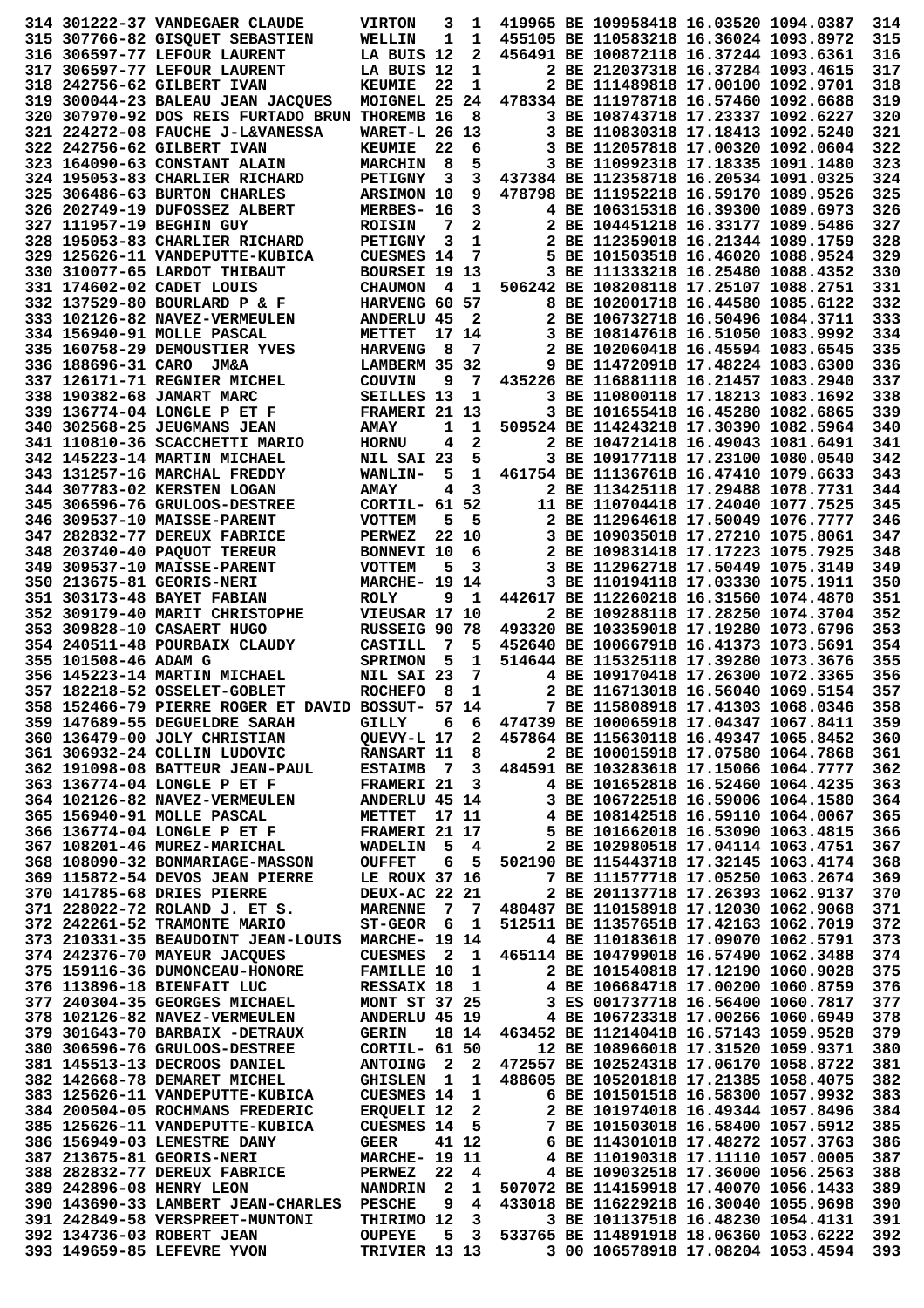|                      | 394 211214-45 DEROUKER OLIVIER                                                                                                                                                                            | <b>FALISOL 18</b>                     |    | 9                       |                                                                                                | 2 BE 111963618 17.12310 1052.7192      |  | 394        |
|----------------------|-----------------------------------------------------------------------------------------------------------------------------------------------------------------------------------------------------------|---------------------------------------|----|-------------------------|------------------------------------------------------------------------------------------------|----------------------------------------|--|------------|
|                      | 395 213933-48 D'HONDT B.                                                                                                                                                                                  | <b>MALONNE 51</b>                     |    | 2                       |                                                                                                | 2 BE 111507818 17.16220 1052.6360      |  | 395        |
|                      |                                                                                                                                                                                                           |                                       |    |                         |                                                                                                |                                        |  |            |
|                      | 396 241720-93 REGNIER GUY+MICHAEL                                                                                                                                                                         | <b>PESCHE</b>                         | 8  | 4                       |                                                                                                | 433431 BE 100033518 16.32024 1051.9149 |  | 396        |
|                      | 397 242756-62 GILBERT IVAN                                                                                                                                                                                | <b>KEUMIE</b>                         | 22 | 3                       |                                                                                                | 4 BE 112058418 17.17370 1051.2926      |  | 397        |
|                      | 398 307039-34 WAUTHION CHRISTIAN                                                                                                                                                                          | <b>VELAINE</b>                        | 8  | 6                       |                                                                                                | 480687 BE 111940718 17.17180 1051.1415 |  | 398        |
|                      | 399 309730-09 FOULON-COLLARD N                                                                                                                                                                            | <b>MONS-LE</b>                        | 5  | 5                       |                                                                                                | 2 BE 113795318 17.53220 1050.9506      |  | 399        |
|                      | 400 134736-03 ROBERT JEAN                                                                                                                                                                                 | <b>OUPEYE</b>                         | 5  | 4                       |                                                                                                | 2 BE 114908718 18.08140 1050.2361      |  | 400        |
|                      | 401 203740-40 PAQUOT TEREUR                                                                                                                                                                               | BONNEVI 10                            |    | 5                       |                                                                                                | 3 BE 109837218 17.28513 1049.4439      |  | 401        |
|                      |                                                                                                                                                                                                           |                                       |    |                         |                                                                                                |                                        |  |            |
| 402 209727-13 DETHYE | <b>FRERES</b>                                                                                                                                                                                             | QUEVY-L 14                            |    | 8                       |                                                                                                | 3 BE 102093818 16.55590 1048.3681      |  | 402        |
|                      | 403 302807-70 GODEAU ARMAND                                                                                                                                                                               | <b>ECAUSSI</b>                        | 8  | 5                       |                                                                                                | 482175 BE 107052218 17.19563 1048.3471 |  | 403        |
|                      | 404 307505-15 PHILIPPE DAVID                                                                                                                                                                              | <b>SAINT-M</b>                        | 9  | 8                       |                                                                                                | 3 BE 109997818 16.18410 1047.5432      |  | 404        |
|                      | 405 108090-32 BONMARIAGE-MASSON                                                                                                                                                                           | <b>OUFFET</b>                         | 6  | 3                       |                                                                                                | 2 BE 115441418 17.39265 1047.4476      |  | 405        |
|                      | 406 132829-36 LEONARD E & W                                                                                                                                                                               | <b>TUBIZE</b>                         | 4  | 3                       |                                                                                                | 494500 BE 106496018 17.32141 1047.1481 |  | 406        |
|                      |                                                                                                                                                                                                           |                                       |    |                         |                                                                                                |                                        |  |            |
|                      | 407 309164-25 LISON FREDERIC                                                                                                                                                                              | <b>BAULET</b>                         | 6  | 3                       |                                                                                                | 2 BE 100092318 17.19390 1046.7878      |  | 407        |
|                      | 408 133827-64 STEENHAUT ANDRE                                                                                                                                                                             | BASSILL 15 15                         |    |                         |                                                                                                | 490379 BE 107215818 17.28300 1046.7001 |  | 408        |
|                      | 409 226179-72 PALM J-PIERRE+YVETTE                                                                                                                                                                        | <b>BRAINE-</b>                        | 6  | 2                       |                                                                                                | 2 BE 109433318 17.39363 1046.5300      |  | 409        |
|                      | 410 118262-19 HENRY DOMINIQUE                                                                                                                                                                             | <b>THOREMB</b>                        | 4  | 3                       |                                                                                                | 504079 BE 109071618 17.41493 1046.1941 |  | 410        |
|                      | 411 242849-58 VERSPREET-MUNTONI                                                                                                                                                                           | THIRIMO 12 12                         |    |                         |                                                                                                | 4 BE 100823818 16.52230 1044.6587      |  | 411        |
|                      | 412 176179-27 VAN MALDEREN A.                                                                                                                                                                             | <b>BIESME</b>                         | 10 | 1                       |                                                                                                | 466245 BE 111063918 17.06270 1044.3387 |  | 412        |
|                      |                                                                                                                                                                                                           |                                       |    |                         |                                                                                                |                                        |  |            |
|                      | 413 137529-80 BOURLARD P & F                                                                                                                                                                              | HARVENG 60 60                         |    |                         |                                                                                                | 9 BE 102009418 17.01460 1044.3273      |  | 413        |
|                      | 414 305333-74 HERMOYE MICHEL                                                                                                                                                                              | INCOURT 21                            |    | 8                       |                                                                                                | 6 BE 108856618 17.48013 1044.2016      |  | 414        |
|                      | 415 182473-16 LECOCO MOTTE                                                                                                                                                                                | BOIS D                                | 15 | 6                       |                                                                                                | 3 BE 101734718 17.14470 1043.8223      |  | 415        |
|                      | 416 198526-64 JENNEQUIN JEAN-LUC                                                                                                                                                                          | <b>AUBLAIN 16</b>                     |    | 4                       | 434848 BE 112487618 16.37000 1042.8010                                                         |                                        |  | 416        |
|                      | 417 310384-81 DELHEZ SERGE                                                                                                                                                                                | OISQUER 12                            |    | 7                       |                                                                                                | 494611 BE 101110318 17.34517 1041.5897 |  | 417        |
|                      |                                                                                                                                                                                                           |                                       |    |                         |                                                                                                | 494959 BE 105705618 17.35374 1040.6533 |  | 418        |
|                      | 418 309268-32 CNUDDE ERIC                                                                                                                                                                                 | TUBIZE                                |    | 25 25                   |                                                                                                |                                        |  |            |
|                      | 419 307771-87 MATHIEU MICHEL                                                                                                                                                                              | <b>LODELIN</b>                        | 9  | $\mathbf{2}$            |                                                                                                | 474313 BE 100924418 17.16036 1040.0232 |  | 419        |
| 420 101508-46 ADAM G |                                                                                                                                                                                                           | <b>SPRIMON</b>                        | 5  | 4                       |                                                                                                | 2 BE 115321018 17.55150 1039.1600      |  | 420        |
|                      | 421 188921-62 DOUDELET PASCAL                                                                                                                                                                             | <b>ANDERLU</b>                        | 4  | 3                       |                                                                                                | 465738 BE 106869618 17.08131 1039.0873 |  | 421        |
|                      | 422 241213-71 POUSSART DANIEL                                                                                                                                                                             | MERBES- 11                            |    | 1                       |                                                                                                | 461373 BE 106375718 17.04020 1039.0504 |  | 422        |
|                      | 423 282832-77 DEREUX FABRICE                                                                                                                                                                              | PERWEZ                                |    | 22 17                   |                                                                                                | 5 BE 108954318 17.43570 1038.9048      |  | 423        |
|                      |                                                                                                                                                                                                           |                                       |    |                         |                                                                                                |                                        |  |            |
|                      | 424 137529-80 BOURLARD P & F                                                                                                                                                                              | HARVENG 60 28                         |    |                         |                                                                                                | 10 BE 102011018 17.04120 1038.6065     |  | 424        |
|                      | 425 190306-89 JONNART LUC                                                                                                                                                                                 | LEVAL T                               | 5  | 3                       |                                                                                                | 2 BE 101898418 17.10210 1037.8994      |  | 425        |
|                      | 426 304005-07 MAES ANTHONY                                                                                                                                                                                | VIESVIL 12                            |    | 3                       |                                                                                                | 2 BE 100466618 17.21310 1037.6007      |  | 426        |
|                      | 427 161682-80 DEMARET CHRISTIAN                                                                                                                                                                           | <b>HAVRE</b>                          | 10 | 3                       |                                                                                                | 469595 BE 100244318 17.12373 1037.5000 |  | 427        |
|                      | 428 152466-79 PIERRE ROGER ET DAVID BOSSUT- 57 18                                                                                                                                                         |                                       |    |                         |                                                                                                | 8 BE 115845218 17.55433 1037.4047      |  | 428        |
|                      | 429 132467-62 MACAUX GUY                                                                                                                                                                                  | <b>ROSEE-F 17 10</b>                  |    |                         |                                                                                                | 458836 BE 112195218 17.02320 1036.8394 |  | 429        |
|                      |                                                                                                                                                                                                           |                                       |    |                         |                                                                                                |                                        |  |            |
|                      | 430 310519-22 GREVESSE M-H                                                                                                                                                                                | <b>MELREUX</b>                        | 5  | 5                       |                                                                                                | 2 BE 112224818 17.28087 1036.2900      |  | 430        |
|                      | 431 166220-59 CALOMME BERTRAND                                                                                                                                                                            | FORCHIE 14 13                         |    |                         |                                                                                                | 2 BE 106788218 17.15090 1036.1573      |  | 431        |
|                      | 432 210331-35 BEAUDOINT JEAN-LOUIS                                                                                                                                                                        | MARCHE- 19                            |    | 9                       |                                                                                                | 5 BE 110188618 17.20460 1035.7129      |  | 432        |
|                      | 433 304925-54 VANDENBOGAERDE RUDY                                                                                                                                                                         | <b>MAFFLE</b>                         | 1  | 1                       |                                                                                                | 482435 BE 105301218 17.25487 1035.6868 |  | 433        |
|                      | 434 210331-35 BEAUDOINT JEAN-LOUIS                                                                                                                                                                        | <b>MARCHE- 19 19</b>                  |    |                         |                                                                                                | 6 BE 110187618 17.20530 1035.4508      |  | 434        |
|                      | 435 113896-18 BIENFAIT LUC                                                                                                                                                                                | RESSAIX 18                            |    | 7                       |                                                                                                | 5 BE 106681218 17.11110 1035.3640      |  | 435        |
|                      |                                                                                                                                                                                                           |                                       |    |                         |                                                                                                |                                        |  |            |
|                      |                                                                                                                                                                                                           |                                       |    |                         |                                                                                                |                                        |  |            |
| 436 209727-13 DETHYE | <b>FRERES</b>                                                                                                                                                                                             | <b>OUEVY-L 14</b>                     |    | 7                       |                                                                                                | 4 BE 102154218 17.01370 1034.9949      |  | 436        |
|                      | 437 117151-72 PARENT - BERWAER                                                                                                                                                                            | LEROUX                                |    | 19 15                   |                                                                                                | 473928 BE 111448918 17.18000 1034.7773 |  | 437        |
|                      |                                                                                                                                                                                                           |                                       |    |                         |                                                                                                |                                        |  | 438        |
|                      |                                                                                                                                                                                                           |                                       |    |                         |                                                                                                |                                        |  | 439        |
|                      |                                                                                                                                                                                                           |                                       |    |                         |                                                                                                |                                        |  | 440        |
|                      |                                                                                                                                                                                                           |                                       |    |                         |                                                                                                |                                        |  | 441        |
|                      | 4 240304-35 GEORGES MICHAEL MONT ST 37 19<br>4 242106-91 DAME HERVE TAINTIG 19 13 467988 BE 102639218 17.12457 1033.6299<br>441 181635-51 DETAL MICHEL FOCANT 12 2 458314 BE 116800718 17.03393 1033.0414 |                                       |    |                         |                                                                                                |                                        |  |            |
|                      | 442 152466-79 PIERRE ROGER ET DAVID BOSSUT- 57 33                                                                                                                                                         |                                       |    |                         |                                                                                                | 9 BE 115867418 17.57503 1032.9940      |  | 442        |
|                      | 443 161682-80 DEMARET CHRISTIAN                                                                                                                                                                           | <b>HAVRE</b>                          | 10 | $\overline{7}$          |                                                                                                | 2 BE 100245118 17.14533 1032.3303      |  | 443        |
|                      | 444 180351-28 RUCQUOY JEAN                                                                                                                                                                                | <b>MARBAIS</b> 2 2                    |    |                         | 488386 BE 109279118 17.33515 1030.6582                                                         |                                        |  | 444        |
|                      | 445 159116-36 DUMONCEAU-HONORE FAMILLE 10                                                                                                                                                                 |                                       |    | $\overline{\mathbf{2}}$ |                                                                                                | 3 BE 101545818 17.25410 1030.4513      |  | 445        |
|                      | 446 178090-95 CLAES FRANCIS ET SYLV TAINTIG 17 10                                                                                                                                                         |                                       |    |                         | 470242 BE 102588518 17.16370 1029.8398                                                         |                                        |  | 446        |
|                      | 447 302456-10 CHARLES ERIC ET TORDE COURCEL 8                                                                                                                                                             |                                       |    | - 8                     | 3 BE 100303418 17.21014 1029.2798                                                              |                                        |  | 447        |
|                      | 448 188696-31 CARO JM&A                                                                                                                                                                                   |                                       |    |                         |                                                                                                |                                        |  |            |
|                      |                                                                                                                                                                                                           | LAMBERM 35 35                         |    |                         | 10 BE 114726118 18.14174 1029.0225                                                             |                                        |  | 448        |
|                      | 449 282832-77 DEREUX FABRICE                                                                                                                                                                              | <b>PERWEZ</b>                         |    | 22 21                   | 6 BE 108954918 17.48530 1028.4212                                                              |                                        |  | 449        |
|                      | 450 308729-75 HUNERBEIN BERNARD NONCEVE                                                                                                                                                                   |                                       |    | 7 1                     | 512980 BE 115130818 17.59240 1027.1926                                                         |                                        |  | 450        |
|                      | 451 282832-77 DEREUX FABRICE                                                                                                                                                                              |                                       |    | 5                       |                                                                                                | 7 BE 109031318 17.49380 1026.8459      |  | 451        |
|                      | 452 309901-83 HANNON YVES                                                                                                                                                                                 | <b>PERWEZ    22<br/>CHAUMON     6</b> |    | $\overline{\mathbf{2}}$ | 504216 BE 109250318 17.51243 1026.0701                                                         |                                        |  | 452        |
|                      |                                                                                                                                                                                                           |                                       |    |                         | 3 BE 111940818 17.27220 1025.4775                                                              |                                        |  | 453        |
|                      | 453 218659-21 ALTRUY PHILIPPE WANGRNI 21 11                                                                                                                                                               |                                       |    | $6^{\circ}$             |                                                                                                |                                        |  |            |
|                      |                                                                                                                                                                                                           |                                       |    |                         | 2 BE 115761418 17.34093 1025.4326                                                              |                                        |  | 454        |
|                      |                                                                                                                                                                                                           |                                       |    | $\overline{7}$          | 2 BE 112163718 16.53240 1025.2884                                                              |                                        |  | 455        |
|                      | 454 301151-63 LETELLIER MARC SAINT M 8<br>455 308728-74 LOUDECHE VALENTIN ROLY 11<br>456 114646-89 TONNEAU MANUEL TOURPES 6                                                                               |                                       |    |                         | 6 5 476267 BE 103062918 17.24414 1024.9134                                                     |                                        |  | 456        |
|                      | 457 243063-78 KOCKELMANS VINCENT                                                                                                                                                                          | <b>AVENNES 28 28</b>                  |    |                         |                                                                                                | 6 BE 110766018 17.58447 1024.5897      |  | 457        |
|                      | 458 242351-45 MAHIEU J. & NALINNE O ANDERLU 15 8                                                                                                                                                          |                                       |    |                         |                                                                                                | 2 BE 106554218 17.16040 1024.2801      |  | 458        |
|                      | 459 242135-23 CASAERT MAURICE FILS                                                                                                                                                                        | <b>NECHIN</b>                         |    |                         | 3 3 482548 BE 103202418 17.31240 1023.6487                                                     |                                        |  | 459        |
|                      | 460 306596-76 GRULOOS-DESTREE                                                                                                                                                                             | CORTIL- 61 23                         |    |                         |                                                                                                | 13 BE 108941418 17.48450 1023.3228     |  | 460        |
|                      | 461 307505-15 PHILIPPE DAVID                                                                                                                                                                              |                                       |    |                         |                                                                                                |                                        |  |            |
|                      |                                                                                                                                                                                                           |                                       |    |                         | SAINT-M 9 3 4 BE 109947518 16.28140 1023.0375                                                  |                                        |  | 461        |
|                      | 462 172918-64 VAN VRECKEM MICHEL                                                                                                                                                                          |                                       |    |                         | MONT-ST 14 1 468916 BE 106611018 17.18286 1022.7696                                            |                                        |  | 462        |
|                      | 463 211214-45 DEROUKER OLIVIER                                                                                                                                                                            | <b>FALISOL 18 10</b>                  |    |                         |                                                                                                | 3 BE 111999418 17.25480 1022.6986      |  | 463        |
|                      | 464 306132-00 HENRI- JAUNIAUX                                                                                                                                                                             |                                       |    | $5^{\circ}$             |                                                                                                | 2 BE 100322618 17.07507 1022.5145      |  | 464        |
|                      | 465 124530-79 DONNAY VINCENT                                                                                                                                                                              | BERZEE 40<br>LAMBERM 8                |    | $\overline{\mathbf{3}}$ |                                                                                                | 2 BE 112608418 18.17375 1022.4564      |  | 465        |
|                      |                                                                                                                                                                                                           |                                       |    |                         | 1 433940 BE 112318618 16.44406 1021.8127                                                       |                                        |  | 466        |
|                      |                                                                                                                                                                                                           |                                       |    |                         | 2 BE 101871318 17.25310 1020.5478                                                              |                                        |  |            |
|                      |                                                                                                                                                                                                           |                                       |    |                         |                                                                                                |                                        |  | 467        |
|                      | 466 307775-91 BAUDART DAVID<br>467 112109-74 PORSON R & O. LE ROEU 12 4<br>468 242663-66 JONCKERS P.F CHIEVRE 24 10                                                                                       |                                       |    |                         | 2 BE 105051618 17.30500 1020.2591                                                              |                                        |  | 468        |
|                      |                                                                                                                                                                                                           |                                       |    |                         | 3 BE 110163118 17.27290 1019.5893                                                              |                                        |  | 469        |
|                      |                                                                                                                                                                                                           |                                       |    |                         |                                                                                                |                                        |  | 470        |
|                      | 469 148114-92 YASSE-LEVEQUE MARCHE 18 1<br>470 114584-27 MAUROY DANIEL MONT-SA 10 7<br>471 130079-02 DERMIENCE PHILIPPE JEMELLE 20 12                                                                     |                                       |    |                         | 2 BE 109204518 17.50140 1018.4150<br>3 BE 111341018 17.18468 1018.2789                         |                                        |  | 471        |
|                      | 472 197270-69 BOSSUT ALAIN & CHRIST MAULDE<br>473 137529-80 BOURLARD P & F                                                                                                                                |                                       |    |                         | 6 4 479530 BE 107811718 17.30560 1018.2545<br>HARVENG 60 34 11 BE 102002318 17.13180 1017.7565 |                                        |  | 472<br>473 |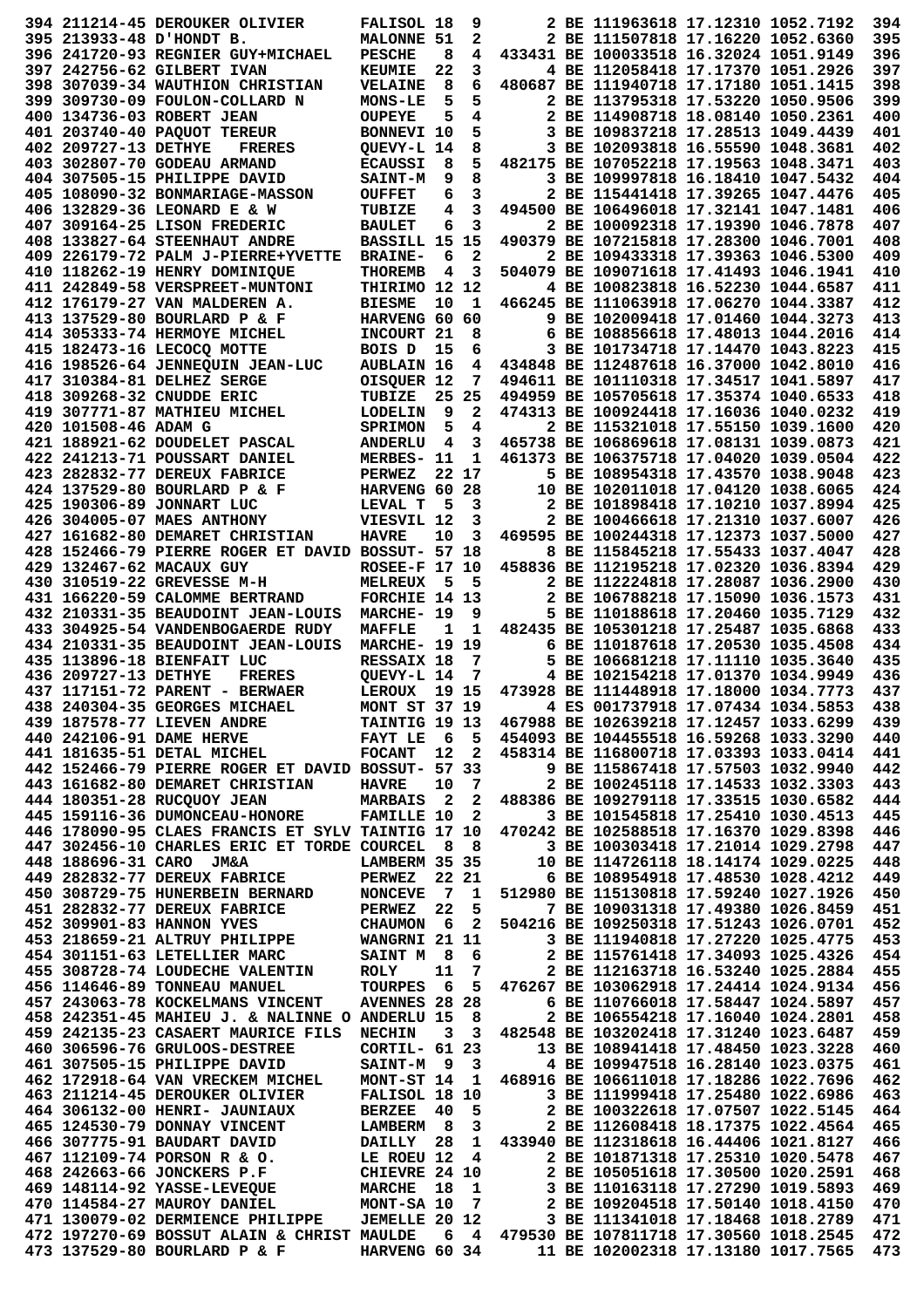|  | 474 137529-80 BOURLARD P & F                                                                                                                                                                                                                 | HARVENG 60 30           |    |                         |                         | 12 BE 102002518 17.13230 1017.5694                 |                                                                                                                     | 474        |
|--|----------------------------------------------------------------------------------------------------------------------------------------------------------------------------------------------------------------------------------------------|-------------------------|----|-------------------------|-------------------------|----------------------------------------------------|---------------------------------------------------------------------------------------------------------------------|------------|
|  | 475 125626-11 VANDEPUTTE-KUBICA                                                                                                                                                                                                              | <b>CUESMES 14 10</b>    |    |                         |                         | 8 BE 101505218 17.16250 1016.4616                  |                                                                                                                     | 475        |
|  | 476 156940-91 MOLLE PASCAL                                                                                                                                                                                                                   | METTET                  | 17 | 4                       |                         | 5 BE 108153318 17.19500 1016.2247                  |                                                                                                                     | 476        |
|  | 477 306596-76 GRULOOS-DESTREE                                                                                                                                                                                                                | CORTIL- 61              |    | 28                      |                         | 14 BE 108961218 17.52230 1015.7716                 |                                                                                                                     | 477        |
|  | 478 111957-19 BEGHIN GUY                                                                                                                                                                                                                     | <b>ROISIN</b>           | 7  | 6                       |                         | 3 BE 104452318 17.03188 1015.7714                  |                                                                                                                     | 478        |
|  | 479 241382-46 DECERF MICHAEL                                                                                                                                                                                                                 | <b>MERDORP</b>          | 2  | 2                       |                         | 2 BE 112407418 18.02310 1015.6021                  |                                                                                                                     | 479        |
|  |                                                                                                                                                                                                                                              |                         |    |                         |                         | 2 BE 114502718 18.28523 1014.8719                  |                                                                                                                     |            |
|  | 480 191958-92 CIOMEK MARYJAN & JOHA RICHELL                                                                                                                                                                                                  |                         | 7  | 3                       |                         |                                                    |                                                                                                                     | 480        |
|  | 481 242163-51 DEVERGNIES FREDERIC                                                                                                                                                                                                            | <b>ANDERLU</b>          | 8  | 3                       |                         | 2 BE 106861718 17.21170 1013.9755                  |                                                                                                                     | 481        |
|  | 482 152466-79 PIERRE ROGER ET DAVID BOSSUT- 57                                                                                                                                                                                               |                         |    | 48                      |                         | 10 BE 213201718 18.07133 1013.8841                 |                                                                                                                     | 482        |
|  | 483 156940-91 MOLLE PASCAL                                                                                                                                                                                                                   | METTET                  | 17 | 8                       |                         | 6 BE 108149218 17.20550 1013.8362                  |                                                                                                                     | 483        |
|  | 484 310837-49 NEIRYNCK MARVIN                                                                                                                                                                                                                | <b>BURY</b>             | 18 | 4                       |                         | 472286 BE 106296818 17.26064 1013.2573             |                                                                                                                     | 484        |
|  | 485 202749-19 DUFOSSEZ ALBERT                                                                                                                                                                                                                | MERBES- 16              |    | 8                       |                         | 5 BE 106308118 17.11460 1011.8675                  |                                                                                                                     | 485        |
|  | 486 112109-74 PORSON R & O.                                                                                                                                                                                                                  | LE ROEU 12 10           |    |                         |                         | 3 BE 101875918 17.29510 1011.1355                  |                                                                                                                     | 486        |
|  | 487 304005-07 MAES ANTHONY                                                                                                                                                                                                                   | VIESVIL 12 11           |    |                         |                         | 3 BE 100460918 17.33400 1010.9852                  |                                                                                                                     | 487        |
|  |                                                                                                                                                                                                                                              |                         |    |                         |                         |                                                    |                                                                                                                     |            |
|  | 488 308660-06 ZARZECKI MAREK                                                                                                                                                                                                                 | <b>LINCENT</b>          | 7  | 2                       |                         | 2 BE 109057418 18.12000 1010.3652                  |                                                                                                                     | 488        |
|  | 489 302320-68 LAMBERT SYLVAIN                                                                                                                                                                                                                | <b>NAAST</b>            | 16 | 4                       |                         | 480751 BE 105770718 17.36114 1009.5781             |                                                                                                                     | 489        |
|  | 490 164170-46 VANCAUWENBERGHE AUREL LEERS-N 11                                                                                                                                                                                               |                         |    | 6                       |                         | 485904 BE 027526818 17.41300 1009.1464             |                                                                                                                     | 490        |
|  | 491 141296-64 DROUSSIN PHILIPPE                                                                                                                                                                                                              | <b>NANINNE</b>          | 8  | 7                       |                         | 483832 BE 111221418 17.39318 1008.9713             |                                                                                                                     | 491        |
|  | 492 118617-83 DE RYCKE ANDRE                                                                                                                                                                                                                 | <b>HEER-HA</b>          | 4  | 3                       |                         | 455248 BE 112153418 17.11227 1008.5730             |                                                                                                                     | 492        |
|  | 493 241532-02 HONORE CLAUDE                                                                                                                                                                                                                  | <b>BOUSSU</b>           | 10 | 1                       |                         | 463229 BE 104607718 17.19206 1008.4592             |                                                                                                                     | 493        |
|  | 494 117151-72 PARENT - BERWAER                                                                                                                                                                                                               | <b>LEROUX</b>           |    | 19 18                   |                         | 2 BE 101264118 17.30010 1008.3217                  |                                                                                                                     | 494        |
|  | 495 309828-10 CASAERT HUGO                                                                                                                                                                                                                   | RUSSEIG 90 27           |    |                         |                         | 2 BE 103351918 17.49270 1007.9068                  |                                                                                                                     | 495        |
|  |                                                                                                                                                                                                                                              |                         |    |                         |                         |                                                    |                                                                                                                     |            |
|  | 496 124530-79 DONNAY VINCENT                                                                                                                                                                                                                 | <b>LAMBERM</b>          | 8  | 4                       |                         | 3 BE 112614618 18.25135 1007.6615                  |                                                                                                                     | 496        |
|  | 497 115872-54 DEVOS JEAN PIERRE                                                                                                                                                                                                              | LE ROUX 37              |    | 26                      |                         | 8 BE 111572218 17.30080 1007.3674                  |                                                                                                                     | 497        |
|  | 498 309264-28 BENOIS P.- ZELBOUNI E MOUSTIE                                                                                                                                                                                                  |                         | 8  | 1                       |                         | 484779 BE 104080418 17.41248 1006.9912             |                                                                                                                     | 498        |
|  | 499 300798-01 HOORNAERT ALAIN                                                                                                                                                                                                                | <b>WANCENN</b>          | 8  | 4                       |                         | 3 BE 111375718 17.08460 1006.0529                  |                                                                                                                     | 499        |
|  | 500 306132-00 HENRI- JAUNIAUX                                                                                                                                                                                                                | <b>BERZEE</b>           |    | 40 11                   |                         | 3 BE 101328118 17.15177 1005.7831                  |                                                                                                                     | 500        |
|  | 501 102126-82 NAVEZ-VERMEULEN                                                                                                                                                                                                                | ANDERLU 45 39           |    |                         |                         | 5 BE 106722618 17.24456 1005.1984                  |                                                                                                                     | 501        |
|  |                                                                                                                                                                                                                                              |                         | 10 | 9                       |                         | 2 BE 111066918 17.24210 1004.0810                  |                                                                                                                     | 502        |
|  | 502 176179-27 VAN MALDEREN A.                                                                                                                                                                                                                | <b>BIESME</b>           |    |                         |                         |                                                    |                                                                                                                     |            |
|  | 503 196268-37 BRULEZ P ET F                                                                                                                                                                                                                  | RESSAIX 16 16           |    |                         |                         | 467373 BE 101664318 17.25291 1004.0560             |                                                                                                                     | 503        |
|  | 504 118644-13 FONTAINE GUY                                                                                                                                                                                                                   | <b>HAVINNE</b>          | 3  | -1                      |                         | 478790 BE 106162518 17.36538 1003.9701             |                                                                                                                     | 504        |
|  | 505 310077-65 LARDOT THIBAUT                                                                                                                                                                                                                 | BOURSEI 19 17           |    |                         |                         | 4 BE 111334218 17.00030 1003.7200                  |                                                                                                                     | 505        |
|  | 506 310384-81 DELHEZ SERGE                                                                                                                                                                                                                   | OISQUER 12 10           |    |                         |                         | 2 BE 101111518 17.52557 1003.4136                  |                                                                                                                     | 506        |
|  | 507 190306-89 JONNART LUC                                                                                                                                                                                                                    | LEVAL T                 | 5  | 5                       |                         | 3 BE 101898118 17.25530 1003.2941                  |                                                                                                                     | 507        |
|  | 508 302456-10 CHARLES ERIC ET TORDE COURCEL                                                                                                                                                                                                  |                         | 8  | 4                       |                         | 4 BE 100302018 17.33044 1003.0622                  |                                                                                                                     | 508        |
|  | 509 162544-69 UHLENBROCK CAPOUILLEZ HAVRE                                                                                                                                                                                                    |                         | 4  | 2                       |                         | 467919 BE 102133418 17.26374 1002.7767             |                                                                                                                     | 509        |
|  |                                                                                                                                                                                                                                              |                         |    | 5                       |                         | 479726 BE 116669118 17.38328 1002.4644             |                                                                                                                     | 510        |
|  | 510 240671-14 VIGNERON HENRY                                                                                                                                                                                                                 | <b>HAM SUR</b>          | 7  |                         |                         |                                                    |                                                                                                                     |            |
|  | 511 226179-72 PALM J-PIERRE+YVETTE                                                                                                                                                                                                           | <b>BRAINE-</b>          | 6  | 4                       |                         | 3 BE 109430518 18.00593 1001.8617                  |                                                                                                                     | 511        |
|  | 512 178090-95 CLAES FRANCIS ET SYLV TAINTIG 17                                                                                                                                                                                               |                         |    | 14                      |                         | 2 BE 102591218 17.29230 1001.8294                  |                                                                                                                     | 512        |
|  | 513 308431-68 HAUMONT - LECOCO                                                                                                                                                                                                               | PETIT R 19              |    | 1                       |                         | 3 BE 105707818 17.47213 1001.4138                  |                                                                                                                     | 513        |
|  | 514 306597-77 LEFOUR LAURENT                                                                                                                                                                                                                 | LA BUIS 12              |    | 5                       |                         | 3 BE 100867018 17.15554 1001.2451                  |                                                                                                                     | 514        |
|  | 515 132922-32 BORZSEI-CHER & THOMAS NAMUR                                                                                                                                                                                                    |                         |    | 4                       |                         |                                                    |                                                                                                                     |            |
|  |                                                                                                                                                                                                                                              |                         |    |                         |                         |                                                    |                                                                                                                     |            |
|  |                                                                                                                                                                                                                                              |                         | 5  |                         |                         |                                                    | 2 BE 111819318 17.48030 1001.1269                                                                                   | 515        |
|  | 516 202749-19 DUFOSSEZ ALBERT                                                                                                                                                                                                                | MERBES- 16              |    | 7                       |                         | 6 BE 106302418 17.17000 1000.2801                  |                                                                                                                     | 516        |
|  | 517 309478-48 REGNIER YVON                                                                                                                                                                                                                   | <b>PESCHE</b>           | 17 | 6                       |                         | 2 BE 112508918 16.54030                            | 998.9103                                                                                                            | 517        |
|  | 518 307505-15 PHILIPPE DAVID                                                                                                                                                                                                                 | <b>SAINT-M</b>          | 9  | 6                       |                         | 5 BE 112366918 16.38160                            | 998.4970                                                                                                            | 518        |
|  |                                                                                                                                                                                                                                              |                         |    |                         |                         |                                                    |                                                                                                                     | 519        |
|  | 519 310077-65 LARDOT THIBAUT<br>520 306596-76 GRULOOS-DESTREE                                                                                                                                                                                |                         |    |                         |                         |                                                    | BOURSEI 19 11 5 BE 111332518 17.02230 998.4260<br>CORTIL- 61 59 15 BE 108961318 18.00590 998.3346                   | 520        |
|  | 521 203318-06 GRAINDORGE GEORGES ENGIS 3 2 510435 BE 114125318 18.11378 997.6643                                                                                                                                                             |                         |    |                         |                         |                                                    |                                                                                                                     | 521        |
|  | 522 306132-00 HENRI- JAUNIAUX                                                                                                                                                                                                                |                         |    |                         |                         |                                                    |                                                                                                                     | 522        |
|  |                                                                                                                                                                                                                                              |                         |    |                         |                         |                                                    |                                                                                                                     |            |
|  | 523 145513-13 DECROOS DANIEL                                                                                                                                                                                                                 |                         |    |                         |                         |                                                    |                                                                                                                     | 523        |
|  | 524 301687-17 HERMANS GUY                                                                                                                                                                                                                    |                         |    |                         |                         |                                                    | BERZEE 40 21<br>ANTOING 2 1<br>ZBE 102529518 17.33550 997.1310<br>ZETRUD- 7 5 518094 BE 108762318 18.19403 996.9641 | 524        |
|  | 525 240365-96 PANZA P & F ANS                                                                                                                                                                                                                |                         |    | $11 \quad 3$            |                         | 5 BE 113482118 18.28469 995.5111                   |                                                                                                                     | 525        |
|  | 526 104554-85 VAN DEN BROECK GERARD VITRIVA 35 13                                                                                                                                                                                            |                         |    |                         |                         |                                                    | 3 BE 111537018 17.36550 994.3834                                                                                    | 526        |
|  | 527 182054-82 LECLERCO - FLASSE                                                                                                                                                                                                              |                         |    |                         |                         | TAINTIG 16 8 468872 BE 102607818 17.31350 994.2506 |                                                                                                                     | 527        |
|  | 528 156949-03 LEMESTRE DANY                                                                                                                                                                                                                  | <b>GEER</b>             |    | 41 13                   |                         | 7 BE 114303318 18.19332                            | 994.0827                                                                                                            | 528        |
|  |                                                                                                                                                                                                                                              |                         |    |                         |                         |                                                    | 3 BE 103351218 17.56350 993.4284                                                                                    | 529        |
|  | 528 156949-03 LEMESTRE DANY GEER 41 13<br>529 309828-10 CASAERT HUGO RUSSEIG 90 60<br>530 304482-96 DECOURRIERE RAYMOND PERONNE 16 8 3 BE 101556418 17.32133 993.1543                                                                        |                         |    |                         |                         |                                                    |                                                                                                                     | 530        |
|  |                                                                                                                                                                                                                                              |                         |    |                         |                         |                                                    |                                                                                                                     |            |
|  | 531 184920-38 CROWET R & F                                                                                                                                                                                                                   |                         |    |                         |                         |                                                    |                                                                                                                     | 531        |
|  | 532 241081-36 TONDEUR-VANDEKERCKHOV HAVRE                                                                                                                                                                                                    |                         |    | $5\quad 5$              |                         |                                                    | 2 BE 100247718 17.34354 992.3745                                                                                    | 532        |
|  | 533 242304-95 COLAPIETRO ANDREA                                                                                                                                                                                                              |                         |    |                         |                         |                                                    | QUAREGN 11 5 4 BE 104890218 17.27393 992.2143                                                                       | 533        |
|  |                                                                                                                                                                                                                                              |                         |    |                         |                         |                                                    |                                                                                                                     | 534        |
|  |                                                                                                                                                                                                                                              |                         |    |                         |                         |                                                    |                                                                                                                     | 535        |
|  | 534 147689-55 DEGUELDRE SARAH GILLY 6 5 2 BE 100066118 17.38447 991.6323<br>535 223703-21 VERSICHEL ALBERT MIGNAUL 6 3 3 BE 106930518 17.42490 991.5834<br>536 213933-48 D'HONDT B. MALONNE 51 49 3 BE 111500118 17.44360 991.3083           |                         |    |                         |                         |                                                    |                                                                                                                     | 536        |
|  |                                                                                                                                                                                                                                              |                         |    |                         |                         |                                                    |                                                                                                                     | 537        |
|  | 537 242351-45 MAHIEU J. & NALINNE O ANDERLU 15 10 3 BE 106550618 17.31370 990.5078<br>538 306106-71 DUMONCEAU-BERGERET                                                                                                                       | TRIVIER 13              |    | $\overline{\mathbf{4}}$ |                         |                                                    | 4 BE 101730918 17.37047 990.2336                                                                                    | 538        |
|  |                                                                                                                                                                                                                                              |                         |    |                         |                         |                                                    |                                                                                                                     |            |
|  | 539 126171-71 REGNIER MICHEL                                                                                                                                                                                                                 | COUVIN                  |    |                         |                         |                                                    | 9 6 2 BE 112513918 16.59517 989.4611                                                                                | 539        |
|  | 540 242756-62 GILBERT IVAN                                                                                                                                                                                                                   |                         |    |                         |                         |                                                    |                                                                                                                     | 540        |
|  | 541 309901-83 HANNON YVES                                                                                                                                                                                                                    |                         |    |                         |                         |                                                    | KEUMIE  22 8 5 BE 112055418 17.46230 989.1149<br>CHAUMON  6 1 2 BE 109253518 18.09503 988.9723                      | 541        |
|  | 542 203022-01 MICHAUX FRANCOIS MARIENB 60 50                                                                                                                                                                                                 |                         |    |                         |                         |                                                    | 3 BE 112271018 17.05573 988.8330                                                                                    | 542        |
|  | 543 306596-76 GRULOOS-DESTREE                                                                                                                                                                                                                |                         |    |                         | $\overline{\mathbf{2}}$ | 16 BE 108962018 18.05510                           | 988.7299                                                                                                            | 543        |
|  | 544 125758-46 PILATE FRANCOIS                                                                                                                                                                                                                | CORTIL- 61<br>MOUSTIE 6 |    |                         |                         |                                                    | MOUSTIE 6 3 484779 BE 107771418 17.50267 988.4472                                                                   | 544        |
|  | 545 187759-64 CAMPINNE PATRICK                                                                                                                                                                                                               |                         |    |                         |                         |                                                    | DOISCHE 8 5 450295 BE 112200718 17.15350 988.3922                                                                   | 545        |
|  |                                                                                                                                                                                                                                              |                         |    |                         |                         |                                                    |                                                                                                                     | 546        |
|  |                                                                                                                                                                                                                                              |                         |    |                         |                         |                                                    |                                                                                                                     |            |
|  |                                                                                                                                                                                                                                              |                         |    |                         |                         |                                                    |                                                                                                                     | 547        |
|  |                                                                                                                                                                                                                                              |                         |    |                         |                         |                                                    |                                                                                                                     | 548        |
|  |                                                                                                                                                                                                                                              |                         |    |                         |                         |                                                    |                                                                                                                     | 549        |
|  |                                                                                                                                                                                                                                              |                         |    |                         |                         |                                                    |                                                                                                                     | 550        |
|  |                                                                                                                                                                                                                                              |                         |    |                         |                         |                                                    |                                                                                                                     | 551        |
|  | 345 167739-64 CAMPINNE PAIRICK<br>546 203022-01 MICHAUX FRANCOIS<br>547 301945-81 MAILLEUX DENIS EUGIES 8 1<br>548 125388-64 MULLER MICHEL<br>548 125388-64 MULLER MICHEL<br>549 188696-31 CARO JM&A<br>549 188696-31 CARO JM&A<br>550 21393 |                         |    |                         |                         |                                                    |                                                                                                                     | 552<br>553 |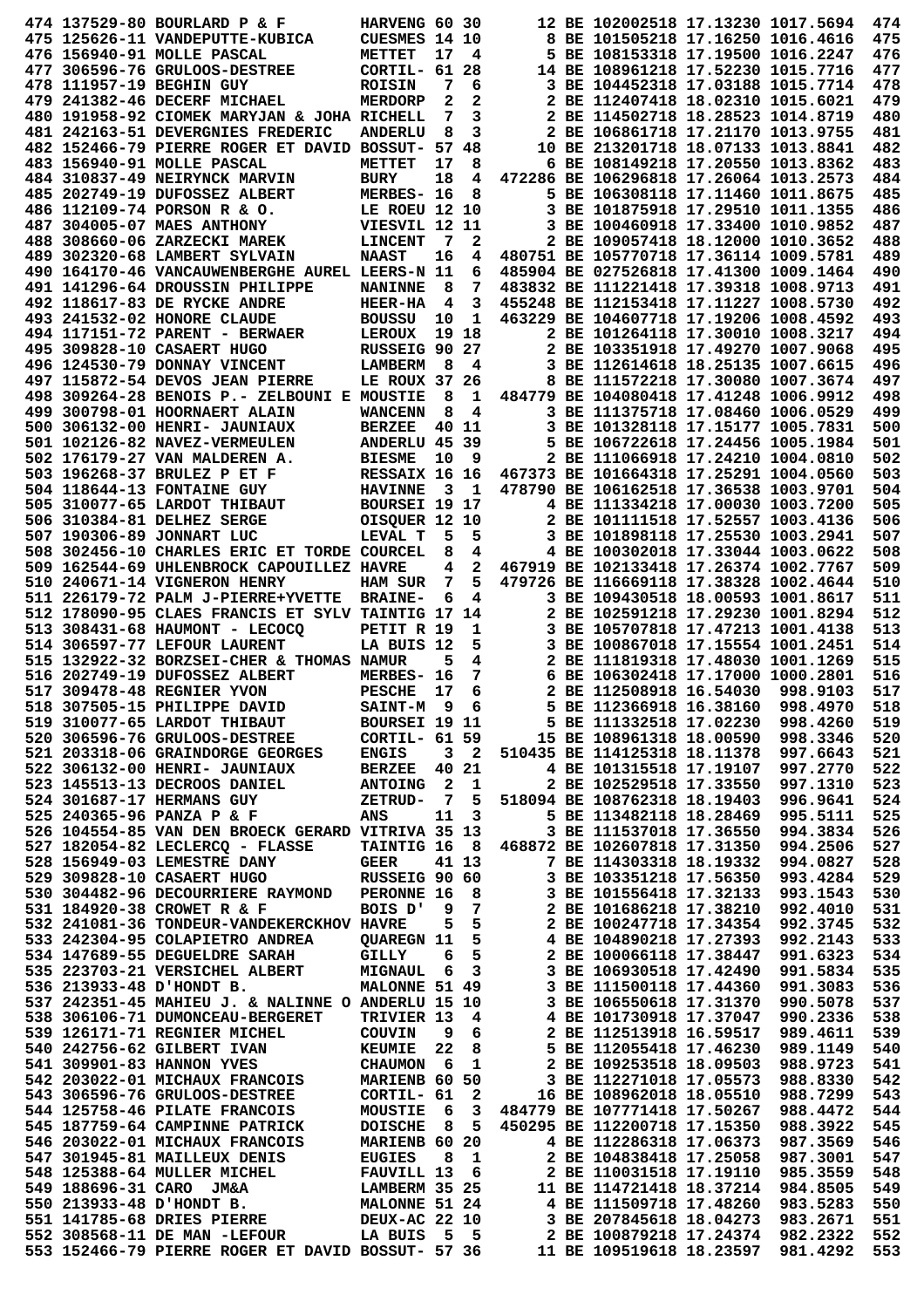|  | 554 240789-35 BARBAIX DOMINIQUE                   | PAPIGNI 14 13        |                         |                         |  | 490390 BE 106073118 17.59423              | 981.3590 | 554 |
|--|---------------------------------------------------|----------------------|-------------------------|-------------------------|--|-------------------------------------------|----------|-----|
|  | 555 243036-51 DEKEYSER DETHIER                    | SOUMAGN              |                         | 3 <sub>1</sub>          |  | 527295 BE 112683418 18.37546              | 980.2662 | 555 |
|  | 556 301643-70 BARBAIX -DETRAUX                    | <b>GERIN</b>         |                         | 18 13                   |  | 2 BE 112144118 17.33033                   | 979.7000 | 556 |
|  | 557 179741-00 VANDERSMISSEN SERGE                 | <b>VOROUX</b>        | 9                       | 9                       |  | 529084 BE 113438818 18.40211              | 979.1475 | 557 |
|  | 558 213933-48 D'HONDT B.                          | MALONNE 51 32        |                         |                         |  | 5 BE 111504018 17.50460                   | 978.8521 | 558 |
|  | 559 308137-65 DEPELCHIN PERE ET FIL ESPLECH 14    |                      |                         | 7                       |  | 472395 BE 103554818 17.42434              | 978.6040 | 559 |
|  |                                                   |                      |                         | 4                       |  | 3 BE 115441618 18.13235                   |          | 560 |
|  | 560 108090-32 BONMARIAGE-MASSON                   | <b>OUFFET</b>        | 6                       |                         |  |                                           | 978.1811 |     |
|  | 561 307505-15 PHILIPPE DAVID                      | <b>SAINT-M</b>       | 9                       | 5                       |  | 6 BE 109947418 16.47030                   | 977.9604 | 561 |
|  | 562 309901-83 HANNON YVES                         | <b>CHAUMON</b>       | 6                       | 3                       |  | 3 BE 109250118 18.15513                   | 977.4375 | 562 |
|  | 563 306132-00 HENRI- JAUNIAUX                     | <b>BERZEE</b>        | 40                      | 33                      |  | 5 BE 101314118 17.29137                   | 975.9172 | 563 |
|  | 564 136774-04 LONGLE P ET F                       | FRAMERI 21           |                         | 2                       |  | 6 BE 101653218 17.32130                   | 975.4992 | 564 |
|  | 565 199848-28 HAUBRUGE J.P.ET M                   | <b>WALHAIN</b>       | 8                       | 2                       |  | 499486 BE 108781118 18.12020              | 975.4951 | 565 |
|  | 566 154211-78 CALONNE J-R                         | <b>PERUWEL</b>       | 8                       | 2                       |  | 468022 BE 108087418 17.39570              | 975.1474 | 566 |
|  | 567 176179-27 VAN MALDEREN A.                     | <b>BIESME</b>        | 10                      | 10                      |  | 3 BE 111066018 17.38120                   | 975.0000 | 567 |
|  | 568 178090-95 CLAES FRANCIS ET SYLV TAINTIG 17    |                      |                         | 4                       |  | 3 BE 102582818 17.42230                   | 974.8305 | 568 |
|  | 569 306150-18 GILET DANIEL                        | <b>ERNAGE</b>        | 9                       | 6                       |  | 495843 BE 111688318 18.08390              | 974.8216 | 569 |
|  |                                                   |                      |                         |                         |  |                                           |          |     |
|  | 570 102975-58 NEUKERMANS SIMON ET C HACQUEG       |                      | 2                       | 2                       |  | 484138 FR 003816918 17.57360              | 972.9461 | 570 |
|  | 571 184690-02 CARRION DIDIER                      | <b>BARBENC</b>       | 5                       | 1                       |  | 448149 BE 116690418 17.20450              | 972.6511 | 571 |
|  | 572 104554-85 VAN DEN BROECK GERARD VITRIVA 35 21 |                      |                         |                         |  | 4 BE 111536318 17.48030                   | 971.6996 | 572 |
|  | 573 301695-25 LEMMENS PIERRE                      | <b>FOSSES</b>        | 13                      | 7                       |  | 3 BE 115905518 17.48030                   | 971.5972 | 573 |
|  | 574 240304-35 GEORGES MICHAEL                     | MONT ST 37           |                         | 9                       |  | 5 FR 016365118 17.37070                   | 970.8485 | 574 |
|  | 575 188696-31 CARO JM&A                           | LAMBERM 35 11        |                         |                         |  | 12 BE 114720218 18.45154                  | 970.5814 | 575 |
|  | 576 137529-80 BOURLARD P & F                      | HARVENG 60 55        |                         |                         |  | 13 BE 102007718 17.35510                  | 969.5261 | 576 |
|  | 577 143229-57 MALENGRE JEAN-MARIE                 | ANDERLU 11 11        |                         |                         |  | 468020 BE 106699818 17.42457              | 969.4639 | 577 |
|  | 578 137529-80 BOURLARD P & F                      | HARVENG 60 19        |                         |                         |  | 14 BE 102011318 17.36010                  | 969.1867 | 578 |
|  | 579 305400-44 COPINNE JEAN-MARC                   | <b>MONCEAU</b>       | 9                       | 9                       |  | 433598 BE 110477718 17.07343              | 968.7789 | 579 |
|  | 580 242115-03 DE GEYTER PIERRE                    |                      | 2                       | 1                       |  | 494621 BE 105432618 18.11130              | 967.5369 | 580 |
|  |                                                   | OGY                  |                         |                         |  |                                           |          |     |
|  | 581 306132-00 HENRI- JAUNIAUX                     | <b>BERZEE</b>        |                         | 40 40                   |  | 6 BE 101315318 17.33377                   | 966.8509 | 581 |
|  | 582 309268-32 CNUDDE ERIC                         | TUBIZE               |                         | 25 12                   |  | 2 BE 105704218 18.12084                   | 966.4525 | 582 |
|  | 583 220268-78 CANION-SOBKOWIAK                    | <b>WASMES</b>        | $12 \overline{ }$       | 5                       |  | 3 BE 104414318 17.39430                   | 965.6742 | 583 |
|  | 584 309179-40 MARIT CHRISTOPHE                    | VIEUSAR 17           |                         | 3                       |  | 3 BE 109281518 18.21250                   | 965.1648 | 584 |
|  | 585 138005-71 VASSART ANDRE                       | FLOREFF 10           |                         | 10                      |  | 2 BE 111588118 18.01180                   | 964.8175 | 585 |
|  | 586 118617-83 DE RYCKE ANDRE                      | <b>HEER-HA</b>       | 4                       | 4                       |  | 2 BE 112154918 17.31577                   | 964.5868 | 586 |
|  | 587 309653-29 PENNINO SALVATORE                   | <b>ROUX</b>          | 5                       | 5                       |  | 2 00 106712818 17.52023                   | 964.2907 | 587 |
|  | 588 306132-00 HENRI- JAUNIAUX                     | <b>BERZEE</b>        |                         | 40 31                   |  | 7 NL 133246818 17.34537                   | 964.2721 | 588 |
|  | 589 141785-68 DRIES PIERRE                        | DEUX-AC 22 17        |                         |                         |  | 4 BE 106094118 18.14283                   | 964.1231 | 589 |
|  |                                                   |                      |                         | - 7                     |  |                                           |          |     |
|  | 590 155913-34 BRAYETTE RUDY                       | <b>LESSINE</b>       | 8                       |                         |  | 494208 BE 105911918 18.12423              | 963.9227 | 590 |
|  | 591 309828-10 CASAERT HUGO                        | RUSSEIG 90 18        |                         |                         |  | 4 BE 103362518 18.11510                   | 963.7980 | 591 |
|  | 592 182218-52 OSSELET-GOBLET                      | <b>ROCHEFO</b>       | 8                       | 5                       |  | 3 BE 112367018 17.44080                   | 963.3297 | 592 |
|  | 593 102126-82 NAVEZ-VERMEULEN                     | <b>ANDERLU 45</b>    |                         | 6                       |  | 6 BE 106727818 17.44576                   | 963.3289 | 593 |
|  | 594 242351-45 MAHIEU J. & NALINNE O ANDERLU 15 15 |                      |                         |                         |  | 4 BE 106553718 17.44580                   | 963.2415 | 594 |
|  | 595 309179-40 MARIT CHRISTOPHE                    | VIEUSAR 17           |                         | 8                       |  | 4 BE 109186818 18.22370                   | 962.9486 | 595 |
|  | 596 302920-86 COLLART CLAUDE                      | <b>GHLIN</b>         | 8                       | 7                       |  | 468422 BE 101674318 17.47210              | 961.1614 | 596 |
|  | 597 304482-96 DECOURRIERE RAYMOND                 | PERONNE 16 12        |                         |                         |  | 4 BE 101557818 17.48163                   | 960.5083 | 597 |
|  | 598 306132-00 HENRI- JAUNIAUX                     | <b>BERZEE</b>        |                         | 40 30                   |  | 8 BE 101316718 17.37077                   | 959.7586 | 598 |
|  | 599 309828-10 CASAERT HUGO                        | RUSSEIG 90 70        |                         |                         |  | 5 BE 116248818 18.14010                   | 959.7354 | 599 |
|  | 600 306156-24 FERREIRA-PAIS LUCIANO LE ROEU 5 5   |                      |                         |                         |  | 475225 BE 101577518 17.55527 958.3500     |          | 600 |
|  | 601 305212-50 DESCAMPS ANTOINE                    |                      |                         |                         |  | 456902 BE 104585918 17.36540              | 958.0667 | 601 |
|  |                                                   | <b>WIHERIE</b>       | - 9                     | 8                       |  |                                           |          |     |
|  | 602 309179-40 MARIT CHRISTOPHE                    | VIEUSAR 17           |                         | 4                       |  | 5 BE 109283018 18.25210                   | 957.9385 | 602 |
|  | 603 242374-68 LAGNEAUX MICHELE                    | VAULX L 7            |                         | 4                       |  | 433131 BE 107596118 17.12207              | 957.5236 | 603 |
|  | 604 113896-18 BIENFAIT LUC                        | RESSAIX 18           |                         | $\mathbf{2}$            |  | 6 BE 106686018 17.47590                   | 957.2847 | 604 |
|  | 605 160758-29 DEMOUSTIER YVES                     | <b>HARVENG 8</b>     |                         | 5                       |  | 3 BE 102169818 17.42144                   | 957.2536 | 605 |
|  | 606 167569-50 HENRI MICHAEL                       | <b>FROIDCH 13</b>    |                         | - 6                     |  | 2 BE 100771718 17.20304                   | 957.2456 | 606 |
|  | 607 240304-35 GEORGES MICHAEL                     | <b>MONT ST 37 10</b> |                         |                         |  | 6 BE 100144918 17.44020                   | 956.9754 | 607 |
|  | 608 309179-40 MARIT CHRISTOPHE                    | VIEUSAR 17           |                         | - 5                     |  | 6 BE 109289318 18.26040                   | 956.6335 | 608 |
|  | 609 240304-35 GEORGES MICHAEL                     | <b>MONT ST 37 17</b> |                         |                         |  | 7 ES 001739518 17.44205                   | 956.3662 | 609 |
|  | 610 308728-74 LOUDECHE VALENTIN                   | <b>ROLY</b>          |                         | 11 11                   |  | 3 BE 112170518 17.24470                   | 956.0584 | 610 |
|  | 611 309828-10 CASAERT HUGO                        | RUSSEIG 90 80        |                         |                         |  | 6 BE 103359118 18.16000                   | 956.0465 | 611 |
|  | 612 282647-86 DECELLE ROBERT                      | WALHAIN 11           |                         | - 6                     |  | 2 BE 116554518 18.24275                   | 956.0149 | 612 |
|  | 613 164170-46 VANCAUWENBERGHE AUREL LEERS-N 11    |                      |                         |                         |  | 2 BE 103300118 18.08360                   | 955.3755 | 613 |
|  |                                                   |                      |                         | - 8                     |  |                                           |          |     |
|  | 614 308137-65 DEPELCHIN PERE ET FIL ESPLECH 14    |                      |                         | - 9                     |  | 2 BE 103553218 17.54454                   | 954.8027 | 614 |
|  | 615 162556-81 COLLE MICHAUX                       | <b>BIESMER 13</b>    |                         | $\overline{4}$          |  | 4 BE 111103218 17.47310                   | 954.0699 | 615 |
|  | 616 161682-80 DEMARET CHRISTIAN                   | <b>HAVRE</b>         | 10                      | 6                       |  | 3 BE 100243018 17.52183                   | 953.8701 | 616 |
|  | 617 111957-19 BEGHIN GUY                          | <b>ROISIN</b>        | $\overline{7}$          | $\overline{\mathbf{3}}$ |  | 4 BE 104453318 17.32168                   | 953.4704 | 617 |
|  | 618 306106-71 DUMONCEAU-BERGERET                  | TRIVIER 13           |                         | 5                       |  | 5 BE 104803818 17.55357                   | 953.2360 | 618 |
|  | 619 112109-74 PORSON R & O.                       | LE ROEU 12           |                         | $\overline{7}$          |  | 4 BE 101872418 17.58240                   | 953.2143 | 619 |
|  | 620 172395-26 HOSSELET BENOÎT                     | <b>FRAIRE</b>        | $\overline{\mathbf{3}}$ |                         |  | 3 457826 BE 311643318 17.40360            | 952.6134 | 620 |
|  | 621 305976-38 PAVONCELLI MICHAEL                  | SIVRY-R 12 11        |                         |                         |  | 439089 BE 107567318 17.21051              | 952.2951 | 621 |
|  | 622 137529-80 BOURLARD P & F                      | HARVENG 60 48        |                         |                         |  | 15 BE 102010318 17.44370                  | 951.9875 | 622 |
|  | 623 309828-10 CASAERT HUGO                        | <b>RUSSEIG 90</b>    |                         | $\overline{7}$          |  | 7 BE 103364518 18.18330                   | 951.3451 | 623 |
|  | 624 181310-17 COLETTE - THIRIONET                 | TILLIER 9            |                         | 9                       |  | 3 BE 110733518 18.23461                   | 950.5748 | 624 |
|  |                                                   |                      |                         |                         |  |                                           |          |     |
|  | 625 306932-24 COLLIN LUDOVIC                      | RANSART 11 2         |                         |                         |  | 3 BE 100018318 18.01540                   | 950.3666 | 625 |
|  | 626 243354-78 LAMBERT JEAN CHRISTOP LANEFFE 31 28 |                      |                         |                         |  | 458669 BE 112325318 17.42400              | 950.2811 | 626 |
|  | 627 141785-68 DRIES PIERRE                        | DEUX-AC 22 15        |                         |                         |  | 5 BE 106025618 18.22253                   | 949.4514 | 627 |
|  | 628 303829-25 VAN STEELANDT WILLY                 | THUMAID 5 1          |                         |                         |  | 472433 BE 103047218 17.57510              | 948.9465 | 628 |
|  | 629 148114-92 YASSE-LEVEQUE                       | <b>MARCHE</b> 18 12  |                         |                         |  | 4 BE 110162818 18.03020                   | 947.5336 | 629 |
|  | 630 309828-10 CASAERT HUGO                        | RUSSEIG 90 77        |                         |                         |  | 8 BE 103350218 18.21030                   | 946.7805 | 630 |
|  | 631 164170-46 VANCAUWENBERGHE AUREL LEERS-N 11    |                      |                         | - 4                     |  | 3 BE 027572218 18.13260                   | 946.3819 | 631 |
|  | 632 309500-70 LAURENT STEVEN                      |                      |                         |                         |  | LA LOUV 5 4 472759 BE 107025318 18.00150  | 945.0455 | 632 |
|  | 633 243247-68 PEEREBOOM NANCY                     |                      |                         |                         |  | CLERMON 13 2 452510 BE 100718318 17.39000 | 944.6973 | 633 |
|  |                                                   |                      |                         |                         |  |                                           |          |     |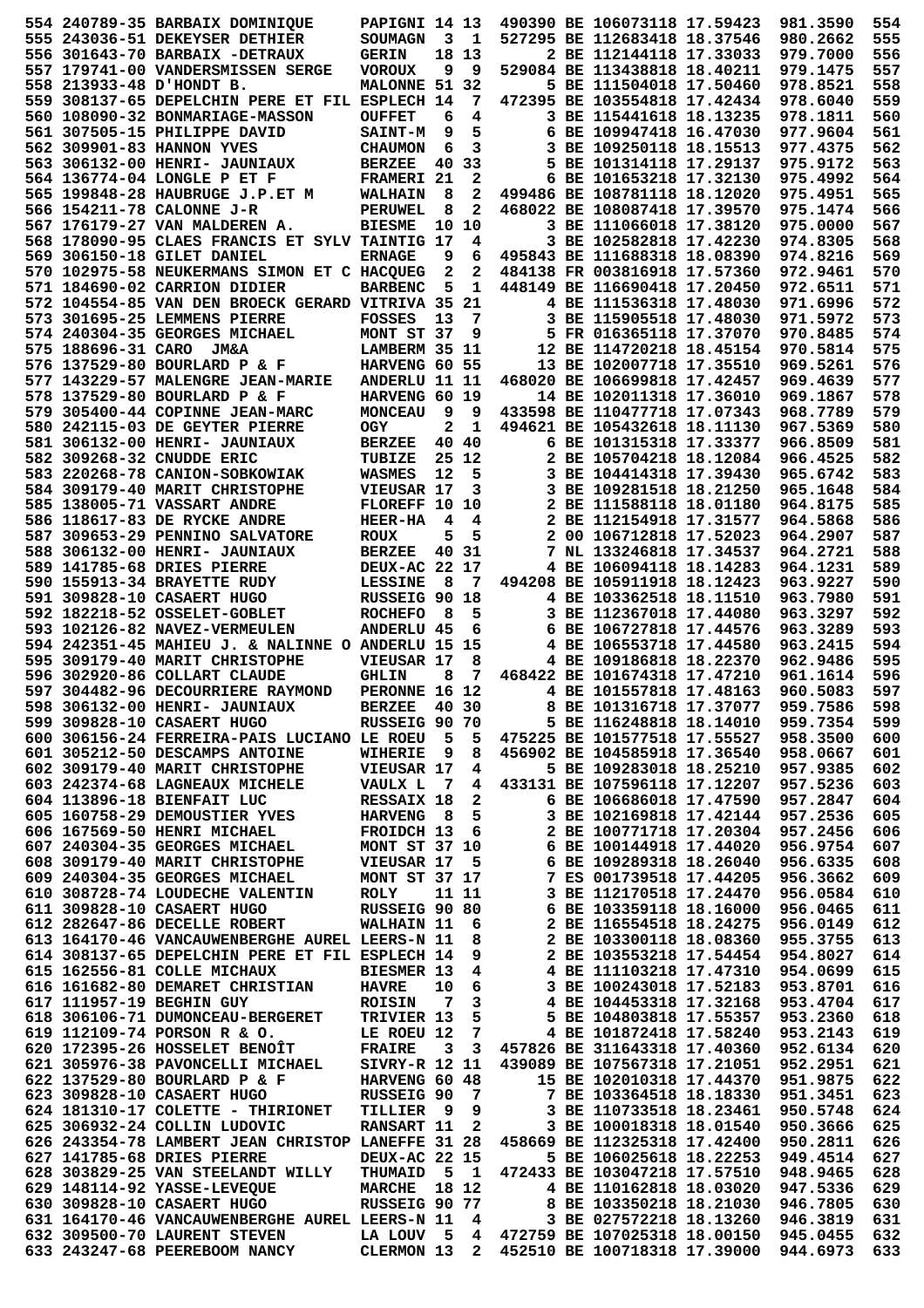|                           | 634 117151-72 PARENT - BERWAER                                                     | <b>LEROUX</b>                   |                         | 19 13                                              |  | 3 BE 111494918 18.01570                                     | 944.1737             | 634        |
|---------------------------|------------------------------------------------------------------------------------|---------------------------------|-------------------------|----------------------------------------------------|--|-------------------------------------------------------------|----------------------|------------|
|                           | 635 306150-18 GILET DANIEL                                                         | <b>ERNAGE</b>                   | 9                       | 9                                                  |  | 2 BE 111689618 18.25240                                     | 943.7438             | 635        |
|                           | 636 198526-64 JENNEQUIN JEAN-LUC                                                   | <b>AUBLAIN 16</b>               |                         | 5                                                  |  | 2 BE 112262818 17.20510                                     | 943.5782             | 636        |
|                           | 637 306596-76 GRULOOS-DESTREE                                                      | CORTIL- 61                      |                         | 58                                                 |  | 17 BE 110703418 18.30070                                    | 943.4697             | 637        |
|                           | 638 161960-67 LEROY FRERES                                                         | <b>RACOUR</b>                   | 11                      | 4                                                  |  | 5 BE 114333418 18.51163                                     | 943.3262             | 638        |
|                           | 639 308568-11 DE MAN -LEFOUR                                                       | LA BUIS                         | 5                       | 3                                                  |  | 3 BE 212035718 17.43594                                     | 942.9286             | 639        |
|                           | 640 136479-00 JOLY CHRISTIAN                                                       | QUEVY-L 17                      |                         | 3                                                  |  | 2 BE 102056918 17.46437                                     | 940.6972             | 640        |
|                           | 641 102126-82 NAVEZ-VERMEULEN                                                      | ANDERLU 45 24                   |                         |                                                    |  | 7 BE 106728918 17.56497                                     | 940.3167             | 641        |
|                           | 642 309828-10 CASAERT HUGO                                                         | RUSSEIG 90 84                   |                         |                                                    |  | 9 BE 116470318 18.24390                                     | 940.2840             | 642        |
|                           | 643 243354-78 LAMBERT JEAN CHRISTOP LANEFFE 31                                     |                                 |                         | 6                                                  |  | 2 BE 112320818 17.47540                                     | 940.0881             | 643        |
|                           | 644 302380-31 EMO DIDIER+BENOIT                                                    | LIXHE                           | 7                       | 4                                                  |  | 540192 BE 115553318 19.14390                                | 940.0365             | 644        |
|                           | 645 211214-45 DEROUKER OLIVIER<br>646 310040-28 EVRARD S BASTIEN                   | FALISOL 18                      |                         | 2                                                  |  | 4 BE 111966418 18.06580<br>496969 BE 110355018 18.29370     | 939.6535             | 645<br>646 |
|                           | 647 310040-28 EVRARD S BASTIEN                                                     | <b>MANHAY</b>                   | 4<br>4                  | 4<br>3                                             |  | 2 BE 110350618 18.29400                                     | 938.3560<br>938.2675 | 647        |
|                           | 648 203022-01 MICHAUX FRANCOIS                                                     | <b>MANHAY</b><br>MARIENB 60 54  |                         |                                                    |  | 5 BE 112273518 17.30203                                     | 937.5698             | 648        |
|                           | 649 158546-48 FRANCOIS JEAN-CLAUDE                                                 | <b>THUMAID</b>                  | 8                       | 6                                                  |  | 472126 BE 103080918 18.03370                                | 937.4710             | 649        |
|                           | 650 198526-64 JENNEQUIN JEAN-LUC                                                   | <b>AUBLAIN 16 11</b>            |                         |                                                    |  | 3 BE 112269318 17.23580                                     | 937.2397             | 650        |
|                           | 651 161682-80 DEMARET CHRISTIAN                                                    | <b>HAVRE</b>                    | 10                      | $\mathbf 2$                                        |  | 4 BE 100243118 18.01263                                     | 936.4960             | 651        |
|                           | 652 196268-37 BRULEZ P ET F                                                        | RESSAIX 16                      |                         | 9                                                  |  | 2 BE 116861618 17.59051                                     | 936.4597             | 652        |
|                           | 653 242663-66 JONCKERS P.F                                                         | CHIEVRE 24                      |                         | 7                                                  |  | 3 BE 105225418 18.13030                                     | 936.3064             | 653        |
|                           | 654 104554-85 VAN DEN BROECK GERARD VITRIVA 35                                     |                                 |                         | 9                                                  |  | 5 BE 111530318 18.07120                                     | 935.0118             | 654        |
|                           | 655 304523-40 LIBOTTE-AVAERT                                                       | LESSINE 18                      |                         | 4                                                  |  | 493618 BE 105948518 18.28220                                | 934.2338             | 655        |
|                           | 656 305400-44 COPINNE JEAN-MARC                                                    | <b>MONCEAU</b>                  | و.                      | 8                                                  |  | 2 BE 110476818 17.24213                                     | 933.7640             | 656        |
|                           | 657 242663-66 JONCKERS P.F                                                         | CHIEVRE 24                      |                         | 6                                                  |  | 4 BE 105054818 18.14270                                     | 933.7584             | 657        |
|                           | 658 203022-01 MICHAUX FRANCOIS                                                     | MARIENB 60 14                   |                         |                                                    |  | 6 BE 112290518 17.32213                                     | 933.5669             | 658        |
|                           | 659 152466-79 PIERRE ROGER ET DAVID BOSSUT- 57 23                                  |                                 |                         |                                                    |  | 12 BE 115842318 18.51067                                    | 933.1394             | 659        |
|                           | 660 309265-29 BERNIER DURIEUX                                                      | <b>SIRAULT</b>                  | و _                     | 5                                                  |  | 470919 BE 105190818 18.05213                                | 931.8578             | 660        |
|                           | 661 182054-82 LECLERCQ - FLASSE                                                    | <b>TAINTIG 16</b>               |                         | $\mathbf{2}$                                       |  | 2 BE 102600718 18.03210                                     | 931.5029             | 661        |
|                           | 662 133827-64 STEENHAUT ANDRE                                                      | BASSILL 15                      |                         | $\mathbf 1$                                        |  | 2 BE 107220818 18.26493                                     | 930.8254             | 662        |
|                           | 663 112736-22 SLOOVEN FRANCIS                                                      | <b>BRAINE-</b>                  | 7                       | 1                                                  |  | 499050 BE 109443918 18.36255                                | 930.3258             | 663        |
|                           | 664 309478-48 REGNIER YVON                                                         | <b>PESCHE</b>                   |                         | 17 10                                              |  | 3 BE 112506218 17.26050                                     | 930.2564             | 664        |
|                           | 665 309828-10 CASAERT HUGO                                                         | RUSSEIG 90 24                   |                         |                                                    |  | 10 BE 103359518 18.30330                                    | 929.8275             | 665        |
|                           | 666 307193-91 ADAM ANDRE                                                           | JODOIGN 5                       |                         | 4                                                  |  | 2 BE 108705918 18.53232                                     | 929.5074             | 666        |
|                           | 667 152466-79 PIERRE ROGER ET DAVID BOSSUT- 57                                     |                                 |                         | 7                                                  |  | 13 BE 115805418 18.53417                                    | 928.7857             | 667        |
|                           | 668 308137-65 DEPELCHIN PERE ET FIL ESPLECH 14                                     |                                 |                         | 3                                                  |  | 3 BE 103550318 18.08394                                     | 928.7109             | 668        |
|                           | 669 159116-36 DUMONCEAU-HONORE                                                     | <b>FAMILLE 10</b>               |                         | 7                                                  |  | 4 BE 101549318 18.16420                                     | 928.7091             | 669        |
|                           | 670 156940-91 MOLLE PASCAL                                                         | <b>METTET</b>                   | 17                      | 7                                                  |  | 7 BE 108142618 18.03100                                     | 928.7062             | 670        |
|                           | 671 308137-65 DEPELCHIN PERE ET FIL ESPLECH 14 13                                  |                                 |                         |                                                    |  | 4 BE 103552618 18.08414                                     | 928.6501             | 671        |
|                           | 672 216008-86 CALONNE MICHEL                                                       | RENLIES 14 11                   |                         |                                                    |  | 2 BE 107543818 17.39267                                     | 927.9000             | 672        |
|                           | 673 309446-16 MULLEN ANTHONY                                                       | <b>GRAND H</b>                  | 2                       | -1                                                 |  | 505640 BE 110030718 18.45210                                | 927.1844             | 673        |
|                           | 674 132467-62 MACAUX GUY                                                           | <b>ROSEE-F 17 11</b>            |                         |                                                    |  | 2 BE 112197618 17.54570                                     | 927.0351             | 674        |
|                           | 675 221412-58 REGNIER AND ET AUREL                                                 | PRESGAU 12                      |                         | 3                                                  |  | 2 BE 112307018 17.25557                                     | 925.0929             | 675        |
|                           | 676 104554-85 VAN DEN BROECK GERARD VITRIVA 35 33                                  |                                 |                         |                                                    |  | 6 BE 111303718 18.12540                                     | 924.6208             | 676        |
|                           | 677 181635-51 DETAL MICHEL                                                         | <b>FOCANT</b>                   | 12                      | 6                                                  |  | 2 BE 116221418 17.55423                                     | 924.5701             | 677        |
| 678 175434-58 SEHA RENE   |                                                                                    | THOREMB 12                      |                         | 5                                                  |  | 2 BE 108755018 18.48523                                     | 924.2361             | 678        |
|                           | 679 242163-51 DEVERGNIES FREDERIC                                                  | ANDERLU 8 1                     |                         |                                                    |  | 3 BE 106859718 18.06270                                     | 923.5463             | 679        |
|                           | 680 117151-72 PARENT - BERWAER                                                     | LEROUX 19 8                     |                         |                                                    |  | 4 BE 111493718 18.13130                                     | 923.4462             | 680        |
|                           | 681 156940-91 MOLLE PASCAL                                                         | METTET                          |                         | 17 15                                              |  | 8 BE 108147918 18.06080                                     | 923.2626             | 681        |
|                           | 682 242849-58 VERSPREET-MUNTONI                                                    | THIRIMO 12                      |                         | $\mathbf{1}$                                       |  | 5 BE 101139818 17.49410                                     | 922.4186             | 682        |
|                           | 683 183941-29 HANZEN-FONTAINE                                                      | <b>ARLON</b>                    | 5                       | $\mathbf{1}$                                       |  | 442910 BE 110004118 17.41239                                | 920.0489             | 683        |
|                           | 684 309828-10 CASAERT HUGO                                                         | RUSSEIG 90 73                   |                         |                                                    |  | 11 BE 103353618 18.36220                                    | 919.7440             | 684        |
|                           | 685 309509-79 ISTREFAJ SAMI                                                        | <b>BEEZ</b>                     | 16                      | 9                                                  |  | 2 BE 110755018 18.32005                                     | 919.2074             | 685        |
|                           | 686 135415-03 WALRAVENS JEAN MARIE                                                 | DEUX AC 17                      |                         | - 6                                                |  | 496452 BE 106002718 18.40207                                | 918.7686             | 686        |
|                           | 687 242663-66 JONCKERS P.F                                                         | CHIEVRE 24 11                   |                         |                                                    |  | 5 BE 105058118 18.22540                                     | 918.6690             | 687        |
|                           | 688 241924-06 BOCKLANT HUGUES                                                      | <b>MANAGE</b>                   | 4                       | $\mathbf{1}$                                       |  | 477014 BE 101118418 18.19490                                | 917.6581             | 688        |
|                           | 689 172918-64 VAN VRECKEM MICHEL                                                   | MONT-ST 14                      |                         | $\overline{\mathbf{3}}$                            |  | 2 BE 116029918 18.11116                                     | 917.2968             | 689        |
|                           | 690 136774-04 LONGLE P ET F                                                        | <b>FRAMERI 21</b><br>TAINTIG 16 |                         | 5<br>$\overline{7}$                                |  | 7 BE 101655818 18.02110<br>3 BE 102614718 18.11120          | 917.2885             | 690        |
|                           | 691 182054-82 LECLERCQ - FLASSE<br>692 102126-82 NAVEZ-VERMEULEN                   | ANDERLU 45 15                   |                         |                                                    |  | 8 BE 106723018 18.09417                                     | 917.1987<br>916.5795 | 691<br>692 |
|                           | 693 140755-08 MARISSAL-VDHAESEVELDE VIELSAM                                        |                                 | $\overline{\mathbf{2}}$ | 2                                                  |  | 2 BE 110310318 18.45430                                     | 916.3620             | 693        |
|                           | 694 129702-13 HARCHY P. & FILS                                                     | LENS                            | 8                       | $\mathbf{1}$                                       |  | 477015 BE 107228318 18.20380                                | 916.2206             | 694        |
|                           |                                                                                    | WALHAIN 9 6                     |                         |                                                    |  | 2 BE 108332418 18.45560                                     | 915.9580             | 695        |
|                           |                                                                                    |                                 |                         |                                                    |  |                                                             |                      |            |
| 695 303071-43 PIETTE JOSE |                                                                                    |                                 |                         |                                                    |  |                                                             |                      |            |
|                           | 696 156940-91 MOLLE PASCAL                                                         | <b>METTET</b>                   |                         | 17 13                                              |  | 9 BE 108142818 18.10130                                     | 915.8736             | 696        |
|                           | 697 181635-51 DETAL MICHEL                                                         | <b>FOCANT</b>                   | 12                      | - 8                                                |  | 3 BE 111395918 18.01003                                     | 914.7893             | 697        |
|                           | 698 148761-60 DEFRENE THIERRY                                                      | ONOZ                            |                         | 10 10                                              |  | 485395 BE 116561318 18.30385                                | 914.7322             | 698        |
|                           | 699 302320-68 LAMBERT SYLVAIN                                                      | <b>NAAST</b>                    |                         | 16 12                                              |  | 2 BE 105766418 18.25424                                     | 914.4853             | 699        |
|                           | 700 112554-34 CREVECOEUR MICHAEL                                                   | <b>PERWEZ</b>                   | 22                      | 9                                                  |  | 2 BE 108273218 18.51500                                     | 914.4156             | 700        |
|                           | 701 243063-78 KOCKELMANS VINCENT                                                   | <b>AVENNES 28 27</b>            |                         |                                                    |  | 7 BE 110765818 18.59117                                     | 913.8297             | 701        |
|                           | 702 138005-71 VASSART ANDRE                                                        | FLOREFF 10                      | 8                       | $\overline{\mathbf{2}}$<br>$\overline{\mathbf{3}}$ |  | 3 BE 111588618 18.29580                                     | 912.6291             | 702        |
|                           | 703 309580-53 BRUYR DENIS                                                          | <b>SCLAYN</b>                   |                         |                                                    |  | 492309 BE 109822418 18.39490                                | 911.9930             | 703        |
|                           | 704 104554-85 VAN DEN BROECK GERARD VITRIVA 35 16<br>705 133827-64 STEENHAUT ANDRE | BASSILL 15                      |                         | $\overline{\mathbf{3}}$                            |  | 7 BE 111537918 18.20110<br>3 BE 107216718 18.38070          | 911.6747<br>911.2875 | 704<br>705 |
|                           | 706 241924-06 BOCKLANT HUGUES                                                      | <b>MANAGE</b>                   | 4                       | $\overline{\mathbf{2}}$                            |  | 2 BE 101118318 18.23490                                     | 910.6507             | 706        |
|                           | 707 282832-77 DEREUX FABRICE                                                       | <b>PERWEZ</b>                   |                         |                                                    |  |                                                             | 910.0054             | 707        |
|                           | 708 196411-83 ANDRY JACQUES                                                        | <b>CUESMES</b>                  | $\overline{\mathbf{3}}$ | 22 18<br>$\overline{\mathbf{2}}$                   |  | 8 BE 109039418 18.52300<br>2 BE 101796418 18.10140          | 909.8543             | 708        |
|                           | 709 220661-83 CERFONTAINE MICHEL                                                   | <b>NEUFMAI</b>                  | - 7                     | $\overline{4}$                                     |  | 473860 BE 107504218 18.21084                                | 909.2758             | 709        |
|                           | 710 308490-30 THIRAN GASTON                                                        | <b>HAVERSI 10</b>               |                         | 6                                                  |  | 2 BE 111125018 18.22433                                     | 908.5332             | 710        |
|                           | 711 114646-89 TONNEAU MANUEL                                                       | TOURPES                         | - 6                     | $\overline{\mathbf{4}}$                            |  | 2 BE 103062718 18.24153 908.4644                            |                      | 711        |
|                           | 712 130079-02 DERMIENCE PHILIPPE JEMELLE 20 14<br>713 307771-87 MATHIEU MICHEL     | LODELIN 9 9                     |                         |                                                    |  | 4 BE 111343818 18.14178 908.3590<br>2 BE 100922418 18.22365 | 907.5879             | 712        |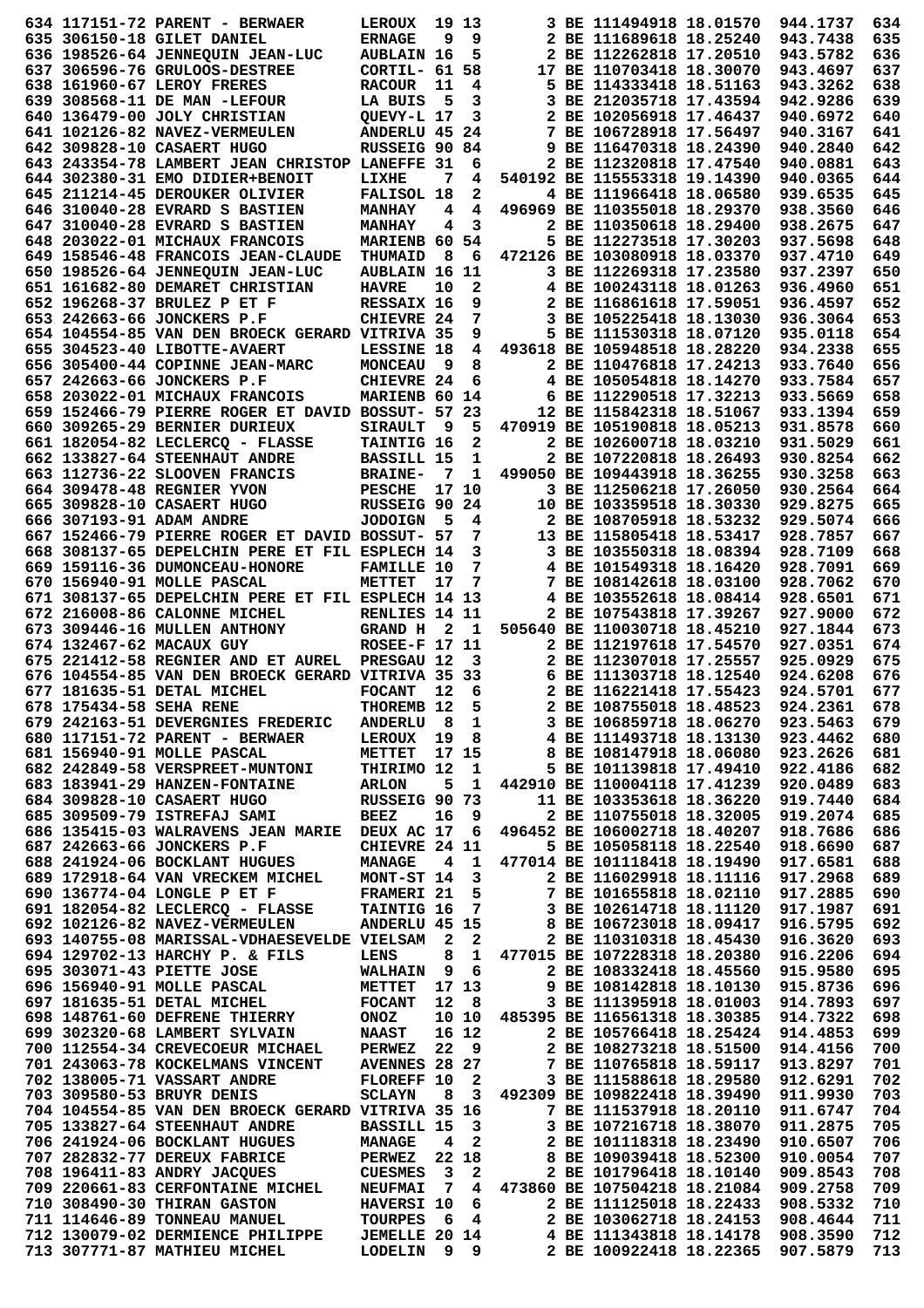|                         | 714 210597-10 REYNCKENS M & R                                      | <b>AMPSIN</b>            | 4                       | 1                       |  | 508284 BE 116362018 19.00190                                   |                         | 907.1370             | 714        |
|-------------------------|--------------------------------------------------------------------|--------------------------|-------------------------|-------------------------|--|----------------------------------------------------------------|-------------------------|----------------------|------------|
|                         | 715 133827-64 STEENHAUT ANDRE                                      | BASSILL 15               |                         | -4                      |  | 4 BE 107221118 18.40450                                        |                         | 906.8497             | 715        |
|                         | 716 224272-08 FAUCHE J-L&VANESSA                                   | <b>WARET-L 26 24</b>     |                         |                         |  | 4 BE 110839918 18.53032                                        |                         | 906.1115             | 716        |
|                         | 717 303957-56 DETHY-FISETTE                                        | <b>GIVRY</b>             | 12                      | -4                      |  | 460676 BE 102040918 18.08300                                   |                         | 905.9508             | 717        |
|                         | 718 309828-10 CASAERT HUGO                                         | RUSSEIG 90 15            |                         |                         |  | 12 BE 103353718 18.44320                                       |                         | 905.9500             | 718        |
|                         | 719 242135-23 CASAERT MAURICE FILS                                 | <b>NECHIN</b>            | 3                       | $\mathbf{2}$            |  | 2 BE 103203718 18.32430                                        |                         | 905.8249             | 719        |
|                         | 720 196268-37 BRULEZ P ET F                                        | RESSAIX 16               |                         | 1                       |  | 3 BE 101662118 18.16060                                        |                         | 905.5861             | 720        |
|                         |                                                                    |                          |                         |                         |  |                                                                |                         |                      |            |
|                         | 721 141785-68 DRIES PIERRE                                         | DEUX-AC 22               |                         | 1                       |  | 6 BE 106024418 18.48543                                        |                         | 903.6427             | 721        |
|                         | 722 142721-34 NOULLET PASCAL                                       | <b>RONGY</b>             |                         | 15 14                   |  | 466242 BE 103777818 18.16330                                   |                         | 902.6077             | 722        |
|                         | 723 216008-86 CALONNE MICHEL                                       | RENLIES 14 10            |                         |                         |  | 3 BE 107542318 17.52597                                        |                         | 902.3966             | 723        |
|                         | 724 309828-10 CASAERT HUGO                                         | RUSSEIG 90 81            |                         |                         |  | 13 BE 103357718 18.46570                                       |                         | 901.9472             | 724        |
|                         | 725 242351-45 MAHIEU J. & NALINNE O ANDERLU 15                     |                          |                         | 3                       |  | 5 BE 106552218 18.18120                                        |                         | 901.4666             | 725        |
|                         | 726 144924-06 PAULUS PATRICK                                       | <b>VELAINE 21</b>        |                         | 7                       |  | 6 BE 112063418 18.34460                                        |                         | 900.3142             | 726        |
|                         | 727 305549-96 DONEUX EUGENE                                        | <b>JODOIGN</b>           | $\overline{\mathbf{4}}$ | 1                       |  | 514410 BE 608093318 19.12033                                   |                         | 899.2317             | 727        |
|                         | 728 241135-90 SENZEE JEAN-PIERRE                                   | <b>BRACQUE 15</b>        |                         | 8                       |  | 3 BE 101711318 18.26230                                        |                         | 898.7766             | 728        |
| 729 307033-28 HOK SAPIN |                                                                    | <b>INCOURT</b>           | 3                       | 2                       |  | 509536 BE 109014518 19.07265                                   |                         | 897.9531             | 729        |
|                         | 730 310135-26 FOSTY JEAN-MARIE                                     |                          |                         | 1                       |  | 433303 BE 107632718 17.42477                                   |                         | 897.4886             | 730        |
|                         |                                                                    | VIRELLE 11               |                         |                         |  |                                                                |                         |                      |            |
|                         | 731 282832-77 DEREUX FABRICE                                       | <b>PERWEZ</b>            | 22                      | 9                       |  | 9 BE 109034818 19.00140                                        |                         | 897.4439             | 731        |
|                         | 732 113896-18 BIENFAIT LUC                                         | RESSAIX 18 12            |                         |                         |  | 7 BE 106683018 18.20540                                        |                         | 896.7921             | 732        |
|                         | 733 120371-91 ANDOT VICTOR                                         | <b>VISE</b>              | 4                       | $\overline{\mathbf{4}}$ |  | 539071 BE 109890218 19.41158                                   |                         | 896.5639             | 733        |
|                         | 734 242674-77 BORLON YVES                                          | CARNIER 12 10            |                         |                         |  | 3 BE 101792718 18.25513                                        |                         | 894.3663             | 734        |
|                         | 735 242304-95 COLAPIETRO ANDREA                                    | <b>QUAREGN 11 11</b>     |                         |                         |  | 5 BE 104891318 18.19113                                        |                         | 893.7296             | 735        |
|                         | 736 148114-92 YASSE-LEVEQUE                                        | <b>MARCHE</b>            | 18                      | 8                       |  | 5 BE 110167718 18.33240                                        |                         | 893.5902             | 736        |
|                         | 737 152466-79 PIERRE ROGER ET DAVID BOSSUT- 57 27                  |                          |                         |                         |  | 14 BE 109500318 19.15317                                       |                         | 893.5511             | 737        |
|                         | 738 107447-68 SIMON MICHEL                                         | <b>QUENAST</b>           | 6                       | 1                       |  | 492391 BE 109769318 18.51133                                   |                         | 893.2722             | 738        |
|                         | 739 301234-49 BODSON GH-ANCIA B                                    | MOMALLE                  | 5                       | 1                       |  | 2 BE 114410218 19.25516                                        |                         | 893.2253             | 739        |
|                         | 740 203022-01 MICHAUX FRANCOIS                                     | MARIENB 60 10            |                         |                         |  | 7 BE 112296018 17.53463                                        |                         | 893.0747             | 740        |
|                         |                                                                    |                          |                         |                         |  | 4 BE 110804618 18.56052                                        |                         |                      | 741        |
|                         | 741 190382-68 JAMART MARC                                          | SEILLES 13               |                         | 6                       |  |                                                                |                         | 892.8033             |            |
|                         | 742 169708-55 COURTAIN FRANZ                                       | <b>FLAVION</b>           | 3                       | $\mathbf{2}$            |  | 461239 BE 111013717 18.16520                                   |                         | 892.3752             | 742        |
|                         | 743 225621-96 TORDEURS OLI&WIL                                     | <b>BRAINE</b>            | 3                       | 1                       |  | 500206 BE 107520918 19.00323                                   |                         | 892.3672             | 743        |
|                         | 744 307775-91 BAUDART DAVID                                        | DAILLY                   |                         | 28 17                   |  | 2 BE 112508318 17.46176                                        |                         | 892.3421             | 744        |
|                         | 745 162556-81 COLLE MICHAUX                                        | BIESMER 13               |                         | 3                       |  | 5 BE 111092918 18.21150                                        |                         | 892.3261             | 745        |
|                         | 746 308903-55 VANCAEYZEELLE MAXIME                                 | <b>GIVRY</b>             |                         | 20 11                   |  | 4 BE 102106218 18.15519                                        |                         | 891.3165             | 746        |
|                         | 747 124530-79 DONNAY VINCENT                                       | <b>LAMBERM</b>           | 8                       | 1                       |  | 4 BE 116674418 19.33515                                        |                         | 891.2041             | 747        |
|                         | 748 115872-54 DEVOS JEAN PIERRE                                    | LE ROUX 37 27            |                         |                         |  | 9 BE 111576218 18.31560                                        |                         | 890.3315             | 748        |
|                         | 749 308490-30 THIRAN GASTON                                        | HAVERSI 10               |                         | 9                       |  | 3 BE 111205318 18.33333                                        |                         | 890.0863             | 749        |
|                         | 750 156940-91 MOLLE PASCAL                                         | METTET                   | 17                      | 9                       |  | 10 BE 108141918 18.25040                                       |                         | 889.9708             | 750        |
|                         |                                                                    |                          |                         | 7                       |  | 3 BE 106208918 18.20503                                        |                         |                      | 751        |
|                         | 751 301643-70 BARBAIX -DETRAUX                                     | <b>GERIN</b>             | 18                      |                         |  |                                                                |                         | 889.8193             |            |
|                         | 752 181475-85 AELGOET JEAN-MICHEL                                  | <b>ERPION</b>            | 8                       | 7                       |  | 448887 BE 100725318 18.04370                                   |                         | 889.5604             | 752        |
|                         | 753 113896-18 BIENFAIT LUC                                         | <b>RESSAIX 18</b>        |                         | 8                       |  | 8 BE 106684018 18.25090                                        |                         | 889.5344             | 753        |
|                         | 754 308728-74 LOUDECHE VALENTIN                                    | <b>ROLY</b>              |                         | 11 10                   |  | 4 BE 112162318 17.59390                                        |                         | 889.3425             | 754        |
|                         | 755 216008-86 CALONNE MICHEL                                       | RENLIES 14 13            |                         |                         |  | 4 BE 107543418 18.00587                                        |                         | 888.0164             | 755        |
|                         | 756 243354-78 LAMBERT JEAN CHRISTOP LANEFFE 31 26                  |                          |                         |                         |  | 3 BE 108204318 18.17010                                        |                         | 887.1455             | 756        |
|                         | 757 182054-82 LECLERCO - FLASSE                                    | <b>TAINTIG 16 10</b>     |                         |                         |  | 4 BE 102616018 18.29230                                        |                         | 885.6947             | 757        |
|                         | 758 167569-50 HENRI MICHAEL                                        | FROIDCH 13 10            |                         |                         |  | 3 BE 100771018 17.57564                                        |                         | 885.2834             | 758        |
|                         | 759 243354-78 LAMBERT JEAN CHRISTOP LANEFFE 31 19                  |                          |                         |                         |  | 4 BE 112326018 18.18360                                        |                         | 884.4369             | 759        |
|                         | 760 305441-85 MAUCQ DAVID                                          | ON                       |                         | 10 2                    |  | 469592 BE 110150518 18.31040                                   |                         | 884.2430             | 760        |
|                         | 761 303071-43 PIETTE JOSE                                          | <b>WALHAIN</b>           |                         | 9 <sub>9</sub>          |  |                                                                | 3 BE 108333418 19.06050 |                      | 761        |
|                         |                                                                    |                          |                         |                         |  |                                                                |                         |                      |            |
|                         |                                                                    |                          |                         |                         |  |                                                                |                         | 883.3540             |            |
|                         | 762 309828-10 CASAERT HUGO                                         | RUSSEIG 90 72            |                         |                         |  | 14 BE 103364018 18.58310                                       |                         | 883.2682             | 762        |
|                         | 763 309828-10 CASAERT HUGO                                         | RUSSEIG 90 56            |                         |                         |  | 15 BE 103364618 18.59200                                       |                         | 881.9785             | 763        |
|                         | 764 203022-01 MICHAUX FRANCOIS                                     | <b>MARIENB 60 12</b>     |                         |                         |  | 8 BE 116659618 18.00023                                        |                         | 881.8824             | 764        |
|                         | 765 307773-89 SOROKOSZ MARIUSZ                                     | <b>DEVANT</b>            | 22                      | $_{3}$                  |  | 2 BE 111525118 18.32370                                        |                         | 881.7974             | 765        |
|                         | 766 305400-44 COPINNE JEAN-MARC                                    | MONCEAU 9 1              |                         |                         |  | 3 BE 110475918 17.52103                                        |                         | 880.9894             | 766        |
|                         | 767 117151-72 PARENT - BERWAER                                     | LEROUX 19 14             |                         |                         |  | 5 BE 111493518 18.38340                                        |                         | 879.9802             | 767        |
|                         | 768 137529-80 BOURLARD P & F                                       | HARVENG 60 44            |                         |                         |  | 16 BE 102006218 18.24220                                       |                         | 879.8214             | 768        |
|                         | 769 240304-35 GEORGES MICHAEL                                      | <b>MONT ST 37 34</b>     |                         |                         |  | 8 ES 001749218 18.26340                                        |                         | 879.6759             | 769        |
|                         | 770 102126-82 NAVEZ-VERMEULEN                                      | ANDERLU 45 43            |                         |                         |  | 9 BE 106727118 18.32057                                        |                         | 877.9936             | 770        |
|                         | 771 241149-07 LEENEN JOSEPH                                        |                          |                         | 7 2                     |  |                                                                |                         |                      |            |
|                         |                                                                    | <b>GODARVI</b>           |                         |                         |  | 2 BE 108638618 18.44000                                        |                         | 877.7886             | 771        |
|                         | 772 243354-78 LAMBERT JEAN CHRISTOP LANEFFE 31 18                  |                          |                         |                         |  | 5 BE 112325218 18.22330                                        |                         | 877.7514             | 772        |
|                         | 773 301687-17 HERMANS GUY                                          | <b>ZETRUD-</b>           |                         | 7 1                     |  | 2 BE 108761518 19.30263                                        |                         | 877.4735             | 773        |
|                         | 774 310837-49 NEIRYNCK MARVIN                                      | BURY                     |                         | 18 16                   |  | 2 BE 108052418 18.38154                                        |                         | 877.4364             | 774        |
|                         | 775 211214-45 DEROUKER OLIVIER                                     | FALISOL 18               |                         | $\overline{7}$          |  | 5 BE 111966818 18.43410                                        |                         | 876.1957             | 775        |
|                         | 776 197270-69 BOSSUT ALAIN & CHRIST MAULDE                         |                          | 6                       | 5                       |  | 2 BE 107815818 18.48300                                        |                         | 874.2571             | 776        |
|                         | 777 282832-77 DEREUX FABRICE                                       | <b>PERWEZ</b>            | - 22                    | $\overline{\mathbf{3}}$ |  | 10 BE 109031818 19.15060                                       |                         | 874.2445             | 777        |
|                         | 778 114584-27 MAUROY DANIEL                                        | <b>MONT-SA 10</b>        |                         | $\overline{2}$          |  | 3 BE 109207818 19.11280                                        |                         | 873.6485             | 778        |
|                         | 779 141296-64 DROUSSIN PHILIPPE                                    | <b>NANINNE</b>           | - 8                     | $\overline{\mathbf{2}}$ |  | 2 BE 111221118 18.53487                                        |                         | 873.6400             | 779        |
|                         | 780 308081-09 SANREY GREGORY                                       | <b>SCHALTI</b>           | - 6                     | $\mathbf{1}$            |  | 485062 BE 110916418 18.55180                                   |                         | 873.5134             | 780        |
|                         | 781 309230-91 BURNONVILLE JF ET S                                  | BIESMER 5                |                         | $\overline{\mathbf{3}}$ |  | 465516 BE 116338118 18.33180                                   |                         | 872.8971             | 781        |
|                         | 782 102015-68 HALLEUX FREDDY                                       | LIMAL                    | 11                      | $\overline{\mathbf{3}}$ |  | 505658 BE 109717618 19.19510                                   |                         | 872.0497             | 782        |
|                         |                                                                    |                          |                         |                         |  |                                                                |                         |                      |            |
|                         | 783 118617-83 DE RYCKE ANDRE                                       | HEER-HA 4                |                         | $\overline{\mathbf{2}}$ |  | 3 BE 112153518 18.22157                                        |                         | 871.6856             | 783        |
|                         | 784 309828-10 CASAERT HUGO                                         | <b>RUSSEIG 90</b>        |                         | $\mathbf{1}$            |  | 16 BE 103351318 19.06150                                       |                         | 871.2053             | 784        |
|                         | 785 306150-18 GILET DANIEL                                         | <b>ERNAGE</b>            | 9                       | $\overline{\mathbf{3}}$ |  | 3 BE 111685618 19.09170                                        |                         | 870.9951             | 785        |
|                         | 786 178090-95 CLAES FRANCIS ET SYLV TAINTIG 17 12                  |                          |                         |                         |  | 4 BE 116171518 18.39580                                        |                         | 870.8723             | 786        |
|                         | 787 102126-82 NAVEZ-VERMEULEN                                      | ANDERLU 45 32            |                         |                         |  | 10 BE 106728318 18.36317                                       |                         | 870.7387             | 787        |
|                         | 788 111240-78 VERSPREET JIPE-MARCHA ROUCOUR 20 12                  |                          |                         |                         |  | 470518 BE 103966318 18.42070                                   |                         | 867.9276             | 788        |
|                         | 789 305333-74 HERMOYE MICHEL                                       | INCOURT 21               |                         | - 6                     |  | 7 BE 108855218 19.27493                                        |                         | 866.9177             | 789        |
|                         | 790 165347-59 GRUMIAU-DE BACKER                                    | NEUFVIL 19               |                         | $\overline{\mathbf{3}}$ |  | 480290 BE 105618118 18.54050                                   |                         | 866.8191             | 790        |
|                         | 791 301643-70 BARBAIX -DETRAUX                                     | <b>GERIN</b>             | 18                      | 5                       |  | 4 BE 112140318 18.35172                                        |                         | 865.8015             | 791        |
|                         | 792 306543-23 BOURDON JEAN-MARIE<br>793 102644-18 DELBAERE JOCELYN | <b>KAIN</b><br>WIHERIE 6 | $\overline{\mathbf{4}}$ | 5                       |  | 2 479007 BE 102754218 18.53177<br>456637 BE 106164818 18.27290 |                         | 865.7353<br>865.6899 | 792<br>793 |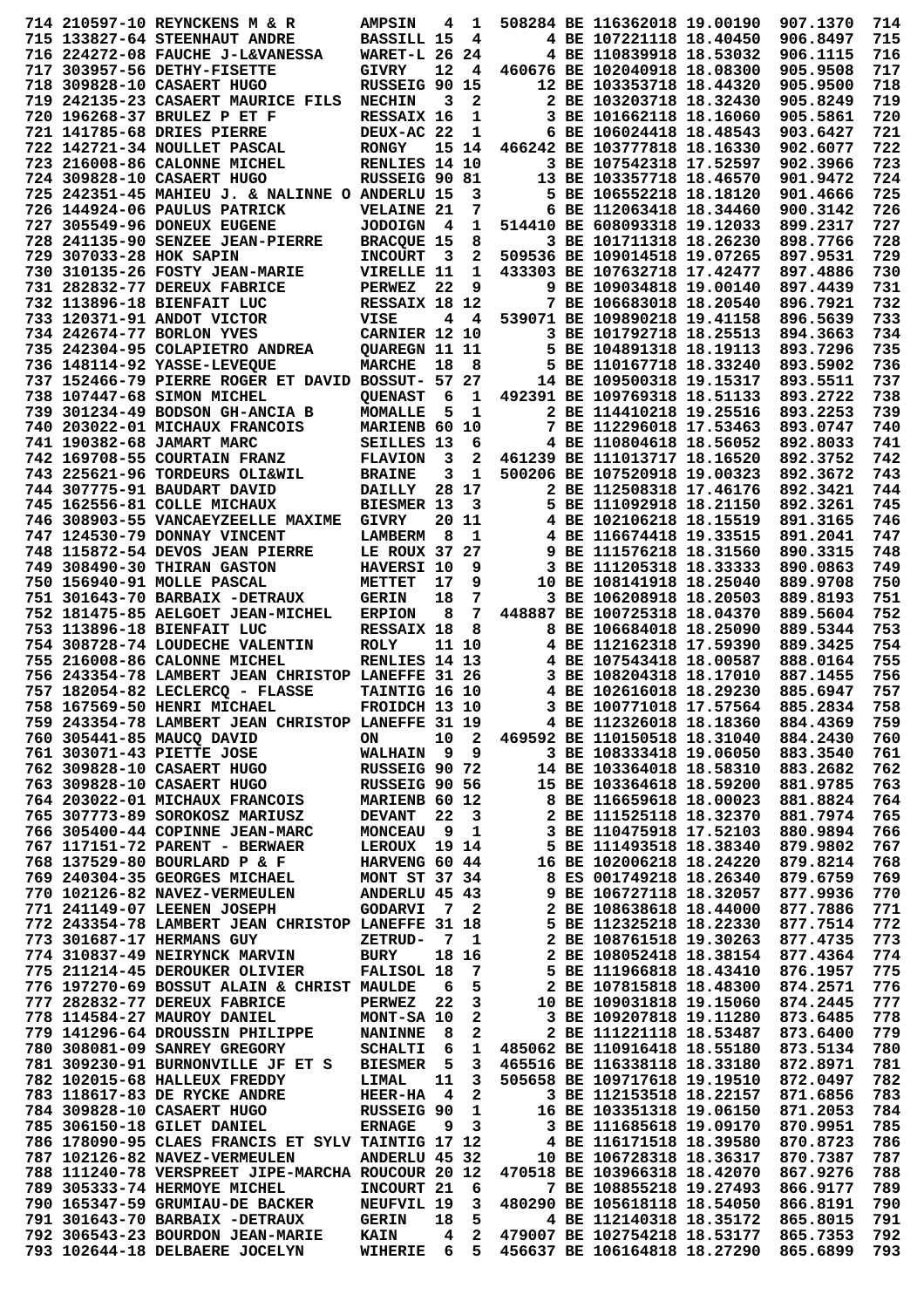|  | 794 116137-28 DANGREAU JEAN MARC                                                     | <b>BLATON</b>        | 6   | 1     |  | 468529 BE 105091318 18.42020                                                      | 864.3915 | 794        |
|--|--------------------------------------------------------------------------------------|----------------------|-----|-------|--|-----------------------------------------------------------------------------------|----------|------------|
|  | 795 160323-79 VAN HOOF RENE                                                          | <b>BRAINE-</b>       | 2   | 1     |  | 501689 BE 116122918 19.20250                                                      | 864.3601 | 795        |
|  | 796 137924-87 SCHOONYANS NOEL                                                        | VILLERS              | 9   | 3     |  | 468895 BE 101251818 18.42373                                                      | 864.1288 | 796        |
|  | 797 187578-77 LIEVEN ANDRE                                                           | TAINTIG 19           |     | 5     |  | 2 BE 102641618 18.41437                                                           | 863.8795 | 797        |
|  | 798 113896-18 BIENFAIT LUC                                                           | <b>RESSAIX 18 16</b> |     |       |  | 9 BE 106684918 18.41310                                                           | 862.6493 | 798        |
|  | 799 282832-77 DEREUX FABRICE                                                         | <b>PERWEZ</b>        |     | 22 22 |  | 11 BE 109044418 19.23180                                                          | 861.9544 | 799        |
|  |                                                                                      |                      |     |       |  |                                                                                   |          |            |
|  | 800 190441-30 METENS JEAN-PAUL                                                       | VIRGINA 14           |     | 7     |  | 492114 BE 105733218 19.11180                                                      | 861.3933 | 800        |
|  | 801 241213-71 POUSSART DANIEL                                                        | MERBES- 11           |     | 7     |  | 2 BE 419049718 18.36440                                                           | 859.5945 | 801        |
|  | 802 308903-55 VANCAEYZEELLE MAXIME                                                   | <b>GIVRY</b>         | 20  | 6     |  | 5 BE 102107618 18.35150                                                           | 859.0360 | 802        |
|  | 803 137529-80 BOURLARD P & F                                                         | HARVENG 60           |     | 5     |  | 17 BE 102000118 18.37240                                                          | 858.4834 | 803        |
|  | 804 137529-80 BOURLARD P & F                                                         | HARVENG 60 56        |     |       |  | 18 BE 116864118 18.37250                                                          | 858.4568 | 804        |
|  | 805 187578-77 LIEVEN ANDRE                                                           | TAINTIG 19 17        |     |       |  | 3 BE 102637218 18.45137                                                           | 858.3340 | 805        |
|  | 806 143690-33 LAMBERT JEAN-CHARLES                                                   | <b>PESCHE</b>        | 9   | -7    |  | 2 BE 112355618 18.04400                                                           | 858.0277 | 806        |
|  | 807 306596-76 GRULOOS-DESTREE                                                        | CORTIL- 61 36        |     |       |  | 18 BE 110710618 19.23120                                                          | 857.5943 | 807        |
|  |                                                                                      |                      |     |       |  |                                                                                   |          |            |
|  | 808 190441-30 METENS JEAN-PAUL                                                       | VIRGINA 14           |     | 4     |  | 2 BE 105732418 19.13580                                                           | 857.3913 | 808        |
|  | 809 307775-91 BAUDART DAVID                                                          | <b>DAILLY</b>        |     | 28 24 |  | 3 BE 112319518 18.06126                                                           | 857.2332 | 809        |
|  | 810 305976-38 PAVONCELLI MICHAEL                                                     | SIVRY-R 12           |     | 7     |  | 2 BE 112493918 18.12201                                                           | 857.0349 | 810        |
|  | 811 102126-82 NAVEZ-VERMEULEN                                                        | ANDERLU 45 34        |     |       |  | 11 BE 106725718 18.45497                                                          | 855.9028 | 811        |
|  | 812 309828-10 CASAERT HUGO                                                           | RUSSEIG 90 66        |     |       |  | 17 BE 103350518 19.16490                                                          | 855.2457 | 812        |
|  | 813 175890-29 BOURLARD-VIGREUX                                                       | <b>PESCHE</b>        | 3   | 3     |  | 433479 BE 112477418 18.07273                                                      | 854.2216 | 813        |
|  | 814 115872-54 DEVOS JEAN PIERRE                                                      | LE ROUX 37           |     | 4     |  | 10 BE 111579918 18.54420                                                          | 853.7894 | 814        |
|  | 815 165347-59 GRUMIAU-DE BACKER                                                      | NEUFVIL 19           |     | 4     |  | 2 BE 107030718 19.03160                                                           | 852.6867 | 815        |
|  |                                                                                      |                      |     |       |  |                                                                                   | 852.5994 |            |
|  | 816 306596-76 GRULOOS-DESTREE                                                        | CORTIL- 61           |     | 9     |  | 19 BE 110708018 19.26370                                                          |          | 816        |
|  | 817 165347-59 GRUMIAU-DE BACKER                                                      | NEUFVIL 19 13        |     |       |  | 3 BE 107037218 19.03200                                                           | 852.5858 | 817        |
|  | 818 166091-27 CLABOTS P & F                                                          | <b>GRACE H</b>       | 8   | 6     |  | 2 BE 113397518 19.54402                                                           | 851.9710 | 818        |
|  | 819 156949-03 LEMESTRE DANY                                                          | <b>GEER</b>          |     | 41 17 |  | 8 BE 114301518 19.46462                                                           | 851.1940 | 819        |
|  | 820 240016-38 GUILLEAUME MEISTER                                                     | <b>BLATON</b>        | 7   | 5     |  | 467515 BE 105143218 18.49569                                                      | 850.1071 | 820        |
|  | 821 310837-49 NEIRYNCK MARVIN                                                        | <b>BURY</b>          |     | 18 10 |  | 3 BE 108056318 18.55453                                                           | 849.8097 | 821        |
|  | 822 303288-66 HOVENS MICHEL                                                          | <b>VIESVIL</b>       | 2   | 1     |  | 2 BE 100370418 19.04150                                                           | 849.4568 | 822        |
|  | 823 306596-76 GRULOOS-DESTREE                                                        | CORTIL- 61           |     | 31    |  | 20 BE 110713018 19.29420                                                          | 848.1414 | 823        |
|  |                                                                                      |                      |     |       |  |                                                                                   |          |            |
|  | 824 182054-82 LECLERCQ - FLASSE                                                      | TAINTIG 16           |     | 5     |  | 5 BE 102617318 18.54130                                                           | 846.0085 | 824        |
|  | 825 300798-01 HOORNAERT ALAIN                                                        | <b>WANCENN</b>       | - 8 | 2     |  | 4 BE 111374018 18.33530                                                           | 845.6585 | 825        |
|  | 826 211214-45 DEROUKER OLIVIER                                                       | FALISOL 18           |     | 3     |  | 6 BE 111998518 19.04210                                                           | 844.1092 | 826        |
|  | 827 241149-07 LEENEN JOSEPH                                                          | <b>GODARVI</b>       | 7   | 1     |  | 3 BE 108636018 19.07070                                                           | 842.0084 | 827        |
|  | 828 307771-87 MATHIEU MICHEL                                                         | <b>LODELIN</b>       | 9   | 5     |  | 3 BE 100924818 19.03295                                                           | 841.7392 | 828        |
|  | 829 243107-25 LABOUREIX LUDOVIC                                                      | VAULX L              | 6   | 3     |  | 2 BE 107621418 18.14420                                                           | 841.4805 | 829        |
|  | 830 305212-50 DESCAMPS ANTOINE                                                       | WIHERIE              | 9   | 3     |  | 2 BE 104585418 18.43480                                                           | 840.2023 | 830        |
|  |                                                                                      |                      |     |       |  |                                                                                   |          |            |
|  | 831 152466-79 PIERRE ROGER ET DAVID BOSSUT- 57 10                                    |                      |     |       |  | 15 BE 109514818 19.52237                                                          | 839.7587 | 831        |
|  | 832 216008-86 CALONNE MICHEL                                                         | RENLIES 14           |     | 3     |  | 5 BE 100826818 18.29527                                                           | 839.5833 | 832        |
|  | 833 220268-78 CANION-SOBKOWIAK                                                       | WASMES               |     | 12 10 |  | 4 BE 104412318 18.52140                                                           | 838.8664 | 833        |
|  | 834 104554-85 VAN DEN BROECK GERARD VITRIVA 35 35                                    |                      |     |       |  | 8 BE 115912118 19.05200                                                           | 838.8644 | 834        |
|  | 835 308544-84 HOEBEKE JOSE                                                           | <b>MARCHE-</b>       | 4   | 4     |  | 2 BE 101913518 19.13427                                                           | 838.7733 | 835        |
|  | 836 143690-33 LAMBERT JEAN-CHARLES                                                   | <b>PESCHE</b>        | 9   | 9     |  | 3 BE 112357118 18.16300                                                           | 838.3698 | 836        |
|  | 837 218659-21 ALTRUY PHILIPPE                                                        | WANGRNI 21 15        |     |       |  | 4 BE 101106118 19.11480                                                           | 838.1847 | 837        |
|  | 838 229013-93 CAMBIER MARCEL                                                         | <b>COURCEL 11</b>    |     | 8     |  | 476248 BE 100316418 19.08480                                                      | 837.2855 | 838        |
|  | 839 130079-02 DERMIENCE PHILIPPE                                                     | <b>JEMELLE 20 11</b> |     |       |  | 5 BE 111338818 18.58257 836.5729                                                  |          | 839        |
|  |                                                                                      |                      |     |       |  |                                                                                   |          |            |
|  | 840 148114-92 YASSE-LEVEOUE                                                          | <b>MARCHE</b>        |     | 18 5  |  | 6 BE 110166818 19.10120 835.9190                                                  |          | 840        |
|  | 841 305441-85 MAUCO DAVID                                                            | ON                   |     | 10 7  |  | 2 BE 110148618 19.02230                                                           | 835.0034 | 841        |
|  | 842 309164-25 LISON FREDERIC                                                         | <b>BAULET</b>        |     | 6 5   |  | 3 BE 108189618 19.16310                                                           | 834.5917 | 842        |
|  | 843 310837-49 NEIRYNCK MARVIN                                                        | <b>BURY</b>          |     | 18 8  |  | 4 BE 108059918 19.06533 833.1200                                                  |          | 843        |
|  | 844 306596-76 GRULOOS-DESTREE                                                        | <b>CORTIL- 61 20</b> |     |       |  | 21 BE 110713418 19.41140 831.8717                                                 |          | 844        |
|  | 845 159116-36 DUMONCEAU-HONORE                                                       | <b>FAMILLE 10</b>    |     | - 5   |  | 5 BE 101547918 19.16570                                                           | 831.7255 | 845        |
|  | 846 242052-37 FORGES JEAN-LOUIS                                                      | STREPY 10            |     | 9     |  | 3 BE 101762818 19.06060                                                           | 831.6146 | 846        |
|  | 847 164170-46 VANCAUWENBERGHE AUREL LEERS-N 11 11                                    |                      |     |       |  | 4 BE 103301418 19.24310                                                           | 831.2920 | 847        |
|  |                                                                                      |                      |     |       |  |                                                                                   |          |            |
|  | 848 304523-40 LIBOTTE-AVAERT                                                         | LESSINE 18 15        |     |       |  | 2 BE 105946318 19.34110                                                           | 830.7503 | 848        |
|  | 849 304179-84 DUPUIS - AMANT                                                         | THIRIMO 9 6          |     |       |  | 2 BE 100629718 18.43197 830.6211                                                  |          | 849        |
|  | 850 102126-82 NAVEZ-VERMEULEN                                                        | ANDERLU 45 33        |     |       |  | 12 BE 106729018 19.02427                                                          | 830.2227 | 850        |
|  | 851 211354-88 JEAUMART JEAN-PIERRE BOURLER 3 1 428784 BE 107640018 18.17063          |                      |     |       |  |                                                                                   | 829.2010 | 851        |
|  | 852 137529-80 BOURLARD P & F                                                         | HARVENG 60 17        |     |       |  | 19 BE 102008518 18.56240                                                          | 829.1679 | 852        |
|  | 853 102126-82 NAVEZ-VERMEULEN                                                        | ANDERLU 45 37        |     |       |  | 13 BE 106729118 19.03297 829.0686                                                 |          | 853        |
|  | 854 209727-13 DETHYE FRERES                                                          | QUEVY-L 14 12        |     |       |  | 5 BE 102094218 18.51270                                                           | 828.8530 | 854        |
|  | 855 302807-70 GODEAU ARMAND                                                          | <b>ECAUSSI 8 6</b>   |     |       |  | 2 BE 107051918 19.21554 828.5885                                                  |          | 855        |
|  |                                                                                      |                      |     |       |  |                                                                                   |          | 856        |
|  |                                                                                      |                      |     |       |  |                                                                                   |          |            |
|  | 856 182054-82 LECLERCO - FLASSE                                                      | TAINTIG 16 6         |     |       |  | 6 BE 102941318 19.06120                                                           | 828.1031 |            |
|  | 857 164141-17 DELHOVE ROGER                                                          |                      |     |       |  | NIVELLE 17 8 489754 BE 108549918 19.31380                                         | 827.7999 | 857        |
|  | 858 201624-58 VERLEYEN-GODITIABOIS FLOBECQ 9 6 495455 BE 105914618 19.38347 827.7196 |                      |     |       |  |                                                                                   |          | 858        |
|  | 859 282647-86 DECELLE ROBERT                                                         | WALHAIN 11 5         |     |       |  | 3 BE 109214918 19.46305                                                           | 826.6828 | 859        |
|  |                                                                                      |                      |     |       |  | 2 BE 100444718 19.15477                                                           | 825.7227 | 860        |
|  |                                                                                      |                      |     |       |  | 5 BE 100304718 19.15463                                                           | 824.1496 | 861        |
|  | 862 300044-23 BALEAU JEAN JACQUES                                                    | MOIGNEL 25 10        |     |       |  |                                                                                   | 823.0582 |            |
|  |                                                                                      |                      |     |       |  | 2 BE 111990118 19.21100                                                           |          | 862        |
|  | 863 305441-85 MAUCQ DAVID                                                            | ON                   |     | 10 10 |  | 3 BE 110149718 19.10460                                                           | 822.7390 | 863        |
|  | 864 242663-66 JONCKERS P.F                                                           | <b>CHIEVRE 24 12</b> |     |       |  | 6 BE 105057018 19.24010                                                           | 822.5313 | 864        |
|  | 865 302320-68 LAMBERT SYLVAIN NAAST                                                  |                      |     | 16 13 |  | 3 BE 105769818 19.24324                                                           | 822.4433 | 865        |
|  | 866 242351-45 MAHIEU J. & NALINNE O ANDERLU 15 5                                     |                      |     |       |  | 6 BE 106554118 19.08030                                                           | 822.3572 | 866        |
|  | 867 307775-91 BAUDART DAVID                                                          | DAILLY 28            |     | 9     |  | 4 BE 112313918 18.27476                                                           | 822.1779 | 867        |
|  | 868 229013-93 CAMBIER MARCEL                                                         | <b>COURCEL 11</b>    |     | 5     |  | 2 BE 100315718 19.19410 821.5658                                                  |          | 868        |
|  | 869 242756-62 GILBERT IVAN                                                           | <b>KEUMIE</b>        |     | 22 17 |  | 6 BE 112055918 19.25370                                                           | 821.5084 | 869        |
|  | 870 241135-90 SENZEE JEAN-PIERRE                                                     | <b>BRACQUE 15</b>    |     | 9     |  | 4 BE 101703018 19.16520                                                           | 820.1219 | 870        |
|  |                                                                                      |                      |     |       |  |                                                                                   |          |            |
|  | 871 186470-36 QUENON ERIC ET ANAIS ANDERLU 3 2 466575 BE 111534718 19.09060 819.8471 |                      |     |       |  |                                                                                   |          | 871        |
|  | 872 310834-46 SAUVAGE THIM VICTO<br>873 176179-27 VAN MALDEREN A.                    | <b>BIESME</b>        |     | 10 6  |  | ECAUSSI 21 9 2 BE 115626318 19.30353 817.4256<br>4 BE 111066618 19.10540 816.6842 |          | 872<br>873 |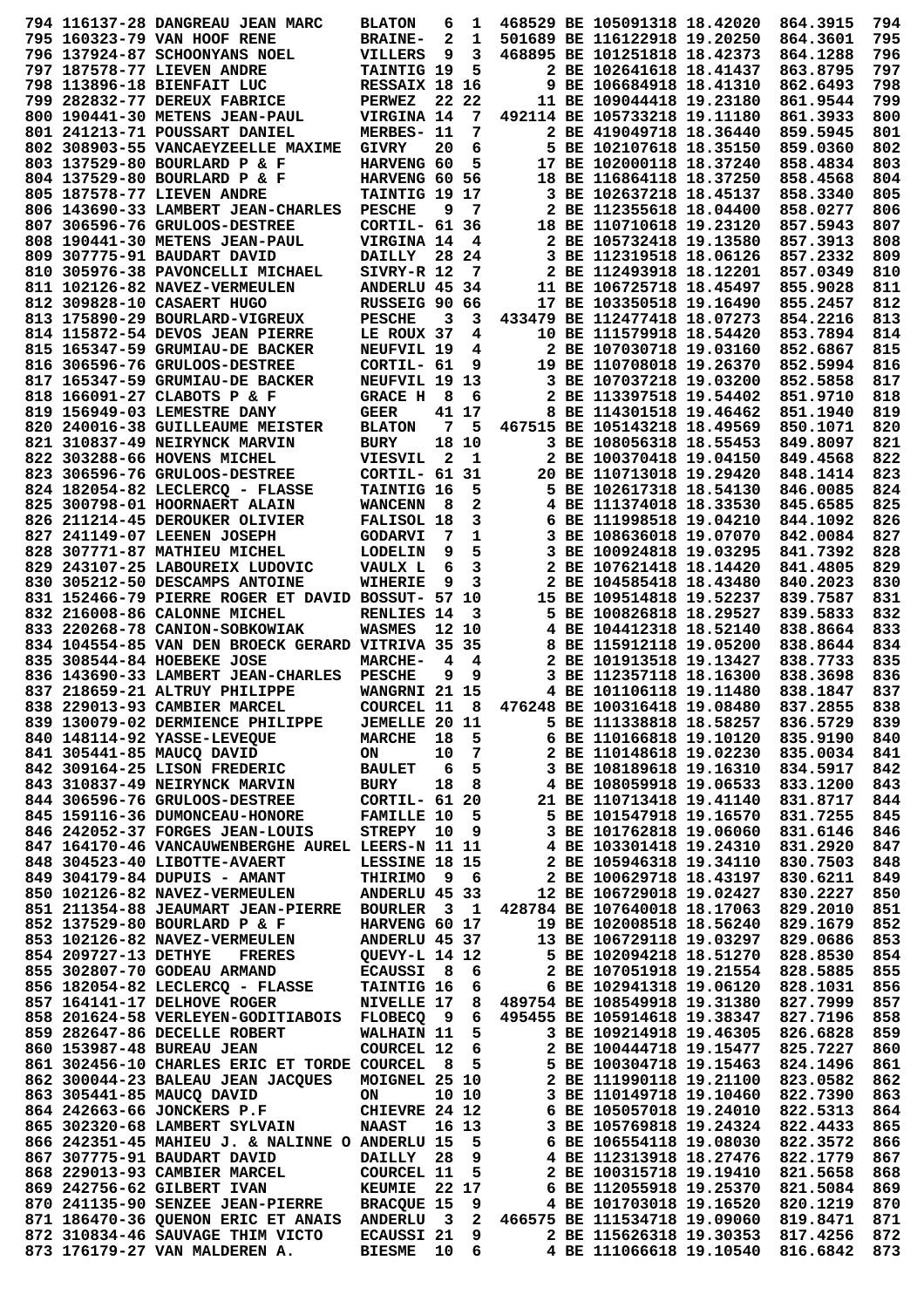|  | 874 309478-48 REGNIER YVON                                                                                                                                                                                                                 | <b>PESCHE</b>        | 17 12       |                |                                                    | 4 BE 112506418 18.30590                | 816.5548                          | 874        |
|--|--------------------------------------------------------------------------------------------------------------------------------------------------------------------------------------------------------------------------------------------|----------------------|-------------|----------------|----------------------------------------------------|----------------------------------------|-----------------------------------|------------|
|  | 875 137529-80 BOURLARD P & F                                                                                                                                                                                                               | HARVENG 60 42        |             |                |                                                    | 20 BE 102005118 19.05130               | 816.2339                          | 875        |
|  |                                                                                                                                                                                                                                            |                      |             |                |                                                    |                                        |                                   |            |
|  | 876 240671-14 VIGNERON HENRY                                                                                                                                                                                                               | <b>HAM SUR</b>       | 7           | - 6            |                                                    | 2 BE 111956918 19.27497                | 816.0988                          | 876        |
|  | 877 137529-80 BOURLARD P & F                                                                                                                                                                                                               | HARVENG 60 18        |             |                |                                                    | 21 BE 102006618 19.05190               | 816.0895                          | 877        |
|  | 878 112641-24 DEFAUX RUDY                                                                                                                                                                                                                  | <b>ARBRE</b>         | 11          | 6              |                                                    | 2 BE 111100818 19.24300                | 814.3661                          | 878        |
|  | 879 242304-95 COLAPIETRO ANDREA                                                                                                                                                                                                            | <b>OUAREGN 11</b>    |             | 1              |                                                    | 6 BE 104893818 19.09473                | 814.3621                          | 879        |
|  | 880 124530-79 DONNAY VINCENT                                                                                                                                                                                                               | <b>LAMBERM</b>       | 8           | 6              |                                                    | 5 BE 112605218 20.30405                | 813.3846                          | 880        |
|  | 881 155905-26 FAMILLE 3 D                                                                                                                                                                                                                  | <b>GHLIN</b>         | 9           | 8              |                                                    | 468014 BE 104831118 19.16293           | 811.8360                          | 881        |
|  |                                                                                                                                                                                                                                            |                      |             | 5              |                                                    | 452403 BE 101268518 18.57342           |                                   | 882        |
|  | 882 114332-66 MEURANT ROBERT                                                                                                                                                                                                               | <b>CLERMON</b>       | 8           |                |                                                    |                                        | 811.3833                          |            |
|  | 883 242052-37 FORGES JEAN-LOUIS                                                                                                                                                                                                            | STREPY               | 10          | 1              |                                                    | 4 BE 101763118 19.20180                | 811.2649                          | 883        |
|  | 884 306596-76 GRULOOS-DESTREE                                                                                                                                                                                                              | CORTIL- 61 24        |             |                |                                                    | 22 BE 110709718 19.57030               | 810.5486                          | 884        |
|  | 885 240511-48 POURBAIX CLAUDY                                                                                                                                                                                                              | <b>CASTILL</b>       | - 7         | -7             |                                                    | 2 BE 100667218 18.59073                | 809.5555                          | 885        |
|  | 886 306597-77 LEFOUR LAURENT                                                                                                                                                                                                               | LA BUIS 12           |             | 7              |                                                    | 4 BE 100478718 19.03533                | 809.5415                          | 886        |
|  | 887 183941-29 HANZEN-FONTAINE                                                                                                                                                                                                              | <b>ARLON</b>         | 5           | 5              |                                                    | 2 BE 110001218 18.47140                | 809.3622                          | 887        |
|  | 888 196268-37 BRULEZ P ET F                                                                                                                                                                                                                | RESSAIX 16           |             | 5              |                                                    | 4 BE 101667318 19.17420                | 809.0237                          | 888        |
|  |                                                                                                                                                                                                                                            |                      |             |                |                                                    |                                        |                                   |            |
|  | 889 310834-46 SAUVAGE THIM VICTO                                                                                                                                                                                                           | ECAUSSI 21 21        |             |                |                                                    | 3 BE 115628718 19.36493                | 808.8882                          | 889        |
|  | 890 115872-54 DEVOS JEAN PIERRE                                                                                                                                                                                                            | LE ROUX 37 11        |             |                |                                                    | 11 BE 111578218 19.25320               | 808.8301                          | 890        |
|  | 891 137529-80 BOURLARD P & F                                                                                                                                                                                                               | HARVENG 60           |             | - 8            |                                                    | 22 BE 102007918 19.10520               | 808.1554                          | 891        |
|  | 892 130079-02 DERMIENCE PHILIPPE                                                                                                                                                                                                           | <b>JEMELLE 20 18</b> |             |                |                                                    | 6 BE 111344518 19.18117                | 807.9731                          | 892        |
|  | 893 152466-79 PIERRE ROGER ET DAVID BOSSUT- 57 57                                                                                                                                                                                          |                      |             |                |                                                    | 16 BE 109505218 20.16397               | 807.7508                          | 893        |
|  | 894 310135-26 FOSTY JEAN-MARIE                                                                                                                                                                                                             | VIRELLE 11 10        |             |                |                                                    | 2 BE 107634018 18.36397                | 807.4044                          | 894        |
|  | 895 152004-05 DEFRENNE BERNARD                                                                                                                                                                                                             | <b>CELLES</b>        | 5           | 4              |                                                    | 489379 BE 102382318 19.47000           | 806.2257                          | 895        |
|  |                                                                                                                                                                                                                                            |                      |             |                |                                                    |                                        |                                   |            |
|  | 896 309552-25 SADIN THIERRY                                                                                                                                                                                                                | <b>MONCEAU</b>       | 4           | $\overline{4}$ |                                                    | 433944 BE 103407918 18.38460           | 805.4396                          | 896        |
|  | 897 304523-40 LIBOTTE-AVAERT                                                                                                                                                                                                               | LESSINE 18 17        |             |                |                                                    | 3 BE 105949018 19.53020                | 805.2058                          | 897        |
|  | 898 308431-68 HAUMONT - LECOCO                                                                                                                                                                                                             | <b>PETIT R 19 10</b> |             |                |                                                    | 4 BE 101842118 19.47083                | 803.8432                          | 898        |
|  | 899 307193-91 ADAM ANDRE                                                                                                                                                                                                                   | <b>JODOIGN</b>       | 5           | $\mathbf{1}$   |                                                    | 3 BE 108705618 20.20301                | 803.0846                          | 899        |
|  | 900 224272-08 FAUCHE J-L&VANESSA                                                                                                                                                                                                           | <b>WARET-L 26 26</b> |             |                |                                                    | 5 BE 110833118 20.04032                | 803.0211                          | 900        |
|  | 901 156949-03 LEMESTRE DANY                                                                                                                                                                                                                | <b>GEER</b>          |             | 41 27          |                                                    | 9 BE 116231818 20.23192                | 802.8337                          | 901        |
|  | 902 240016-38 GUILLEAUME MEISTER                                                                                                                                                                                                           |                      | 7           |                |                                                    | 2 BE 105146318 19.22450                |                                   | 902        |
|  |                                                                                                                                                                                                                                            | <b>BLATON</b>        |             | 1              |                                                    |                                        | 802.2565                          |            |
|  | 903 183102-63 LEJEUNE PIERRE                                                                                                                                                                                                               | LIEGE                | $\mathbf 1$ | $\mathbf 1$    |                                                    | 526993 BE 113573618 20.38050           | 800.7998                          | 903        |
|  | 904 102015-68 HALLEUX FREDDY                                                                                                                                                                                                               | LIMAL                | 11          | $\mathbf{2}$   |                                                    | 2 BE 109718018 20.12010                | 800.0707                          | 904        |
|  | 905 302320-68 LAMBERT SYLVAIN                                                                                                                                                                                                              | <b>NAAST</b>         | 16          | 7              |                                                    | 4 BE 105772418 19.41083 20.2357,0      |                                   | 905        |
|  | 906 143690-33 LAMBERT JEAN-CHARLES                                                                                                                                                                                                         | <b>PESCHE</b>        | 9           | 6              |                                                    | 4 BE 112356818 18.41300 20.2358,6      |                                   | 906        |
|  | 907 243295-19 VANWASSENHOVEN ALAIN                                                                                                                                                                                                         | <b>BOURSEI</b>       | 3           | 1              |                                                    | 441859 BE 111472718 18.52360 20.2401,6 |                                   | 907        |
|  | 908 213933-48 D'HONDT B.                                                                                                                                                                                                                   | MALONNE 51 11        |             |                |                                                    | 6 BE 111513518 19.41030 20.2418,9      |                                   | 908        |
|  |                                                                                                                                                                                                                                            |                      |             |                |                                                    |                                        |                                   |            |
|  | 909 190441-30 METENS JEAN-PAUL                                                                                                                                                                                                             | VIRGINA 14           |             | 3              |                                                    | 3 BE 105732818 19.56340 20.2510,4      |                                   | 909        |
|  | 910 112554-34 CREVECOEUR MICHAEL                                                                                                                                                                                                           | <b>PERWEZ</b>        | 22          | 6              |                                                    | 3 BE 108275618 20.12200 20.2519,6      |                                   | 910        |
|  | 911 136774-04 LONGLE P ET F                                                                                                                                                                                                                | FRAMERI 21 19        |             |                |                                                    | 8 BE 101651718 19.18000 20.2556,5      |                                   | 911        |
|  | 912 309160-21 AL THANI MOHAMET                                                                                                                                                                                                             | <b>SPRIMON</b>       | 8           | 6              |                                                    | 512547 BE 115092218 20.23220 20.2626,0 |                                   | 912        |
|  | 913 185354-84 GEUZE GILBERT                                                                                                                                                                                                                | <b>HAINE-S</b>       | 4           | 3              |                                                    | 2 BE 106673218 19.32560 20.2628,8      |                                   | 913        |
|  | 914 240671-14 VIGNERON HENRY                                                                                                                                                                                                               | <b>HAM SUR</b>       | 7           | 3              |                                                    | 3 BE 111954818 19.43437 20.2749,2      |                                   | 914        |
|  | 915 148761-60 DEFRENE THIERRY                                                                                                                                                                                                              |                      |             |                |                                                    | 2 BE 111032918 19.51125 20.2812,9      |                                   | 915        |
|  |                                                                                                                                                                                                                                            | <b>ONOZ</b>          | 10          | 6              |                                                    |                                        |                                   |            |
|  | 916 167569-50 HENRI MICHAEL                                                                                                                                                                                                                | FROIDCH 13           |             | 3              |                                                    |                                        |                                   |            |
|  |                                                                                                                                                                                                                                            |                      |             |                |                                                    |                                        | 4 BE 100772718 18.55483 20.2831,9 | 916        |
|  | 917 197270-69 BOSSUT ALAIN & CHRIST MAULDE                                                                                                                                                                                                 |                      | 6           | 3              |                                                    | 3 BE 107811318 19.44250 20.2845,2      |                                   | 917        |
|  | 918 198526-64 JENNEQUIN JEAN-LUC                                                                                                                                                                                                           | <b>AUBLAIN 16 10</b> |             |                |                                                    |                                        | 4 BE 112262618 18.48590 20.2910,4 | 918        |
|  |                                                                                                                                                                                                                                            |                      |             |                |                                                    |                                        |                                   |            |
|  | 919 306596-76 GRULOOS-DESTREE                                                                                                                                                                                                              | <b>CORTIL- 61 29</b> |             |                | 23 BE 110711518 20.11380 20.3011,8                 |                                        |                                   | 919        |
|  | 920 141970-59 FESLER ROBERT                                                                                                                                                                                                                |                      |             |                | FLORENN 5 1 456590 BE 112139218 19.17330 20.3033,7 |                                        |                                   | 920        |
|  | 921 165347-59 GRUMIAU-DE BACKER NEUFVIL 19 19 4 BE 106958718 19.47580 20.3121,2                                                                                                                                                            |                      |             |                |                                                    |                                        |                                   | 921        |
|  | 922 305976-38 PAVONCELLI MICHAEL                                                                                                                                                                                                           | SIVRY-R 12 12        |             |                | 3 BE 107572518 18.56450 20.3138,3                  |                                        |                                   | 922        |
|  | 923 304482-96 DECOURRIERE RAYMOND                                                                                                                                                                                                          |                      |             |                | PERONNE 16 2 5 BE 101558618 19.34303 20.3201,1     |                                        |                                   | 923        |
|  | 924 133911-51 LIENARD D ' ANTONIO                                                                                                                                                                                                          | <b>EUGIES</b>        |             |                | 9 3 458906 BE 104902918 19.21583 20.3205,3         |                                        |                                   | 924        |
|  | 925 148761-60 DEFRENE THIERRY                                                                                                                                                                                                              | ONOZ                 |             | 10 1           |                                                    | 3 BE 111028518 19.55095 20.3209,9      |                                   | 925        |
|  |                                                                                                                                                                                                                                            |                      |             |                |                                                    |                                        |                                   |            |
|  | 926 112641-24 DEFAUX RUDY                                                                                                                                                                                                                  | <b>ARBRE</b>         |             | 11 9           |                                                    | 3 BE 111100918 19.43400 20.3225,2      |                                   | 926        |
|  | 927 115872-54 DEVOS JEAN PIERRE LE ROUX 37 20 12 BE 111570518 19.40400 20.3225,2                                                                                                                                                           |                      |             |                |                                                    |                                        |                                   | 927        |
|  |                                                                                                                                                                                                                                            |                      |             |                |                                                    |                                        |                                   | 928        |
|  |                                                                                                                                                                                                                                            |                      |             |                |                                                    |                                        |                                   | 929        |
|  |                                                                                                                                                                                                                                            |                      |             |                |                                                    |                                        |                                   | 930        |
|  |                                                                                                                                                                                                                                            |                      |             |                |                                                    |                                        |                                   | 931        |
|  |                                                                                                                                                                                                                                            |                      |             |                |                                                    |                                        |                                   | 932        |
|  |                                                                                                                                                                                                                                            |                      |             |                |                                                    |                                        |                                   | 933        |
|  | 928 213933-48 D'HONDT B.<br>928 213933-48 D'HONDT B.<br>929 190441-30 METENS JEAN-PAUL<br>929 190441-30 METENS JEAN-PAUL<br>929 190441-30 METENS JEAN-PAUL<br>930 308137-65 DEPELCHIN PERE ET FIL ESPLECH 14 11<br>930 308137-65 DEPELCHIN |                      |             |                |                                                    |                                        |                                   |            |
|  | 934 143690-33 LAMBERT JEAN-CHARLES PESCHE 9 5                                                                                                                                                                                              |                      |             |                |                                                    | 5 BE 112356118 18.55400 20.3808,6      |                                   | 934        |
|  | 935 190441-30 METENS JEAN-PAUL                                                                                                                                                                                                             |                      |             |                | VIRGINA 14 5 5 BE 105730418 20.10120 20.3848,4     |                                        |                                   | 935        |
|  | 936 306151-19 DELBROECK LOIC                                                                                                                                                                                                               |                      |             |                | LEERS-N 8 1 485191 BE 103325918 20.01483 20.3904,0 |                                        |                                   | 936        |
|  | 937 172918-64 VAN VRECKEM MICHEL                                                                                                                                                                                                           | <b>MONT-ST 14 11</b> |             |                |                                                    | 3 BE 106615618 19.41487 20.3925,0      |                                   | 937        |
|  | 938 130079-02 DERMIENCE PHILIPPE                                                                                                                                                                                                           | <b>JEMELLE 20 13</b> |             |                |                                                    | 7 BE 111337118 19.40177 20.4005,2      |                                   | 938        |
|  | 939 306132-00 HENRI- JAUNIAUX                                                                                                                                                                                                              | BERZEE 40 12         |             |                |                                                    |                                        |                                   | 939        |
|  | 940 305212-50 DESCAMPS ANTOINE                                                                                                                                                                                                             |                      |             |                | 9 BE 100323018 19.29176 20.4038,0                  |                                        |                                   | 940        |
|  | 941 242663-66 JONCKERS P.F                                                                                                                                                                                                                 |                      |             |                |                                                    |                                        |                                   |            |
|  |                                                                                                                                                                                                                                            |                      |             |                |                                                    |                                        |                                   | 941        |
|  | 942 303957-56 DETHY-FISETTE                                                                                                                                                                                                                | <b>GIVRY</b>         |             |                | 12 5 2 BE 101441418 19.34020 20.4156,3             |                                        |                                   | 942        |
|  | 943 305387-31 GREER CHRISTIAN                                                                                                                                                                                                              |                      |             |                | VIRGINA 4 2 493013 BE 105742118 20.14583 20.4227,3 |                                        |                                   | 943        |
|  | 944 242117-05 ARNOULD SEBASTIEN                                                                                                                                                                                                            |                      |             |                | RESSAIX 4 2 468263 BE 106642918 19.44120 20.4237,3 |                                        |                                   | 944        |
|  | 945 310834-46 SAUVAGE THIM VICTO                                                                                                                                                                                                           |                      |             |                | ECAUSSI 21 14 4 BE 115624418 20.03123 20.4330,1    |                                        |                                   | 945        |
|  | 946 102644-18 DELBAERE JOCELYN                                                                                                                                                                                                             | WIHERIE 6 1          |             |                |                                                    |                                        |                                   | 946        |
|  | 947 161682-80 DEMARET CHRISTIAN                                                                                                                                                                                                            | <b>HAVRE</b>         |             |                | 10 8 5 BE 116822518 19.47064 20.4351,8             | 2 BE 106164518 19.30490 20.4346,2      |                                   | 947        |
|  |                                                                                                                                                                                                                                            |                      |             |                |                                                    |                                        |                                   |            |
|  | 948 306173-41 FINFE BENOIT                                                                                                                                                                                                                 |                      |             |                | SENZEIL 7 6 447459 BE 100638918 19.19410 20.4406,6 |                                        |                                   | 948        |
|  | 949 152466-79 PIERRE ROGER ET DAVID BOSSUT- 57 37 17 BE 115806818 20.46437 20.4738,9                                                                                                                                                       |                      |             |                |                                                    |                                        |                                   | 949        |
|  | 950 203022-01 MICHAUX FRANCOIS                                                                                                                                                                                                             | MARIENB 60 32        |             |                |                                                    | 9 BE 112286818 19.15083 20.4740,2      |                                   | 950        |
|  | 951 243063-78 KOCKELMANS VINCENT                                                                                                                                                                                                           |                      |             |                | AVENNES 28 7 8 BE 110756718 20.43478 20.4847,1     |                                        |                                   | 951        |
|  | 952 309828-10 CASAERT HUGO RUSSEIG 90 61 18 BE 103355918 20.21550 20.4901,0<br>953 301151-63 LETELLIER MARC SAINT M 8 2 3 BE 111750018 20.13112 20.4910,1                                                                                  |                      |             |                |                                                    |                                        |                                   | 952<br>953 |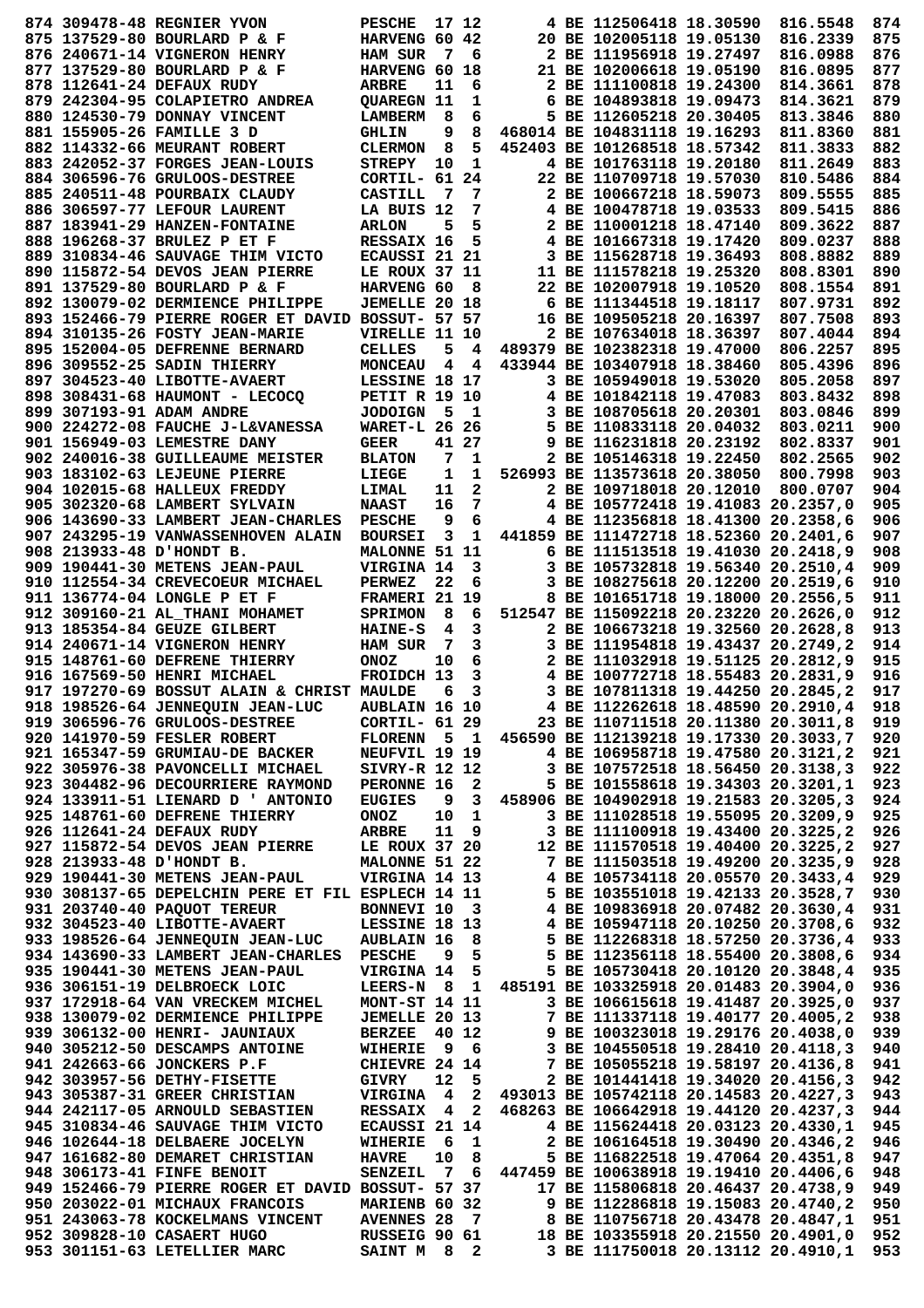|                         | 954 132467-62 MACAUX GUY                                                                                                                                                                                                             | <b>ROSEE-F 17 17</b> |                         |                         |                                                         | 3 BE 112193218 19.40550 20.5107,3      |  | 954 |
|-------------------------|--------------------------------------------------------------------------------------------------------------------------------------------------------------------------------------------------------------------------------------|----------------------|-------------------------|-------------------------|---------------------------------------------------------|----------------------------------------|--|-----|
|                         | 955 307775-91 BAUDART DAVID                                                                                                                                                                                                          | <b>DAILLY</b>        |                         | 28 21                   |                                                         | 5 BE 112316218 19.10027 20.5122,2      |  | 955 |
|                         | 956 153987-48 BUREAU JEAN                                                                                                                                                                                                            | COURCEL 12           |                         | 1                       |                                                         | 3 BE 100444418 20.02197 20.5146,2      |  | 956 |
|                         | 957 112109-74 PORSON R & O.                                                                                                                                                                                                          | LE ROEU 12           |                         | 9                       |                                                         | 5 BE 101872218 20.02000 20.5153,8      |  | 957 |
|                         |                                                                                                                                                                                                                                      |                      |                         | 5                       |                                                         | 2 BE 111488018 20.07150 20.5230,1      |  | 958 |
|                         | 958 306486-63 BURTON CHARLES                                                                                                                                                                                                         | ARSIMON 10           |                         |                         |                                                         |                                        |  |     |
|                         | 959 308903-55 VANCAEYZEELLE MAXIME                                                                                                                                                                                                   | <b>GIVRY</b>         | 20                      | 9                       |                                                         | 6 BE 102174218 19.43570 20.5257,1      |  | 959 |
|                         | 960 303957-56 DETHY-FISETTE                                                                                                                                                                                                          | <b>GIVRY</b>         | 12                      | 3                       |                                                         | 3 BE 102148718 19.45200 20.5314,3      |  | 960 |
|                         | 961 308903-55 VANCAEYZEELLE MAXIME                                                                                                                                                                                                   | <b>GIVRY</b>         |                         | 20 16                   |                                                         | 7 BE 102173518 19.44590 20.5359,1      |  | 961 |
|                         |                                                                                                                                                                                                                                      |                      | $\overline{\mathbf{3}}$ |                         |                                                         |                                        |  | 962 |
|                         | 962 156161-88 MALICE CAMILLE                                                                                                                                                                                                         | <b>HERINNE</b>       |                         | $\overline{\mathbf{3}}$ |                                                         | 486740 BE 103226218 20.19090 20.5428,5 |  |     |
|                         | 963 242674-77 BORLON YVES                                                                                                                                                                                                            | <b>CARNIER 12</b>    |                         | 6                       |                                                         | 4 BE 101794418 19.58463 20.5438,3      |  | 963 |
|                         | 964 307775-91 BAUDART DAVID                                                                                                                                                                                                          | <b>DAILLY</b>        |                         | 28 19                   |                                                         | 6 BE 112311618 19.13247 20.5444,2      |  | 964 |
|                         | 965 102126-82 NAVEZ-VERMEULEN                                                                                                                                                                                                        | ANDERLU 45 35        |                         |                         |                                                         | 14 BE 106725518 19.55487 20.5535,5     |  | 965 |
|                         |                                                                                                                                                                                                                                      |                      |                         |                         |                                                         |                                        |  |     |
|                         | 966 137529-80 BOURLARD P & F                                                                                                                                                                                                         | HARVENG 60 27        |                         |                         |                                                         | 23 BE 102011118 19.48350 20.5538,8     |  | 966 |
|                         | 967 307464-71 L'HOEST PATRICK                                                                                                                                                                                                        | VILLERS              | 8                       | 6                       |                                                         | 2 BE 113895818 21.10122 20.5547,4      |  | 967 |
|                         | 968 108090-32 BONMARIAGE-MASSON                                                                                                                                                                                                      | <b>OUFFET</b>        | 6                       | 6                       |                                                         | 4 BE 116383418 20.40334 20.5634,1      |  | 968 |
|                         | 969 112109-74 PORSON R & O.                                                                                                                                                                                                          | LE ROEU 12 11        |                         |                         |                                                         | 6 BE 101873518 20.06480 20.5641,8      |  | 969 |
|                         |                                                                                                                                                                                                                                      |                      |                         |                         |                                                         |                                        |  |     |
|                         | 970 194310-19 LECOMTE CHRISTOPHE                                                                                                                                                                                                     | TERTRE               | 4                       | 4                       |                                                         | 466516 BE 107399518 19.56200 20.5656,3 |  | 970 |
|                         | 971 224272-08 FAUCHE J-L&VANESSA                                                                                                                                                                                                     | WARET-L 26           |                         | 5                       |                                                         | 6 BE 110832018 20.39482 20.5708,6      |  | 971 |
|                         | 972 212684-60 GILLOT ANDRE                                                                                                                                                                                                           | <b>FALISOL</b>       | 4                       | $\mathbf{2}$            |                                                         | 2 BE 111960818 20.09120 20.5730,1      |  | 972 |
|                         | 973 308903-55 VANCAEYZEELLE MAXIME                                                                                                                                                                                                   | <b>GIVRY</b>         | 20                      | 7                       |                                                         | 8 BE 102173818 19.49530 20.5853,1      |  | 973 |
|                         |                                                                                                                                                                                                                                      |                      |                         |                         |                                                         |                                        |  |     |
|                         | 974 300044-23 BALEAU JEAN JACQUES                                                                                                                                                                                                    | MOIGNEL 25 12        |                         |                         |                                                         | 3 BE 111982118 20.13060 20.5855,9      |  | 974 |
|                         | 975 188696-31 CARO JM&A                                                                                                                                                                                                              | LAMBERM 35 10        |                         |                         |                                                         | 13 BE 114740218 21.16425 20.5856,3     |  | 975 |
|                         | 976 135415-03 WALRAVENS JEAN MARIE                                                                                                                                                                                                   | DEUX AC 17 11        |                         |                         |                                                         | 2 BE 106009318 20.35527 20.5903,8      |  | 976 |
|                         | 977 309828-10 CASAERT HUGO                                                                                                                                                                                                           | RUSSEIG 90 10        |                         |                         |                                                         | 19 BE 103351118 20.32190 20.5925,0     |  | 977 |
|                         |                                                                                                                                                                                                                                      |                      |                         |                         |                                                         |                                        |  |     |
|                         | 978 306596-76 GRULOOS-DESTREE                                                                                                                                                                                                        | CORTIL- 61 26        |                         |                         |                                                         | 24 BE 110713318 20.41060 20.5939,8     |  | 978 |
|                         | 979 224859-13 LIEMANS ALINE                                                                                                                                                                                                          | <b>NAAST</b>         | 6                       | 6                       |                                                         | 480642 BE 116920118 20.17060 21.0002,8 |  | 979 |
|                         | 980 305441-85 MAUCO DAVID                                                                                                                                                                                                            | ON                   | 10                      | 8                       |                                                         | 4 BE 110143218 20.03270 21.0012,6      |  | 980 |
|                         |                                                                                                                                                                                                                                      | <b>GEER</b>          | 41                      | 8                       |                                                         | 10 BE 114308018 21.03133 21.0122,4     |  | 981 |
|                         | 981 156949-03 LEMESTRE DANY                                                                                                                                                                                                          |                      |                         |                         |                                                         |                                        |  |     |
|                         | 982 111240-78 VERSPREET JIPE-MARCHA ROUCOUR 20                                                                                                                                                                                       |                      |                         | 4                       |                                                         | 2 BE 103962818 20.05570 21.0133,1      |  | 982 |
|                         | 983 196014-74 DESORBAY DENISE                                                                                                                                                                                                        | <b>AUBLAIN 4</b>     |                         | $\overline{\mathbf{2}}$ |                                                         | 435515 BE 112472518 19.22150 21.0136,4 |  | 983 |
|                         | 984 218659-21 ALTRUY PHILIPPE                                                                                                                                                                                                        | WANGRNI 21 17        |                         |                         |                                                         | 5 BE 100060518 20.17270 21.0206,4      |  | 984 |
|                         |                                                                                                                                                                                                                                      |                      |                         |                         |                                                         |                                        |  |     |
|                         | 985 191958-92 CIOMEK MARYJAN & JOHA RICHELL                                                                                                                                                                                          |                      | 7                       | $\mathbf{2}$            |                                                         | 3 BE 113102618 21.30282 21.0317,9      |  | 985 |
|                         | 986 242756-62 GILBERT IVAN                                                                                                                                                                                                           | <b>KEUMIE</b>        | 22                      | 4                       |                                                         | 7 BE 112056518 20.21260 21.0349,3      |  | 986 |
|                         | 987 305441-85 MAUCQ DAVID                                                                                                                                                                                                            | ON                   | 10                      | 5                       |                                                         | 5 BE 110147718 20.07100 21.0355,6      |  | 987 |
|                         | 988 188696-31 CARO JM&A                                                                                                                                                                                                              | LAMBERM 35           |                         | 6                       |                                                         | 14 BE 114740018 21.21445 21.0358,3     |  | 988 |
|                         |                                                                                                                                                                                                                                      |                      |                         |                         |                                                         |                                        |  |     |
|                         | 989 136774-04 LONGLE P ET F                                                                                                                                                                                                          | <b>FRAMERI 21</b>    |                         | 21                      |                                                         | 9 BE 101653518 19.56300 21.0426,5      |  | 989 |
|                         | 990 304523-40 LIBOTTE-AVAERT                                                                                                                                                                                                         | LESSINE 18           |                         | 9                       |                                                         | 5 BE 202710318 20.37440 21.0427,6      |  | 990 |
|                         | 991 178823-52 CANARD MICHAEL                                                                                                                                                                                                         | <b>MIGNAUL</b>       | - 6                     | 5                       |                                                         | 478730 BE 106924418 20.19250 21.0445,2 |  | 991 |
|                         | 992 149659-85 LEFEVRE YVON                                                                                                                                                                                                           | TRIVIER 13           |                         | -1                      |                                                         | 4 BE 101775718 20.13383 21.0700,2      |  | 992 |
|                         |                                                                                                                                                                                                                                      |                      |                         |                         |                                                         |                                        |  |     |
|                         | 993 309828-10 CASAERT HUGO                                                                                                                                                                                                           | RUSSEIG 90 88        |                         |                         |                                                         | 20 BE 103360318 20.40090 21.0715,0     |  | 993 |
|                         | 994 102126-82 NAVEZ-VERMEULEN                                                                                                                                                                                                        | ANDERLU 45 11        |                         |                         |                                                         | 15 BE 106720118 20.07297 21.0716,5     |  | 994 |
|                         | 995 307927-49 JACOB ANDREE                                                                                                                                                                                                           | SAINT D 12 11        |                         |                         |                                                         | 492891 BE 111634718 20.39422 21.0720,4 |  | 995 |
|                         |                                                                                                                                                                                                                                      |                      |                         |                         |                                                         |                                        |  |     |
|                         | 996 242374-68 LAGNEAUX MICHELE                                                                                                                                                                                                       | VAULX L              |                         | 7 1                     |                                                         | 2 BE 107589318 19.26148 21.0835,0      |  | 996 |
|                         | 997 125388-64 MULLER MICHEL                                                                                                                                                                                                          | FAUVILL 13 10        |                         |                         |                                                         | 3 BE 110033218 19.50360 21.0846,6      |  | 997 |
|                         | 998 240016-38 GUILLEAUME MEISTER                                                                                                                                                                                                     | BLATON 7 3           |                         |                         |                                                         | 3 BE 105148618 20.09370 21.0858,4      |  | 998 |
|                         | 999 243107-25 LABOUREIX LUDOVIC                                                                                                                                                                                                      |                      |                         |                         | VAULX L 6 6 3 BE 116127218 19.28020 21.1023,7 999       |                                        |  |     |
|                         |                                                                                                                                                                                                                                      |                      |                         |                         |                                                         |                                        |  |     |
|                         | 1000 240250-78 RAMADANI SABRI                                                                                                                                                                                                        | <b>JAMBES</b> 16 16  |                         |                         |                                                         | 4 BE 110716518 20.35113 21.1127,3 1000 |  |     |
|                         | 1001 102644-18 DELBAERE JOCELYN                                                                                                                                                                                                      | WIHERIE 6 2          |                         |                         |                                                         | 3 BE 106164318 19.59000 21.1157,2 1001 |  |     |
|                         | 1002 303957-56 DETHY-FISETTE                                                                                                                                                                                                         | <b>GIVRY</b>         |                         | 12 6                    | 4 BE 102042618 20.05050 21.1259,3 1002                  |                                        |  |     |
| 1003 240758-04 O ALFRED |                                                                                                                                                                                                                                      | PERONNE 4 2          |                         |                         |                                                         | 2 BE 102414618 20.18420 21.1315,1 1003 |  |     |
|                         |                                                                                                                                                                                                                                      |                      |                         |                         |                                                         |                                        |  |     |
|                         | 1004 199115-71 SERPIETER                                                                                                                                                                                                             | <b>FORGES</b>        |                         |                         | 3 1 427838 BE 112328818 19.24478 21.1344,9 1004         |                                        |  |     |
|                         | 1005 148761-60 DEFRENE THIERRY                                                                                                                                                                                                       | ONOZ                 |                         | 10 2                    |                                                         | 4 BE 111026418 20.36456 21.1346,0 1005 |  |     |
|                         | 1006 128581-56 DESPREZ RENE                                                                                                                                                                                                          | <b>ARBRE</b>         |                         |                         | 7 4 482857 BE 105324418 20.34280 21.1438,7 1006         |                                        |  |     |
|                         | 1007 114332-66 MEURANT ROBERT CLERMON 8 6 2 BE 101271918 19.56532 21.1508,0 1007                                                                                                                                                     |                      |                         |                         |                                                         |                                        |  |     |
|                         |                                                                                                                                                                                                                                      |                      |                         |                         |                                                         |                                        |  |     |
|                         | 1008 309828-10 CASAERT HUGO<br>1009 309509-79 ISTREFAJ SAMI BEEZ 16 6 3 BE 103353218 20.48330 21.1539,0 1008<br>1010 240304-35 GEORGES MICHAEL MONT ST 37 23 9 BE 100142918 20.12270 21.1711,4 1010                                  |                      |                         |                         |                                                         |                                        |  |     |
|                         |                                                                                                                                                                                                                                      |                      |                         |                         |                                                         |                                        |  |     |
|                         |                                                                                                                                                                                                                                      |                      |                         |                         |                                                         |                                        |  |     |
|                         |                                                                                                                                                                                                                                      |                      |                         |                         |                                                         |                                        |  |     |
|                         |                                                                                                                                                                                                                                      |                      |                         |                         |                                                         |                                        |  |     |
|                         |                                                                                                                                                                                                                                      |                      |                         |                         |                                                         |                                        |  |     |
|                         |                                                                                                                                                                                                                                      |                      |                         |                         |                                                         |                                        |  |     |
|                         | 1014 281772-84 HAUTIER ETIENNE ET GU BAULERS 6 6 491477 BE 108512818 20.50150 21.1939,2 1014                                                                                                                                         |                      |                         |                         |                                                         |                                        |  |     |
|                         |                                                                                                                                                                                                                                      |                      |                         |                         |                                                         |                                        |  |     |
|                         | 1015 158546-48 FRANCOIS JEAN-CLAUDE THUMAID 8 7                                                                                                                                                                                      |                      |                         |                         |                                                         | 2 BE 102939818 20.26370 21.2012,5 1015 |  |     |
|                         | 1016 307775-91 BAUDART DAVID                                                                                                                                                                                                         | DAILLY 28 7          |                         |                         |                                                         | 7 BE 112312618 19.39127 21.2032,2 1016 |  |     |
|                         | 1017 196268-37 BRULEZ P ET F                                                                                                                                                                                                         | <b>RESSAIX 16 4</b>  |                         |                         |                                                         | 5 BE 101663118 20.21250 21.2057,0 1017 |  |     |
|                         | <b>1018 307418-25 ARENS JONATHAN</b>                                                                                                                                                                                                 |                      |                         |                         | POMMERO 5 4 464918 BE 107328718 20.18497 21.2125,8 1018 |                                        |  |     |
|                         |                                                                                                                                                                                                                                      |                      |                         |                         |                                                         |                                        |  |     |
|                         | 1019 199597-68 THIELENS-ROMAIN JM                                                                                                                                                                                                    |                      |                         |                         | JENEFFE 4 2 2 BE 113847918 21.27476 21.2150,0 1019      |                                        |  |     |
|                         |                                                                                                                                                                                                                                      |                      |                         |                         |                                                         |                                        |  |     |
|                         |                                                                                                                                                                                                                                      |                      |                         |                         |                                                         |                                        |  |     |
|                         | 1020 301643-70 BARBAIX -DETRAUX        GERIN    18  18          5 BE 112145418 20.18512 21.2317,3 1020<br>1021 211354-88 JEAUMART JEAN-PIERRE  BOURLER   3   3          2 BE 107594718 19.35382 21.2324,4 1021<br>1022 156940-91 MOL |                      |                         |                         |                                                         |                                        |  |     |
|                         |                                                                                                                                                                                                                                      |                      |                         |                         |                                                         |                                        |  |     |
|                         |                                                                                                                                                                                                                                      |                      |                         |                         | 8 4 2 BE 101670718 20.25550 21.2408,3 1023              |                                        |  |     |
|                         | 1023 302920-86 COLLART CLAUDE                        GHLIN         8     4<br>1024 307775-91 BAUDART DAVID               DAILLY   28   22<br>1025 112109-74 PORSON R & O.             LE ROEU 12   6                                 |                      |                         |                         |                                                         | 8 BE 112312318 19.44177 21.2537,2 1024 |  |     |
|                         | 1025 112109-74 PORSON R & O.                                                                                                                                                                                                         |                      |                         |                         |                                                         | 7 BE 101870618 20.36090 21.2602,8 1025 |  |     |
|                         |                                                                                                                                                                                                                                      |                      |                         |                         | 7 BE 109946218 19.25040 21.2646,1 1026                  |                                        |  |     |
|                         | 1026 307505-15 PHILIPPE DAVID SAINT-M 9 4                                                                                                                                                                                            |                      |                         |                         |                                                         |                                        |  |     |
|                         |                                                                                                                                                                                                                                      |                      |                         |                         |                                                         |                                        |  |     |
|                         | 1028 111240-78 VERSPREET JIPE-MARCHA ROUCOUR 20 13                                                                                                                                                                                   |                      |                         |                         |                                                         | 3 BE 103961518 20.32170 21.2753,1 1028 |  |     |
|                         | 1029 102015-68 HALLEUX FREDDY LIMAL                                                                                                                                                                                                  |                      |                         | 11 6                    |                                                         | 3 BE 109664618 21.16220 21.2802,6 1029 |  |     |
|                         |                                                                                                                                                                                                                                      |                      |                         |                         |                                                         |                                        |  |     |
|                         | 1030 242374-68 LAGNEAUX MICHELE         VAULX L   7   7           3 BE 107636518 19.46388 21.2859,0 1030<br>1031 302807-70 GODEAU ARMAND              ECAUSSI   8   2           3 BE 107053418 20.49174 21.3019,3 1031               |                      |                         |                         |                                                         |                                        |  |     |
|                         |                                                                                                                                                                                                                                      |                      |                         |                         |                                                         |                                        |  |     |
|                         |                                                                                                                                                                                                                                      |                      |                         |                         |                                                         |                                        |  |     |
|                         |                                                                                                                                                                                                                                      |                      |                         |                         |                                                         |                                        |  |     |
|                         |                                                                                                                                                                                                                                      |                      |                         |                         |                                                         |                                        |  |     |